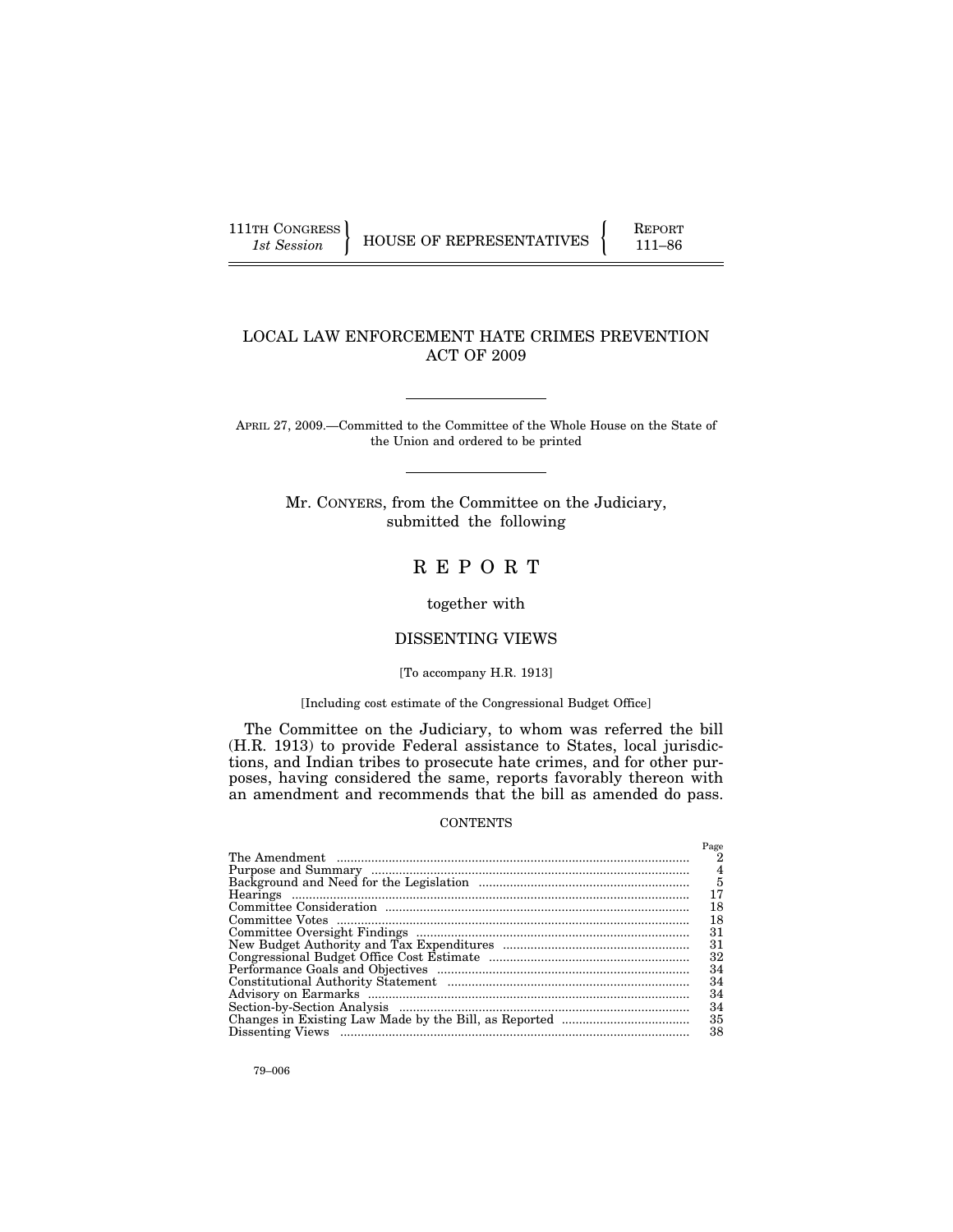#### THE AMENDMENT

The amendment is as follows:

Strike all after the enacting clause and insert the following:

#### **SECTION 1. SHORT TITLE.**

This Act may be cited as the ''Local Law Enforcement Hate Crimes Prevention Act of 2009''.

#### **SEC. 2. DEFINITION OF HATE CRIME.**

In this Act—

(1) the term "crime of violence" has the meaning given that term in section 16, title 18, United States Code;

(2) the term ''hate crime'' has the meaning given such term in section 280003(a) of the Violent Crime Control and Law Enforcement Act of 1994 (28 U.S.C. 994 note); and

(3) the term ''local'' means a county, city, town, township, parish, village, or other general purpose political subdivision of a State.

**SEC. 3. SUPPORT FOR CRIMINAL INVESTIGATIONS AND PROSECUTIONS BY STATE, LOCAL, AND TRIBAL LAW ENFORCEMENT OFFICIALS.** 

(a) ASSISTANCE OTHER THAN FINANCIAL ASSISTANCE.—

(1) IN GENERAL.—At the request of a State, local, or Tribal law enforcement agency, the Attorney General may provide technical, forensic, prosecutorial, or any other form of assistance in the criminal investigation or prosecution of any crime that—

(A) constitutes a crime of violence;

(B) constitutes a felony under the State, local, or Tribal laws; and

(C) is motivated by prejudice based on the actual or perceived race, color, religion, national origin, gender, sexual orientation, gender identity, or disability of the victim, or is a violation of the State, local, or Tribal hate crime laws.

(2) PRIORITY.—In providing assistance under paragraph (1), the Attorney General shall give priority to crimes committed by offenders who have committed crimes in more than one State and to rural jurisdictions that have difficulty covering the extraordinary expenses relating to the investigation or prosecution of the crime.

(b) GRANTS.—

(1) IN GENERAL.—The Attorney General may award grants to State, local, and Indian law enforcement agencies for extraordinary expenses associated with the investigation and prosecution of hate crimes.

(2) OFFICE OF JUSTICE PROGRAMS.—In implementing the grant program under this subsection, the Office of Justice Programs shall work closely with grantees to ensure that the concerns and needs of all affected parties, including community groups and schools, colleges, and universities, are addressed through the local infrastructure developed under the grants.

(3) APPLICATION.—

(A) IN GENERAL.—Each State, local, and Indian law enforcement agency that desires a grant under this subsection shall submit an application to the Attorney General at such time, in such manner, and accompanied by or containing such information as the Attorney General shall reasonably require.

(B) DATE FOR SUBMISSION.—Applications submitted pursuant to sub-paragraph (A) shall be submitted during the 60-day period beginning on a date that the Attorney General shall prescribe.

(C) REQUIREMENTS.—A State, local, and Indian law enforcement agency applying for a grant under this subsection shall—

(i) describe the extraordinary purposes for which the grant is needed;

(ii) certify that the State, local government, or Indian tribe lacks the resources necessary to investigate or prosecute the hate crime;

(iii) demonstrate that, in developing a plan to implement the grant, the State, local, and Indian law enforcement agency has consulted and coordinated with nonprofit, nongovernmental violence recovery service programs that have experience in providing services to victims of hate crimes; and

(iv) certify that any Federal funds received under this subsection will be used to supplement, not supplant, non-Federal funds that would otherwise be available for activities funded under this subsection.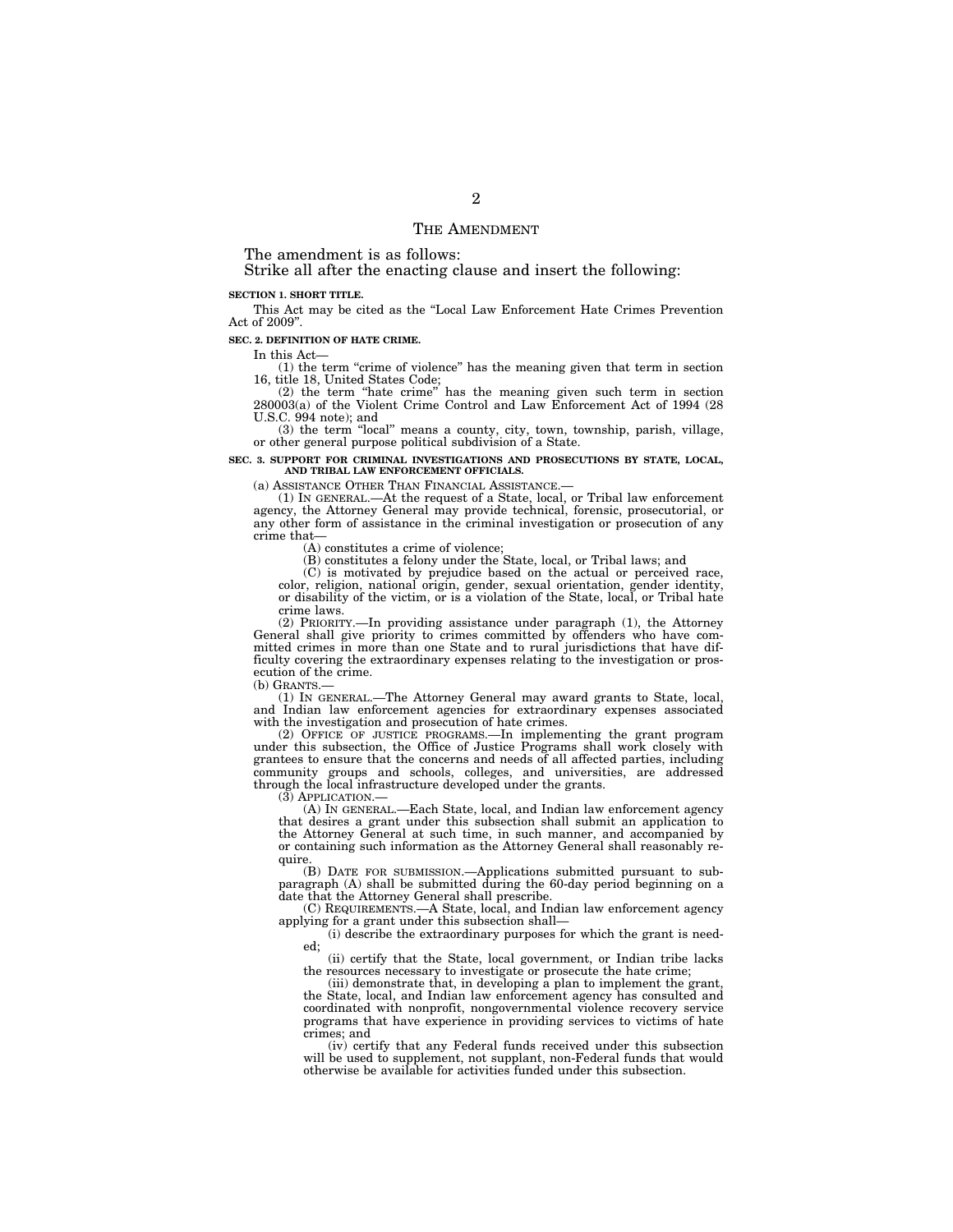(4) DEADLINE.—An application for a grant under this subsection shall be approved or denied by the Attorney General not later than 30 business days after the date on which the Attorney General receives the application.

(5) GRANT AMOUNT.—A grant under this subsection shall not exceed \$100,000 for any single jurisdiction in any 1-year period. (6) REPORT.—Not later than December 31, 2011, the Attorney General shall

submit to Congress a report describing the applications submitted for grants under this subsection, the award of such grants, and the purposes for which the

grant amounts were expended.<br>(7) AUTHORIZATION OF APPROPRIATIONS.—There is authorized to be appropriated to carry out this subsection \$5,000,000 for each of fiscal years 2010 and 2011.

#### **SEC. 4. GRANT PROGRAM.**

(a) AUTHORITY TO AWARD GRANTS.—The Office of Justice Programs of the Department of Justice may award grants, in accordance with such regulations as the Attorney General may prescribe, to State, local, or Tribal programs designed to combat hate crimes committed by juveniles, including programs to train local law enforcement officers in identifying, investigating, prosecuting, and preventing hate crimes.

(b) AUTHORIZATION OF APPROPRIATIONS.—There are authorized to be appropriated such sums as may be necessary to carry out this section.

#### **SEC. 5. AUTHORIZATION FOR ADDITIONAL PERSONNEL TO ASSIST STATE, LOCAL, AND TRIB-AL LAW ENFORCEMENT.**

There are authorized to be appropriated to the Department of Justice, including the Community Relations Service, for fiscal years 2010, 2011, and 2012, such sums as are necessary to increase the number of personnel to prevent and respond to alleged violations of section 249 of title 18, United States Code, as added by section 7 of this Act.

# **SEC. 6. PROHIBITION OF CERTAIN HATE CRIME ACTS.**

(a) IN GENERAL.—Chapter 13 of title 18, United States Code, is amended by adding at the end the following:

#### **''§ 249. Hate crime acts**

''(a) IN GENERAL.— ''(1) OFFENSES INVOLVING ACTUAL OR PERCEIVED RACE, COLOR, RELIGION, OR NATIONAL ORIGIN.—Whoever, whether or not acting under color of law, willfully causes bodily injury to any person or, through the use of fire, a firearm, or an explosive or incendiary device, attempts to cause bodily injury to any person, because of the actual or perceived race, color, religion, or national origin of any person—

''(A) shall be imprisoned not more than 10 years, fined in accordance with this title, or both; and

''(B) shall be imprisoned for any term of years or for life, fined in accordance with this title, or both, if—

''(i) death results from the offense; or

"(ii) the offense includes kidnaping or an attempt to kidnap, aggravated sexual abuse or an attempt to commit aggravated sexual abuse, or an attempt to kill.

''(2) OFFENSES INVOLVING ACTUAL OR PERCEIVED RELIGION, NATIONAL ORI- GIN, GENDER, SEXUAL ORIENTATION, GENDER IDENTITY, OR DISABILITY.— ''(A) IN GENERAL.—Whoever, whether or not acting under color of law,

in any circumstance described in subparagraph (B), willfully causes bodily injury to any person or, through the use of fire, a firearm, or an explosive or incendiary device, attempts to cause bodily injury to any person, because of the actual or perceived religion, national origin, gender, sexual orientation, gender identity, or disability of any person—

''(i) shall be imprisoned not more than 10 years, fined in accordance with this title, or both; and

''(ii) shall be imprisoned for any term of years or for life, fined in accordance with this title, or both, if—

''(I) death results from the offense; or

''(II) the offense includes kidnaping or an attempt to kidnap, aggravated sexual abuse or an attempt to commit aggravated sexual abuse, or an attempt to kill.

''(B) CIRCUMSTANCES DESCRIBED.—For purposes of subparagraph (A), the circumstances described in this subparagraph are that—

"(i) the conduct described in subparagraph (A) occurs during the course of, or as the result of, the travel of the defendant or the victim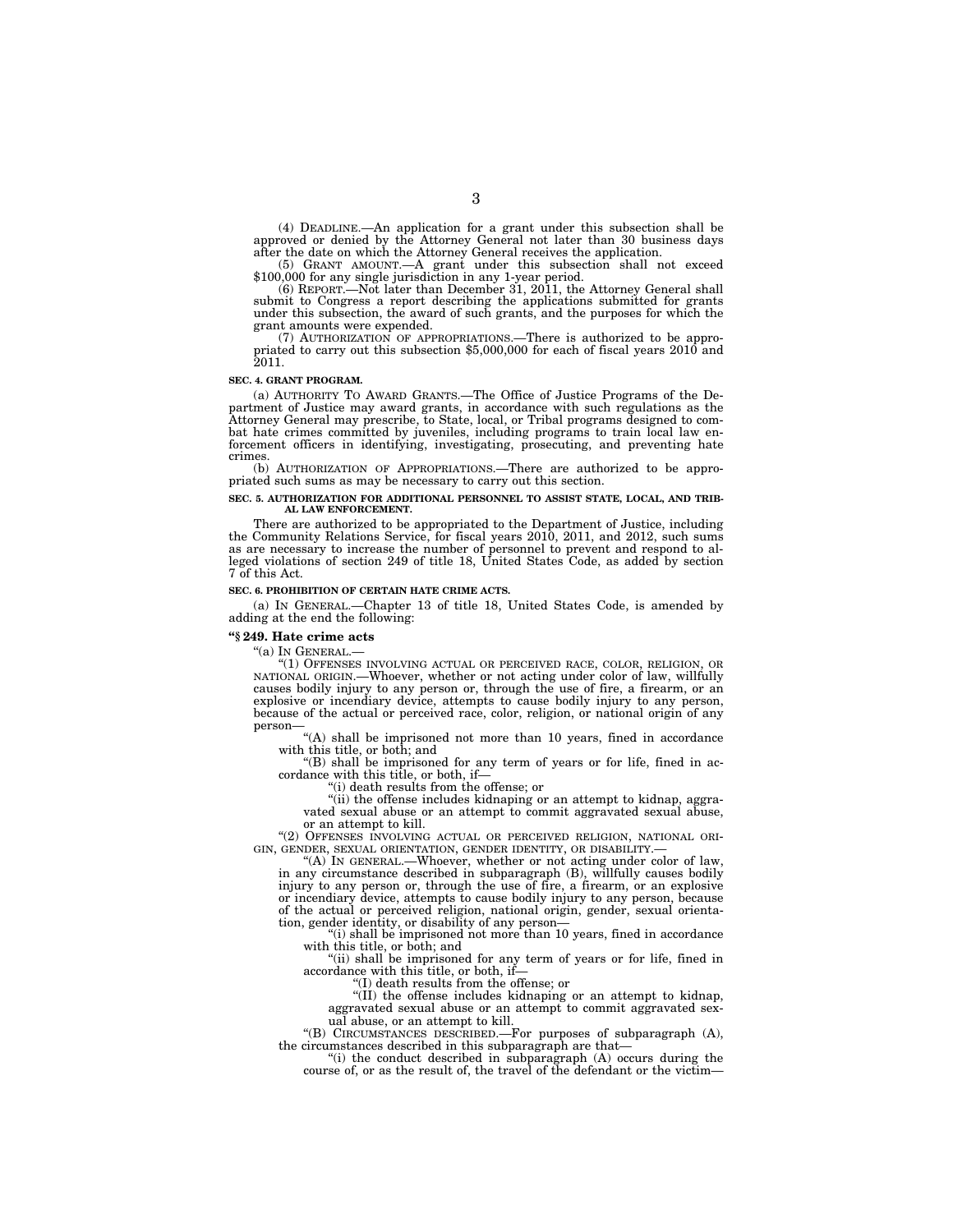''(I) across a State line or national border; or

''(II) using a channel, facility, or instrumentality of interstate or foreign commerce;

"(ii) the defendant uses a channel, facility, or instrumentality of interstate or foreign commerce in connection with the conduct described in subparagraph (A);

"(iii) in connection with the conduct described in subparagraph (A), the defendant employs a firearm, explosive or incendiary device, or other weapon that has traveled in interstate or foreign commerce; or "(iv) the conduct described in subparagraph (A)-

''(I) interferes with commercial or other economic activity in which the victim is engaged at the time of the conduct; or "(II) otherwise affects interstate or foreign commerce.

''(b) CERTIFICATION REQUIREMENT.—No prosecution of any offense described in this subsection may be undertaken by the United States, except under the certification in writing of the Attorney General, the Deputy Attorney General, the Asso-ciate Attorney General, or any Assistant Attorney General specially designated by the Attorney General that—<br>
"(1) such certifying individual has reasonable cause to believe that the ac-

tual or perceived race, color, religion, national origin, gender, sexual orientation, gender identity, or disability of any person was a motivating factor underlying the alleged conduct of the defendant; and

 $(2)$  such certifying individual has consulted with State or local law enforcement officials regarding the prosecution and determined that—<br>"(A) the State does not have jurisdiction or does not intend to exercise

jurisdiction;

''(B) the State has requested that the Federal Government assume jurisdiction;

''(C) the State does not object to the Federal Government assuming jurisdiction; or

''(D) the verdict or sentence obtained pursuant to State charges left de-monstratively unvindicated the Federal interest in eradicating bias-motivated violence.<br>"(c) DEFINITIONS.

" $(1)$  In this section-

(A) the term 'explosive or incendiary device' has the meaning given such term in section 232 of this title; and

''(B) the term 'firearm' has the meaning given such term in section  $921(a)$  of this title.

 $\mathcal{L}(2)$  For the purposes of this chapter, the term 'gender identity' means actual or perceived gender-related characteristics.

''(d) RULE OF EVIDENCE.—In a prosecution for an offense under this section, evidence of expression or associations of the defendant may not be introduced as substantive evidence at trial, unless the evidence specifically relates to that offense. However, nothing in this section affects the rules of evidence governing impeachment of a witness.

(b) TECHNICAL AND CONFORMING AMENDMENT.—The table of sections at the beginning of chapter 13 of title 18, United States Code, is amended by adding at the end the following new item:

#### "249. Hate crime acts."

#### **SEC. 7. SEVERABILITY.**

If any provision of this Act, an amendment made by this Act, or the application of such provision or amendment to any person or circumstance is held to be uncon-stitutional, the remainder of this Act, the amendments made by this Act, and the application of the provisions of such to any person or circumstance shall not be affected thereby.

#### **SEC. 8. RULE OF CONSTRUCTION.**

Nothing in this Act, or the amendments made by this Act, shall be construed to prohibit any expressive conduct protected from legal prohibition by, or any activities protected by the Constitution.

#### PURPOSE AND SUMMARY

H.R. 1913 would provide assistance to State and local law enforcement in the investigation and prosecution of hate crimes, and would amend chapter 13 of title 18, United States Code, to make certain assaults against persons of defined groups a crime.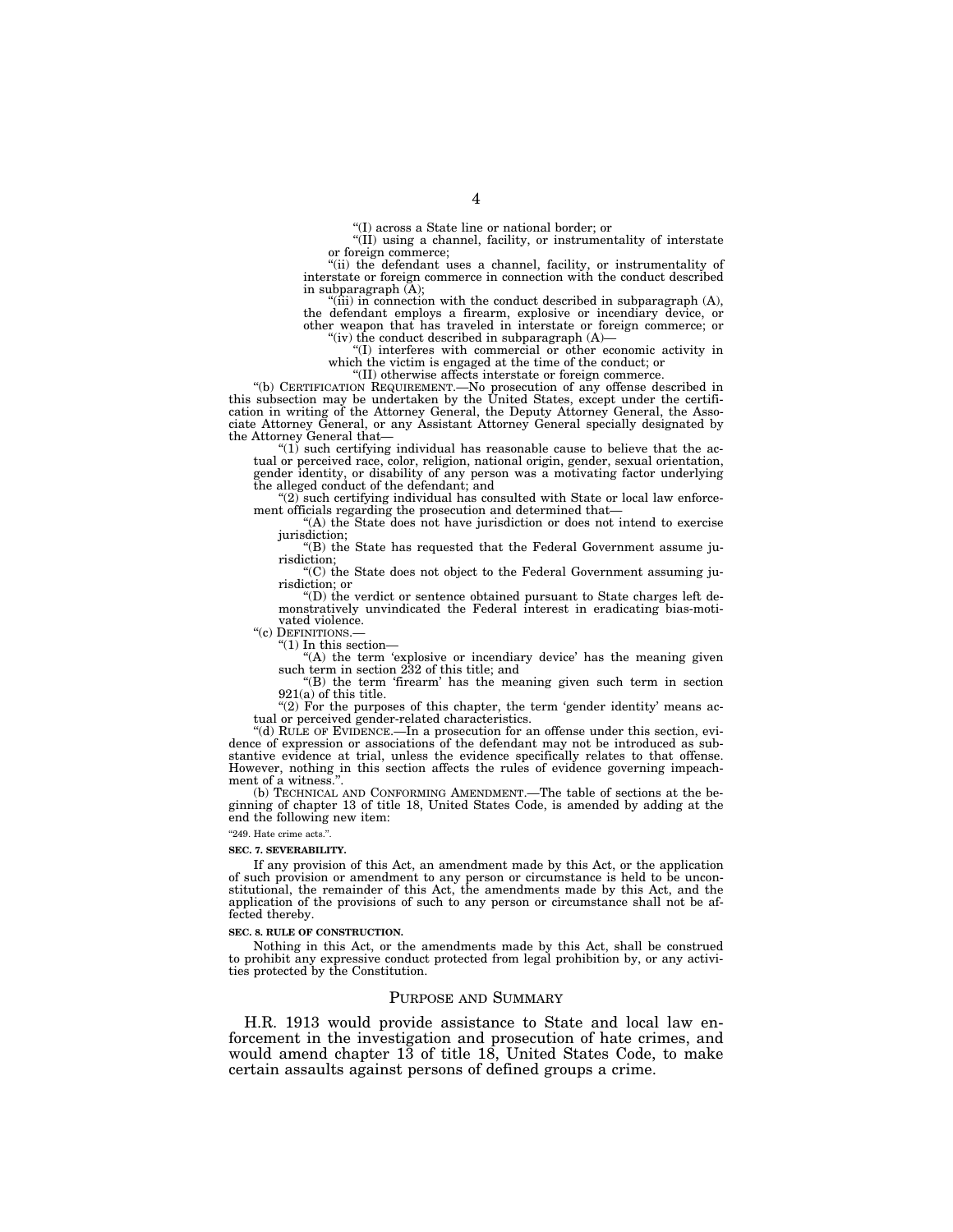#### BACKGROUND AND NEED FOR THE LEGISLATION

#### OVERVIEW

Bias crimes are disturbingly prevalent and pose a significant threat to the full participation of all Americans in our democratic society. Hate crimes involve the purposeful selection of victims for violence and intimidation based on their perceived attributes; they are a violent and dangerous manifestation of prejudice against identifiable groups.

As with most criminal activity, violent hate crimes can properly be investigated and prosecuted at both the Federal and State/local level, depending on the facts of the case and the needs of the investigation. The FBI has the most complete data, through voluntary reporting from law enforcement agencies around the country. But it is believed that violent hate crimes are significantly under-reported.

Since 1991, the FBI has identified over 118,000 reported violent hate crimes. For the year 2007, the most current data available, the FBI documented  $7,624$  hate crimes.<sup>1</sup> Racially-motivated bias accounted for approximately half (50.8%) of all incidents, religious bias accounted for 1,400 incidents (18.4%), sexual orientation bias for 1,265 incidents (16.6%), and ethnicity/national origin bias for 1,007 incidents (13.2%).

The Local Law Enforcement Hate Crimes Prevention Act is intended to address two serious limitations in the reach of the current Federal hate crimes statutes—principally, 18 U.S.C. § 245 (Interference with Federally Protected Activities) and 42 U.S.C. § 3631 (Interference with Housing). Enacted in 1968, these statutes prohibit violent hate crimes in a limited set of contexts, based on animus against the victim's race, color, religion, or national origin.<sup>2</sup>

There are two deficiencies in these statutes: First, the statutes are confined to hate-motivated violence in connection with the victim's participation in one of six narrowly defined ''federally protected activities'' (under 18 U.S.C. § 245) or in connection with housing (under 42 U.S.C. § 3631). Second, they provide little or no coverage whatsoever for violent hate crimes committed because of the victim's perceived sexual orientation, gender, gender identity, or disability. These deficiencies limit the Federal Government's ability to prosecute certain hate crimes, and its ability to assist State and local law enforcement agencies in the investigation and prosecution of many of the most heinous hate crimes.

The bill amends the Criminal Civil Rights Chapter (Chapter 13) of title 18 of the United States Code by creating a new section 249 to address the limited reach of existing law. Section 249 establishes two criminal prohibitions. In cases involving violence because of the victim's race, color, religion, or national origin, section 249(a)(1) prohibits the intentional infliction of bodily injury (or certain attempts) without regard to the victim's participation in specific enumerated activities. In cases involving certain violent crimes motivated by hatred based on the victim's actual or perceived sexual orientation, gender, gender identity, or disability, the new section

<sup>1</sup>See U.S. Department of Justice, Federal Bureau of Investigations, 2007 Hate Crimes Statis-

tics, available at www.fbi.gov/ucr/hc2007/incidents.htm.<br><sup>22</sup>42 U.S.C. § 3631 also punishes violent intimidation with housing activities when the victims<br>are selected based on sex, handicap, and familial status.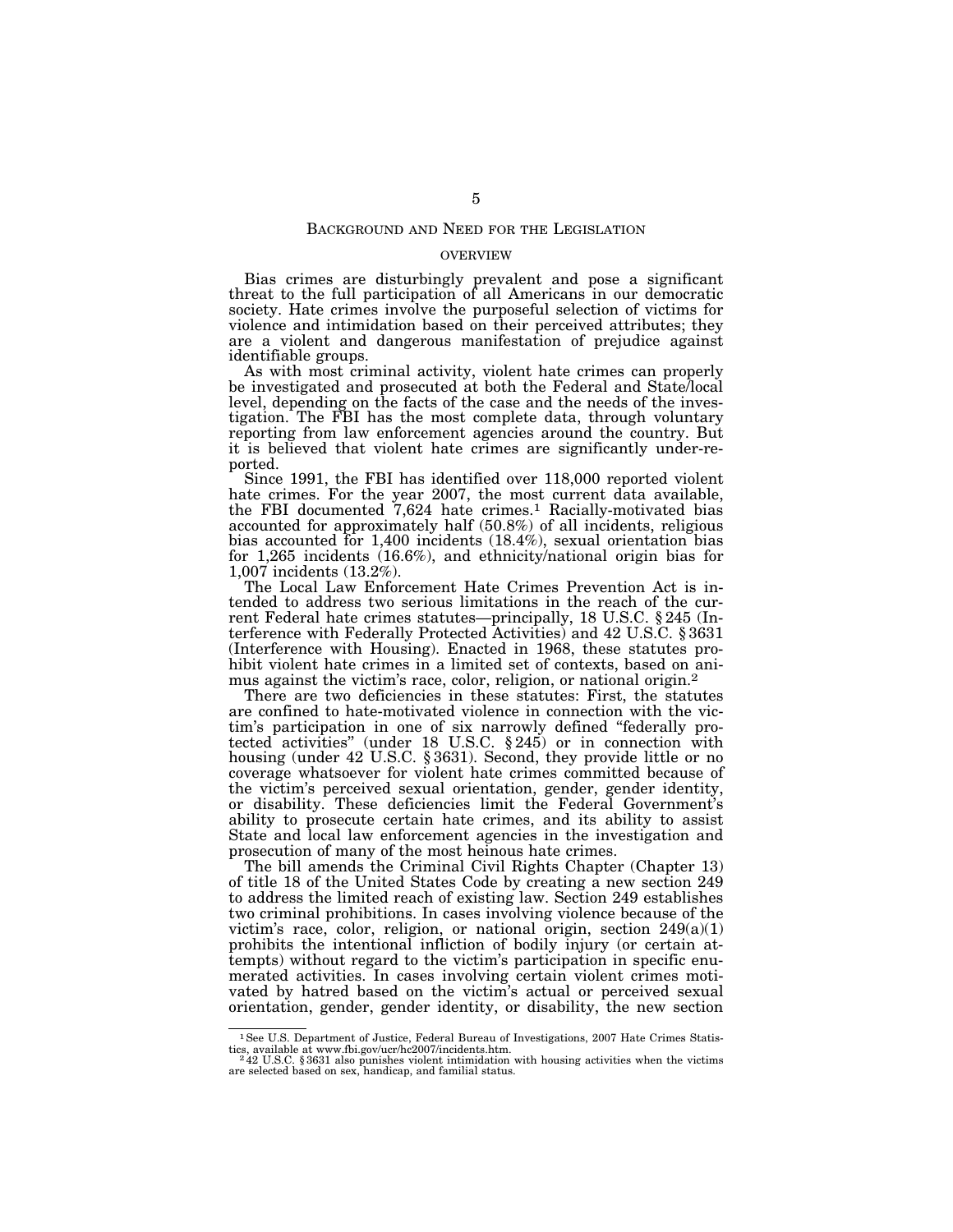$249(a)(2)$  prohibits the intentional infliction of bodily injury when the incident has a nexus, as defined in the bill, to interstate commerce.3 By expanding the reach of the Federal criminal laws to address both sets of limitations, section 249 provides the Federal Government the tools to effectively pursue the significant Federal interest in eradicating bias-motivated violence—both by assisting States and local law enforcement, and by pursuing Federal charges where appropriate.

It is important to emphasize that State and local authorities currently investigate and prosecute the overwhelming majority of hate crimes, and are fully expected to continue to do so under this legislation.4 Concurrent Federal jurisdiction enables not only the devotion of Federal resources to assist State and local law enforcement in the investigation and prosecution of hate crimes, but also, in limited circumstances, to bring Federal criminal enforcement resources to bear as a ''backstop'' to State and local efforts. Such a backstop is important, for example, where the State does not have an appropriate statute, or otherwise declines to investigate or prosecute; where the State requests that the Federal Government assume jurisdiction; or where actions by State and local law enforcement officials leave demonstratively unvindicated the Federal interest in eradicating bias-motivated violence.

CURRENT LAW AND THE NEED FOR EXPANDED JURISDICTION TO FUL-FILL FEDERAL RESPONSIBILITIES OF SUPPORT, COOPERATION, AND BACKSTOPPING

Section 245(b) of title 18 has been the principal Federal hate crimes statute since its enactment in 1968. This section prohibits the use of force, or threat of force, to injure, intimidate, or interfere with (or to attempt to injure, intimidate, or interfere with) ''any person because of his race, color, religion or national origin'' with the intent to interfere with his or her participation in any of six specifically enumerated "federally protected activities."<sup>5</sup> Thus, to prove a violation of section 245(b), the Government must prove beyond a reasonable doubt two intents on the part of the accused: first, that the crime of violence was motivated by racial, ethnic, or religious hatred; and second, that it was committed with the intent to interfere with the victim's participation in one or more of the federally protected activities. Even in the most blatant cases of racial, ethnic, or religious violence, an accused has committed no Federal crime in violation of section 245(b) unless he is proved to have possessed both these intents.

The limited reach of section 245(b), cabined in particular by the ''federally protected activity'' requirement, has limited the ability of Federal law enforcement officials to work with State and local officials in the investigation and prosecution of many incidents of bru-

<sup>&</sup>lt;sup>3</sup>The approach taken in this legislation is similar to that taken in the Church Arson Prevention Act of 1996, which also amended Chapter 13 of Title 18. See 18 U.S.C. § 247.

 $4$  From 1991–2005, the FBI has received reports of almost 114,000 hate crimes. During that eriod, however, the Department of Justice has brought fewer than 100 Federal cases under 18

period, however, the Department of Justice has brought fewer than 100 Federal cases under 18<br>U.S.C. § 245. For more information see http://www.fbi.gov/ucr/hc2005/index.html<br>The six enumerated "federally protected activiti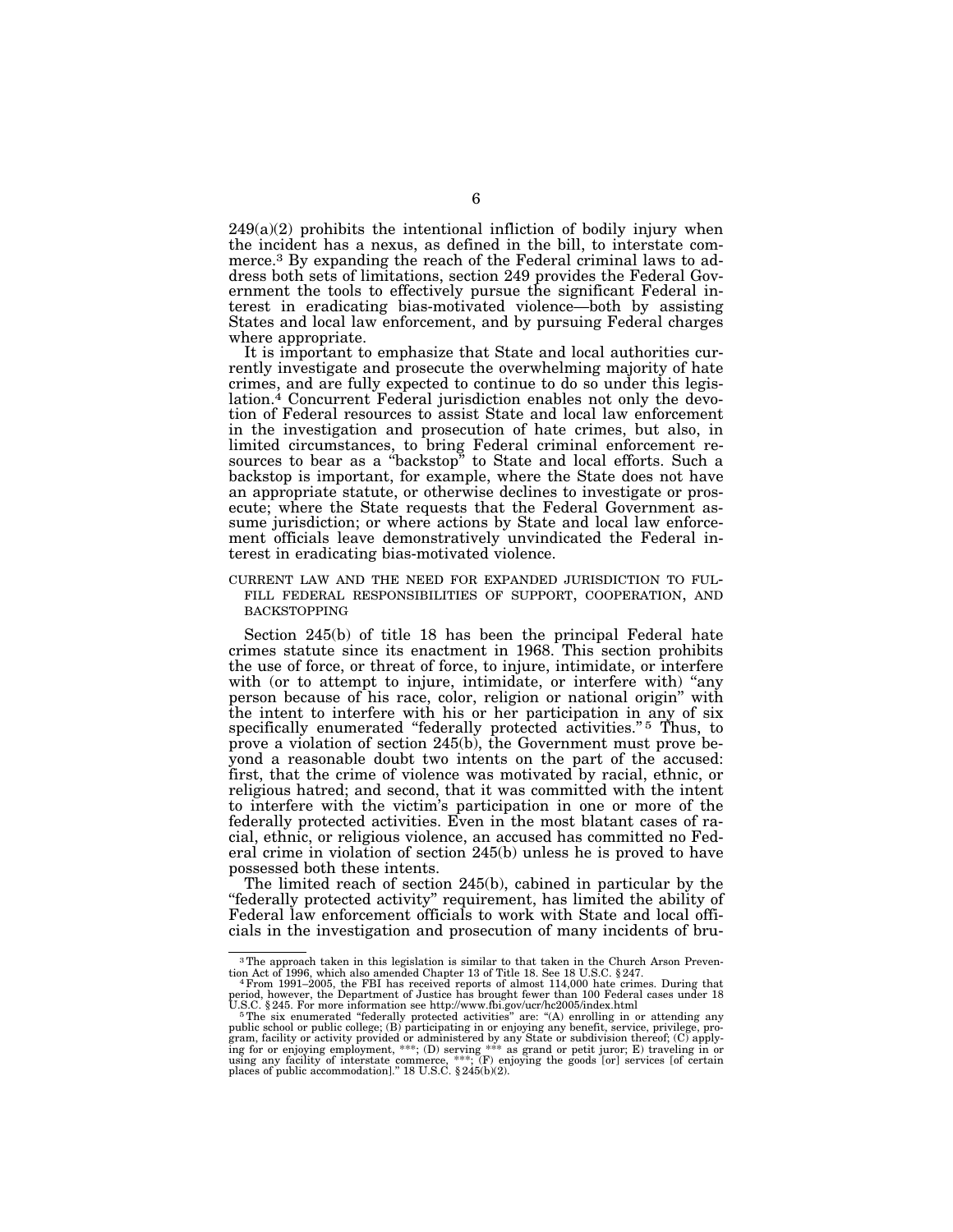tality and violence motivated by prejudice. Moreover, this intent requirement has led to acquittals in several of the cases in which the Department of Justice has assumed Federal jurisdiction and brought prosecutions under  $§245(b)$ —even where the proof of racially motivated violence was not in doubt. Expanding the circumstances under which certain hate crimes can be prosecuted by removing the "federally protected activity" requirement, and permitting prosecution for bias-motivated crimes of violence that cause bodily injury (or a class of specified attempts) based on the victim's race, color, religion, or national origin, will thus (1) permit the Federal Government to provide assistance to State law enforcement in a wider range of circumstances, and (2) criminalize instances of vicious bias-motived crimes that presently fall outside the reaches of the Federal criminal laws.

# *Permitting the Federal Government to Assist State and Local Law Enforcement*

Where Federal jurisdiction has existed in the limited circumstances covered by 18 U.S.C. 245(b), the Federal Government's resources, forensic expertise, and experience in the identification and proof of bias-motivated violence and criminal networks has provided an invaluable investigative complement to local investigators' familiarity with the local community. Through their cooperation, State and Federal law enforcement officials have brought a number of perpetrators of hate crimes to justice.

The investigation conducted into the death of James Byrd in Jasper County, Texas, is an excellent example of the benefits of an effective Federal/State investigative partnership in a high-profile hate crime case. Mr. Byrd was selected to be tortured and killed solely because of his race. From the time of the first reports of Mr. Byrd's death, the FBI collaborated with local officials in an investigation that led to the prompt arrest and indictment of three men on State capital murder charges. The resources, forensic expertise, and civil rights experience of the FBI and the Department of Justice provided valuable assistance to local law enforcement officials. The fact that the crime at issue appeared to violate established Federal criminal civil rights law was critical in the FBI's determination of its legal authority to lend assistance to the State prosecution.

It is also useful to consider the work in the mid-1990's of the National Church Arson Task Force, which investigated and prosecuted violations of 18 U.S.C. § 247. Section 247, which was enacted in 1988 and amended in the mid-1990's, does not have limitations analogous to the ''federally protected activity'' requirement of 18 U.S.C. § 245(b)(2). Created to address a rash of church fires across the country, the Task Force's Federal prosecutors and investigators from the Bureau of Alcohol, Tobacco, and Firearms and the FBI collaborated with State and local officials in the investigation of every church arson that had occurred since January 1, 1995. The results of these State/federal partnerships were extraordinary: 34% of the joint investigations conducted during the 2-year life of the Task Force resulted in arrests on State or Federal charges,<sup>6</sup> more

<sup>6</sup>See Statement of Eric H. Holder, Jr., Deputy Attorney General, U.S. Department of Justice, May 11, 1999, available at www.usdoj.gov/archive/dag/testimony/daghate051199.htm.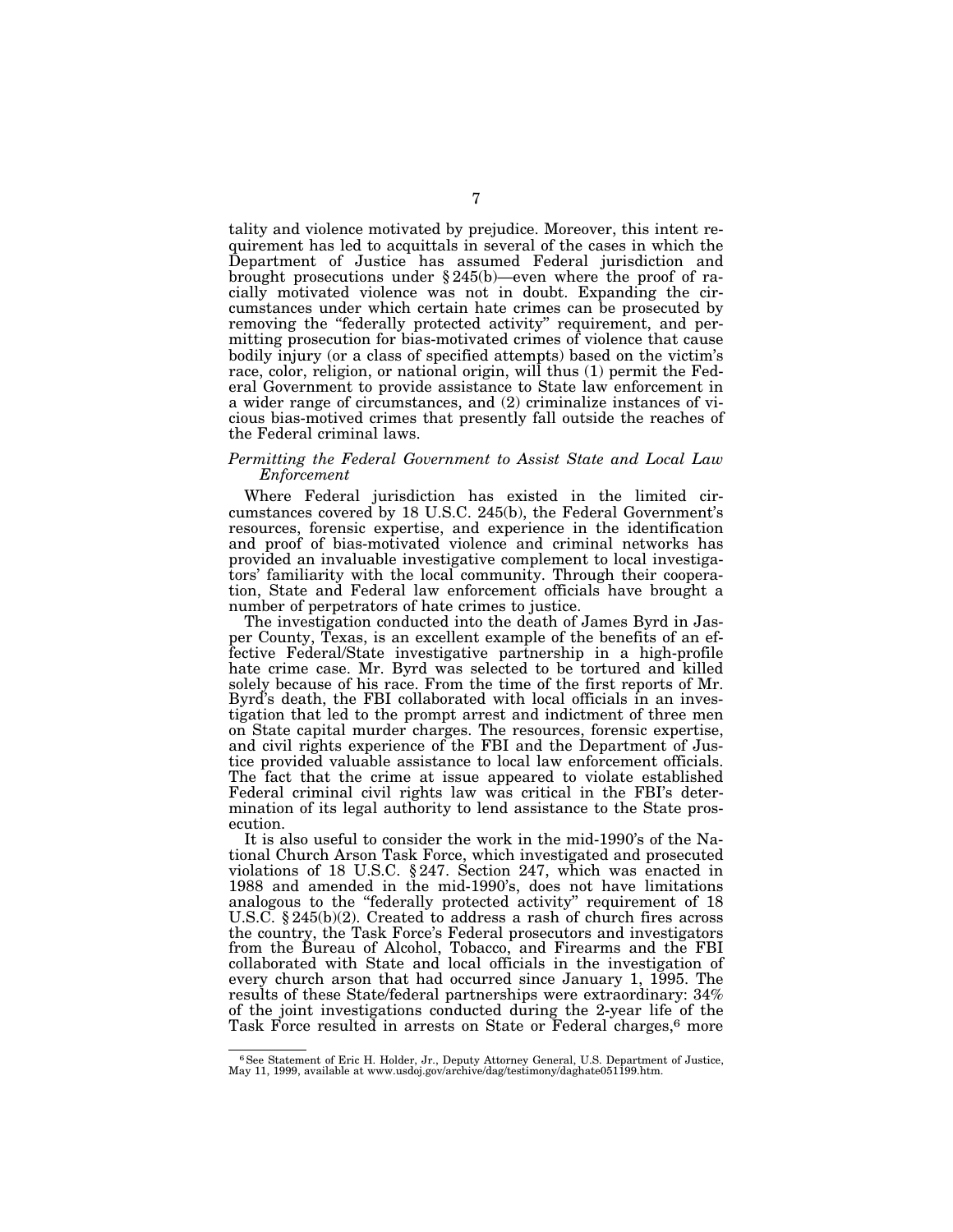than double the 16% national arrest rate in arson cases generally (most of which are investigated without Federal assistance). More than 80% of the suspects arrested in joint investigations during the life of the Task Force were prosecuted in State courts under State laws.7

By expanding the reach of Federal criminal law, this bill will similarly expand the ability of the FBI and other Federal law enforcement entities to provide assistance to State law enforcement authorities. It is expected that this cooperation will result in an increase in the number of hate crimes solved by arrests and successful prosecutions, in the same way that the devotion of Federal law enforcement resources increased the number of arrests and prosecutions in the church arson context. And as with church arson, it is expected that a large majority of hate crimes prosecutions will continue to be brought in State court, under State law.8

#### *Ensuring that Important Federal Civil Rights Interests are Vindicated*

H.R. 1913 will enable the Federal Government to prosecute hate crimes where there is a significant Federal interest that is not otherwise being addressed. Where State and local prosecutors fail to bring appropriate State charges, or where State laws or State prosecutions are inadequate to vindicate the Federal interest, it is imperative that the Federal Government be able to step in and bring effective Federal prosecutions to ''backstop'' State and local law enforcement.

Juror accounts in several Federal hate crimes prosecutions resulting in acquittal suggest that the double intent requirement in section 245(b)(2), particularly the "intent to interfere with the specified federally protected activity,'' has frustrated the aims of justice. In testimony before this Committee, former Deputy Attorney General Eric Holder discussed a case in Texas in which the jury acquitted three white supremacists of Federal criminal civil rights charges arising from unprovoked assaults upon African-Americans, including one incident in which the defendants knocked a man unconscious as he stood near a bus stop.9 Some of the jurors revealed after the trial that although the assaults were clearly motivated by racial animus, there was no apparent intent to deprive the victims of the right to participate in any ''federally protected activity.''

Another section 245(b)(2) case that ended in acquittal involved the prosecution of a notorious serial murderer and white supremacist for shooting then-Urban League President Vernon Jordan as he walked from a car toward his motel room (a place of "public accommodation'') in Fort Wayne, Indiana. Following an acquittal, several jurors advised the press that although they were persuaded that the defendant committed the shooting because of Mr. Jordan's race, they did not believe that the shooting was intended to interfere with Mr. Jordan's use of the hotel facilities. The shooter later admitted that he targeted Mr. Jordan as part of a crusade to eradicate Blacks, Jews, and "race-mixers."<sup>10</sup>

<sup>7</sup> Id. <sup>8</sup>Hate Crimes Violence, Hearings Before the House Comm. on the Judiciary, 106th Congress 13, 17–18 (1999) (Testimony of Eric Holder, Deputy Attorney General). 9 Id.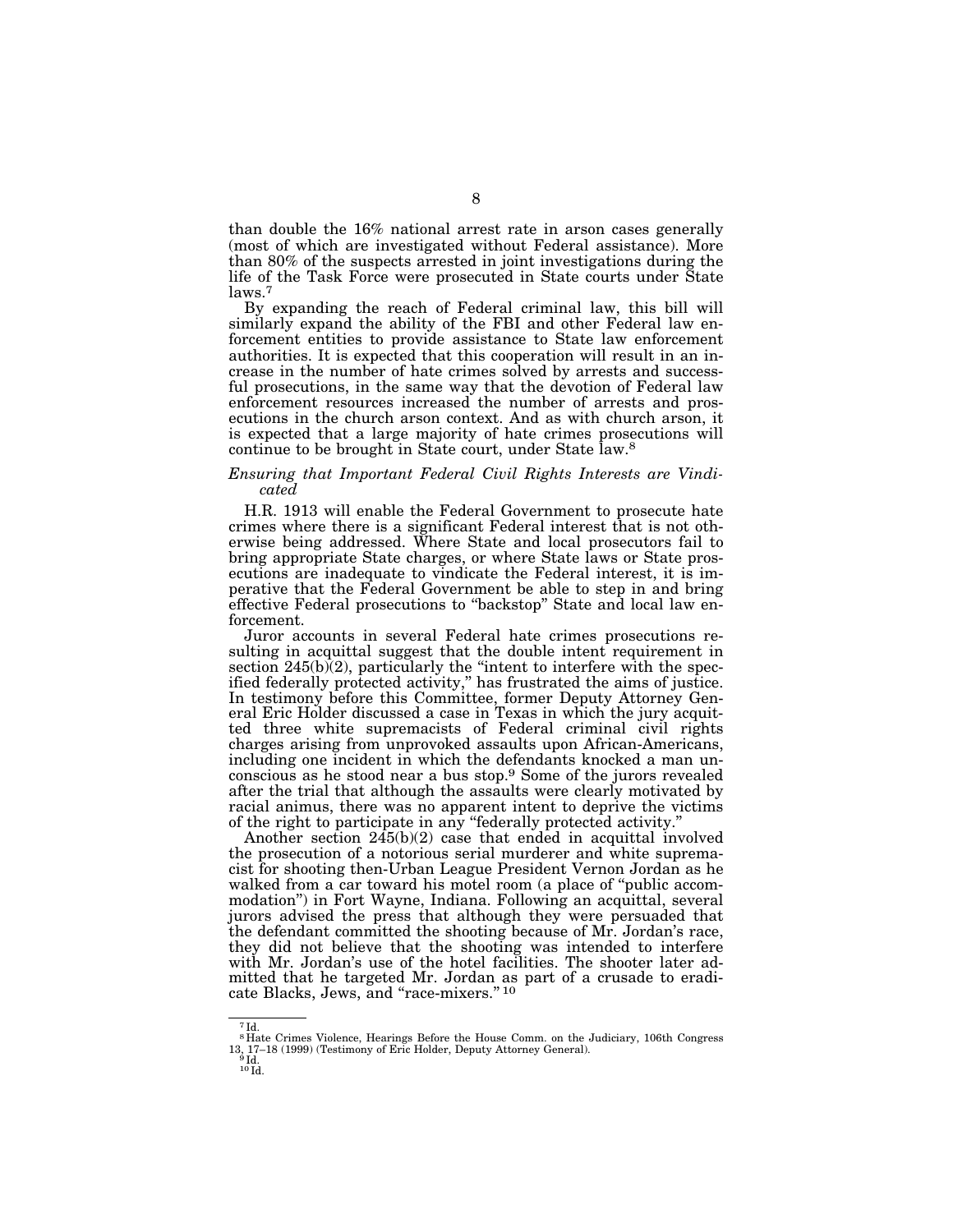In each of these examples, one or more persons committed a heinous act of violence clearly motivated by the race, color, religion, or national origin of the victim. In each instance, local prosecutors failed to bring State criminal charges. Yet in each case, the double intent requirement prevented the Department of Justice from vindicating the Federal interest in the punishment and deterrence of hate-based violence.

The current Federal hate crimes statute turns on such arbitrary distinctions as whether a racially motivated assault occurs on a public sidewalk as opposed to a private parking lot across the street, or whether a convenience store where such an assault occurs has a video game inside that might qualify the store as a "place of entertainment." The Federal Government's authority to participate in State-Federal investigative partnerships, or to step in and play a backstop role when necessary, should not hinge upon such unnecessary, anachronistic distinctions. And with the addition of section  $249(a)(1)$  by this legislation this will no longer be the case.

# HATE CRIMES BASED ON SEXUAL ORIENTATION, GENDER, GENDER IDENTITY, OR DISABILITY

Law enforcement authorities and civic leaders have learned that a failure to address the problem of hate crimes can cause a seemingly isolated incident to fester into wide-spread tension that can damage the social fabric of the community at large. The Supreme Court recognized this important factual distinction in *Wisconsin v. Mitchell,* 508 U.S. 476, 487 (1993) as meriting the designation of a hate crime as a specific offense: ''it is but reasonable that among crimes of different natures those should be most severely punished, which are the most destructive of the public safety and happi $ness.^{"11}$ 

The existing Federal hate crimes laws do not cover hate crimes committed because of bias based on the victim's actual or perceived sexual orientation, gender, gender identity, or disability. There is an emerging consensus, however, that hate crimes motivated by such biases are equally deserving of prosecution.

Notably, in 1994, Congress passed legislation directing the United States Sentencing Commission to promulgate a sentencing enhancement for crimes committed on account of the victim's actual or perceived sexual orientation, gender, or disability.12 Further, since 1994, gender identity has been added to numerous State and local hate crimes statutes based on the same understanding of the corrosive effects of bias-motivated violence, and in recognition

 $^{11}$  Quoting 4 W. Blackstone, Commentaries.  $^{12}$ The Violent Crime Control and Law Enforcement Act of 1994, Pub. L. No. 103–322, § 280003a, provides:

DIRECTION TO UNITED STATES SENTENCING COMMISSION REGARDING SEN-TENCING ENHANCEMENTS FOR HATE CRIMES.

<sup>(</sup>a) DEFINITION.—In this section, ''hate crime'' means a crime in which the defendant intentionally selects a victim, or in the case of a property crime, the property that is the crime, because of the actual or perceived race, color, religion, national origin, ational origin, ational origin, ethnicity, gend

<sup>(</sup>b) SENTENCING ENHANCEMENT.—Pursuant to section 994 of title 28, United States Code, the United States Sentencing Commission shall promulgate guidelines or amend existing guidelines to provide sentencing enhancements of not less than 3 of-fense levels for offenses that the finder of fact at trial determines beyond a reasonable doubt are hate crimes. \*\*\*.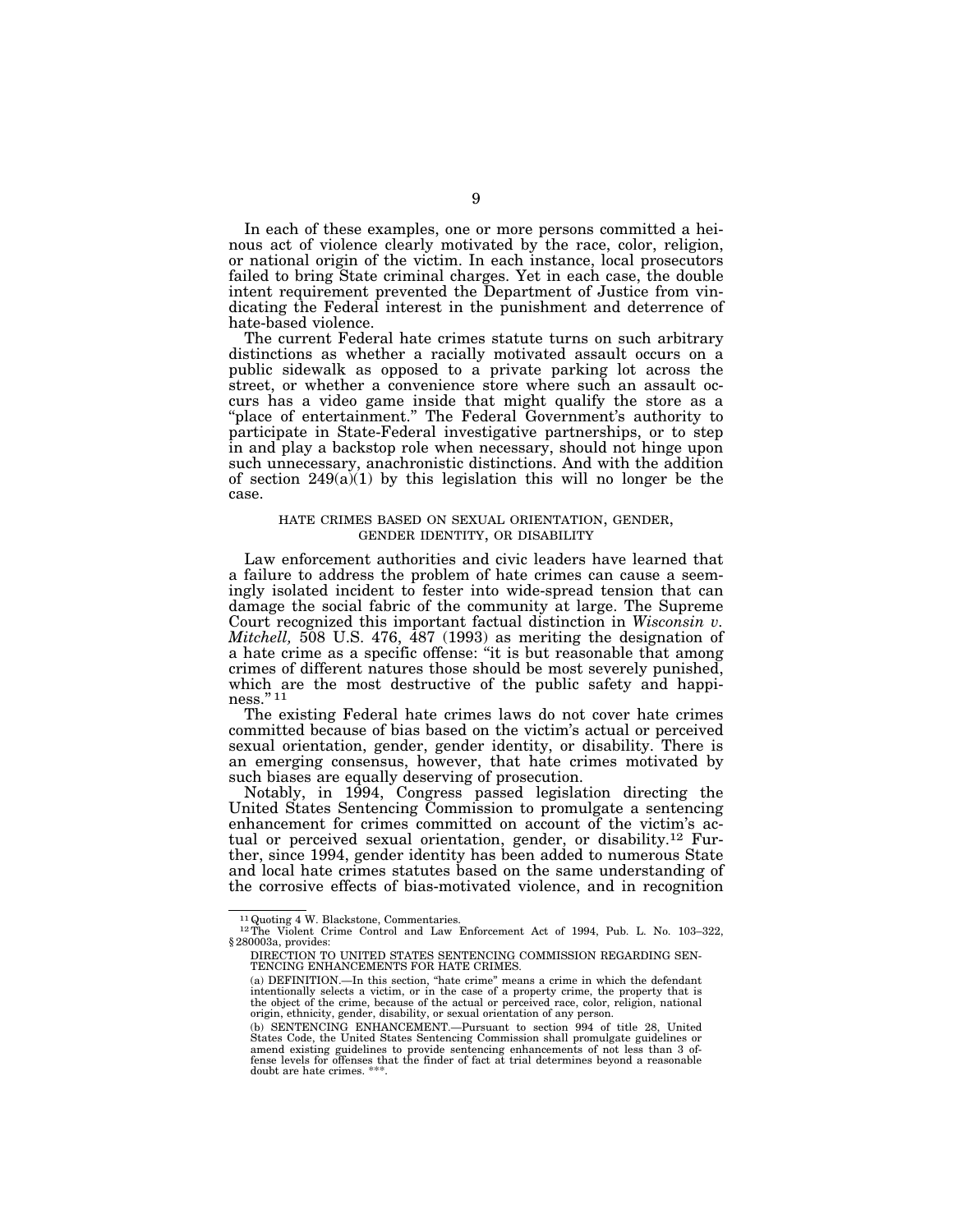of the the fact that this particular bias has been behind particularly violent assaults.13

The following facts support an extension of Federal jurisdiction to cover bias crimes committed on the basis of these prejudices.

#### *Sexual Orientation*

Statistics gathered by the Federal Government and private organizations indicate that a significant number of hate crimes based on the sexual orientation of the victim are committed every year in the United States. According to 2007 FBI statistics, hate crimes based on the victim's sexual orientation—gay, lesbian, or bisexual—constituted the third highest category reported—1,265 incidents, or one-sixth of all reported hate crimes.14 From 1991 through 2005, there were over 17,000 reported hate crimes based on sexual orientation. And as noted previously, this figure is likely to significantly understate the true number of these crimes.

Many victims of anti-lesbian and anti-gay violence do not report the crimes to local law enforcement officials. In fact, according to Austin, Texas Police Commander Gary Olfers, hate crimes are the "number 1 under-reported crime in the state." And "[d]espite underreporting, the trend in State statistics shows that gays and lesbians are increasingly the targets of crime."<sup>15</sup>

Despite the prevalence of violent acts committed against persons because of their sexual orientation, such crimes are not covered by 18 U.S.C. § 245 unless there happens to be some recognized basis for Federal jurisdiction, such as bias against a gay victim's race. Accordingly, the Federal Government has been without authority to work in partnership with local law enforcement officials, or to bring Federal prosecutions, when gay men or lesbians are the victims of murders or other violent assaults because of bias based on their sexual orientation.

The murder of Matthew Shepard in Laramie, Wyoming, is a stark example of the limitations of Federal law. Despite the clear evidence that the murder of Mr. Shepard was motivated by animus based on his sexual orientation, the Federal Government lacked jurisdiction under existing hate crimes law either to investigate this horrifying crime in partnership with State and local officials or, if necessary, to bring Federal hate crimes charges. As a result, according to Commander David O'Malley—the chief investigator in the Shepard murder case—''the Albany County Sheriff's office had to furlough five investigators because of soaring costs'' associated with handling the case without any financial or investigatory support from the Federal Government.<sup>16</sup>

The situation confronting the Albany County Sheriff's office in the Shepard case stands in marked contrast to what occurred in the above discussed Jasper, Texas case. Because the murder of

<sup>&</sup>lt;sup>13</sup>See, Hate Crime Laws, Transgender Law & Policy Institute, www.transgenderlaw.org/<br>hatecrimelaws/index.htm (State survey of legal policy).

hatecrimelaws.htm (State survey of Investigations, 2007 Hate Crimes Statistics.<br><sup>15</sup>Dallas Morning News, Nov. 8, 1999 ("Hate-crimes experts say statistics don't tell story:<br>Many cases unreported; special law rarely used").

Many cases unreported; special law rarely used").<br><sup>16</sup> Excerpts of press statement by Commander David O'Malley, September 12, 2000. In a No-<br>vember 11, 1999, letter to Speaker Dennis Hastert, Sheriff James Pond and detecti in this case [Shepard], but not without cost. We have been devastated financially, due to ex-penses incurred in bringing Matthew's killers to justice. For example, we had to lay off five law enforcement staff.''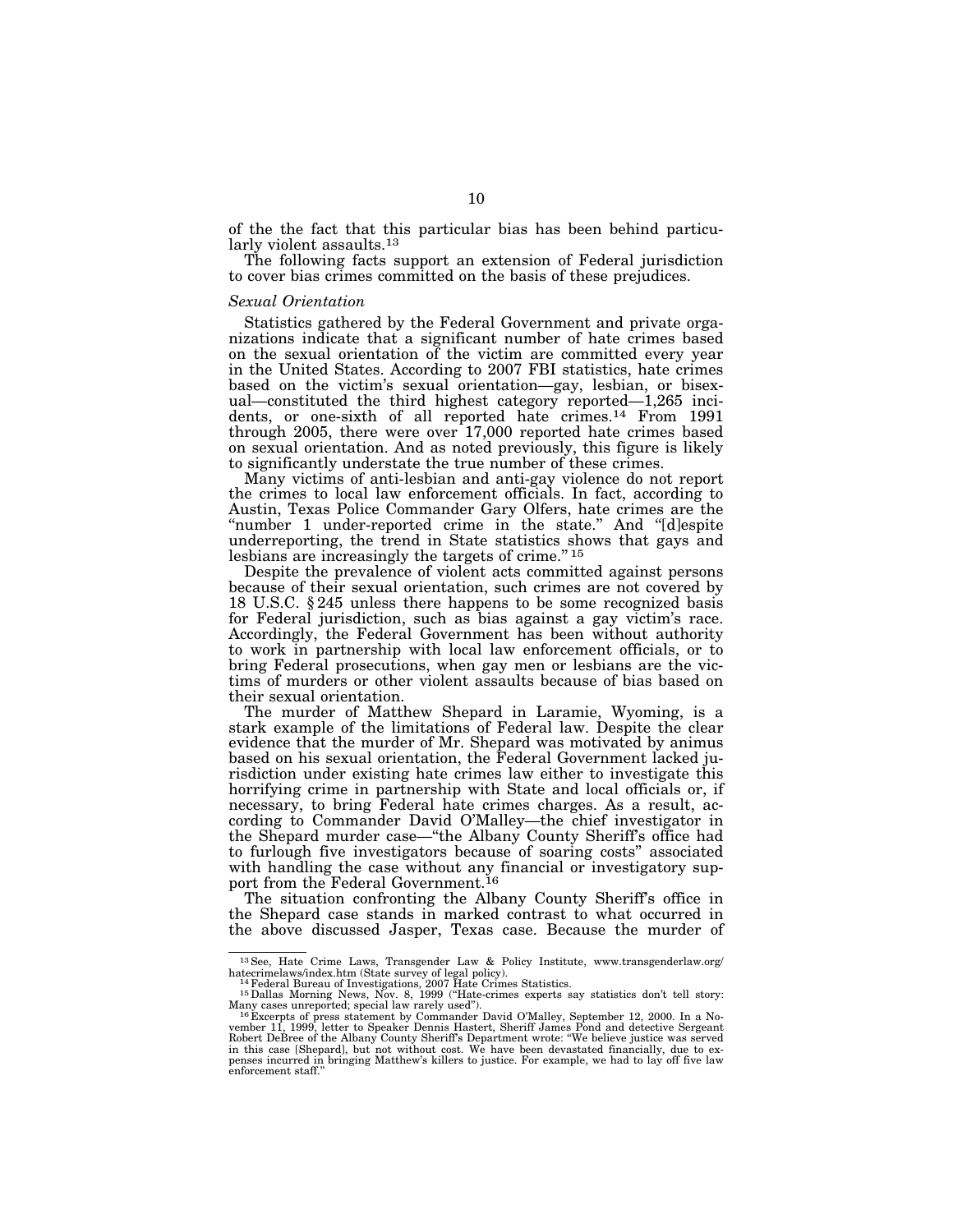James Byrd, Jr. was covered under the existing Federal hate crimes statutes, the local law enforcement agency in Jasper received forensic assistance and nearly \$300,000 from the Federal Government to help cover the costs associated with successfully prosecuting Mr. Byrd's killers.

#### *Gender*

Although acts of violence committed against women traditionally have been viewed as "personal attacks" rather than as hate crimes, a significant number of women are exposed to terror, brutality, serious injury, and even death because of their gender. Indeed, Congress, through the enactment and reauthorization of the Violence Against Women Act (VAWA), recognized that some violent assaults committed against women are bias crimes rather than mere ''random'' attacks.17

The majority of States do not have statutes that specifically prohibit gender-based hate crimes. Although all 50 States have statutes prohibiting rape and other crimes typically committed against women, only 28, plus the District of Columbia, have hate crimes statutes that include gender among the categories of prohibited bias motives.18 The bill will harmonize Federal hate crimes law with the premise of VAWA, enabling Federal officials to work with State and local law enforcement officials in the investigation and prosecution of violent gender-based hate crimes.

It is important to emphasize in this regard that the bill will not result in the federalization of all rapes, other sexual assaults, or acts of domestic violence. Rather, as discussed below in greater detail, the legislation has been drafted to ensure that the Federal Government's investigations and prosecutions of gender-based hate crimes will be strictly limited to those crimes that are motivated by gender-based animus, and thus implicate the greatest Federal interest.

# *Gender Identity*

Hate crimes against transgender people tend to be particularly violent, the product of extreme bias against gender nonconformity. While there are no federally compiled statistics, advocacy groups have reported that over 400 people have been murdered due to anti-transgender bias since 1999.<sup>19</sup> In 2008 alone, there were 21 murders of transgender and gender non-conforming people.

Compounding the other challenges with effectively prosecuting and deterring these crimes, transgender people frequently distrust local law enforcement authorities, and the police often lack training and familiarity with transgender people. This lack of understanding highlights the need for a Federal backstop for State and local authorities, particularly in cases where the local law enforcement authorities exhibit intolerance, or fail to investigate or prosecute.

<sup>&</sup>lt;sup>17</sup>Sen. Rep. No. 103–138 (1993) (testimony of Prof. Burt Neuborne).<br><sup>18</sup>See Anti-Defamation League, State Hate Crime Statutory Provisions, www.adl.org/

<sup>99</sup>hatecrime/state\_hate\_crime\_laws.pdf (State survey of hate crime laws).<br><sup>19</sup>According to an estimate by the Human Rights Campaign, transgender Americans face a<br>one-in-twelve chance of being murdered. Statistics from the G cation Network (GLSEN) show that in schools 14.2% of transgender students report being phys-<br>ically assaulted as a result of their gender expression, while 30.4% experienced physical harass-<br>ment. Gay & Lesbian Alliance Ag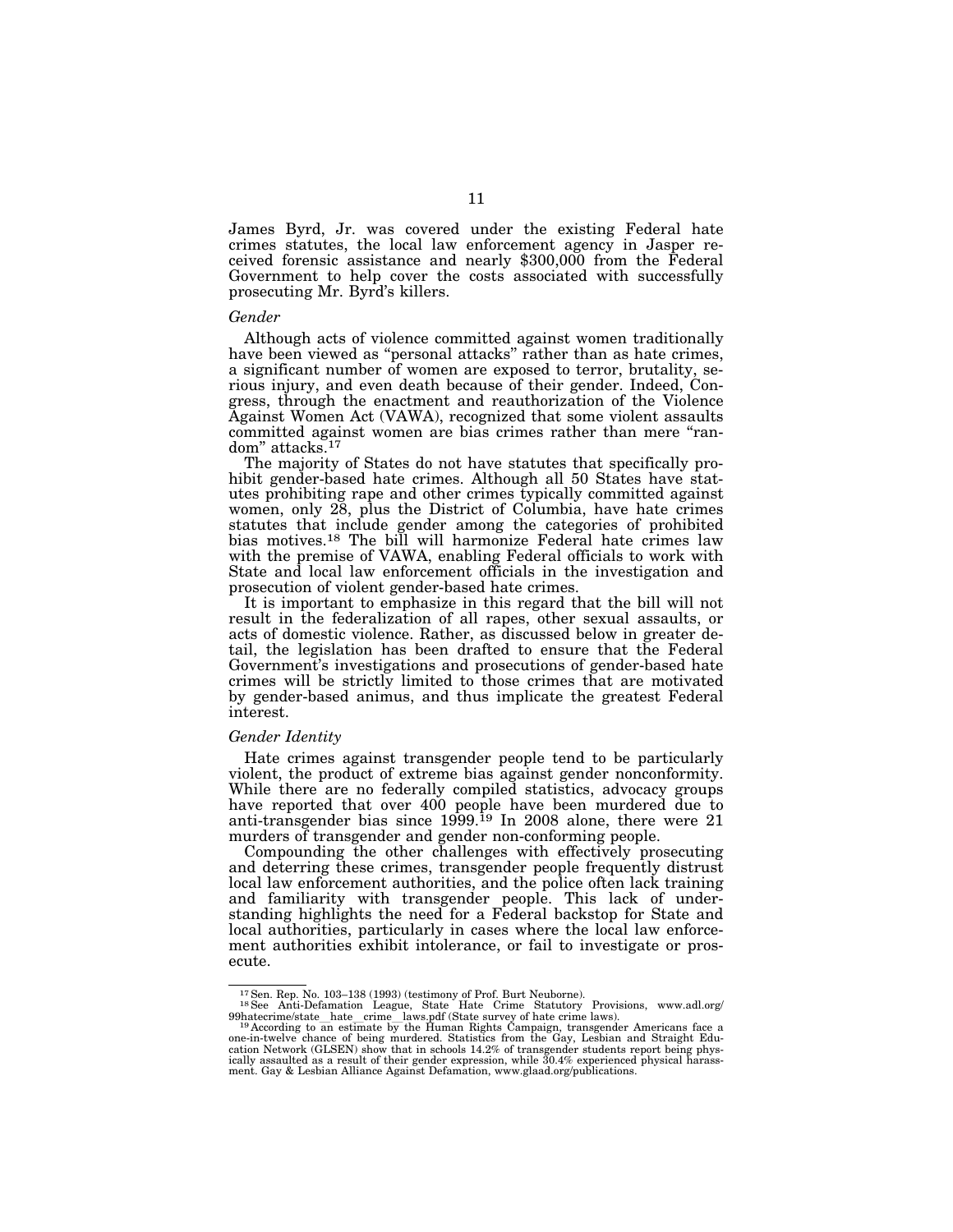The murder of Brandon Teena, dramatized in the movie "Boys Don't Cry," is illustrative of the plight of this community. Even in cases where the crime is reported, police response is often inadequate. Teena was raped, and later killed, after the discovery of his biological gender by two acquaintances. He had reported his rape and beating, but the Richardson County, Nebraska Sheriff (who referred to Teena as "it") would not allow an arrest. Five days later, Teena was stabbed and beaten to death by the same perpetrators. In the civil suit brought by Teena's family, the court found that the county was partially responsible for Teena's death, and characterized the sheriff's behavior as "extreme and outrageous." 20

Currently, 13 States include protections for transgender individuals in their hate crime laws.21 Additionally, 13 States and 93 local jurisdictions do so in their anti-discrimination laws.22 There has also been explicit coverage of gender identity in the policies of leading corporations, where they have concluded that certain human resources cases are not purely based on gender or sexual orientation.23 These policies have helped shape public discourse on addressing the rights of transgender people, along with the rights of lesbian, gay, and bisexual persons. According to a poll commissioned by the Human Rights Campaign Foundation in 2002, 68% of Americans believe that the Federal Government needs laws to protect against anti-transgender hate crimes.24

#### *Disability*

Congress has shown a consistent and durable commitment, over more than two decades, to the protection of persons with disabilities from discrimination based on their disabilities. Beginning with the 1988 amendments to the Fair Housing Act, and continuing with the Americans with Disabilities Act of 1990, Congress has extended civil rights protections to persons with disabilities in many traditional civil rights contexts. Currently, 24 States plus the District of Columbia have hate crime statutes that reach crimes of violence motivated by animus based on the victim's disability.25 Concerned about the problem of disability-based hate crimes, Congress also amended the Hate Crimes Statistics Act in 1994 to require the FBI to collect information about such hate-based incidents from State and local law enforcement agencies.26

H.R. 1913 would take the important step of making Federal hate crimes law consistent in this area with the Federal position taken in other areas of civil rights law, and harmonizing it with the hate crimes laws of most States.

 $^{20}$  Omaha World-Herald, April 21, 2001; Assoc. Press, Oct. 5, 2001; N.Y. Times, April 21, 2001; Chi. Trib., April 21, 2001.

Chi. Trib., April 21, 2001.<br><sup>21</sup>See Hate Crime Laws, Transgender Law & Policy Institute. For the purposes of this legisla-<br>tion, Gender Identity is defined as "actual or perceived gender-related characteristics." See H.R. 1913 Section 6(c). While some States have prosecuted Gender Identity hate crimes under their gender or sexual orientation jurisdiction, those definitions provide a somewhat inexact fit for the underlying bias reflected against transgender persons and necessitate a separate Federal

 $^{22}$  See Hate Crime Laws, Transgender Law & Policy Institute.  $^{23}$  This list includes 53 of the Fortune 500 including AT&T, IBM and Toys 'R' Us.  $^{24}$  See, www.genderadvocates.org/News/HRC%20Poll.html.  $^{25}$  See Ant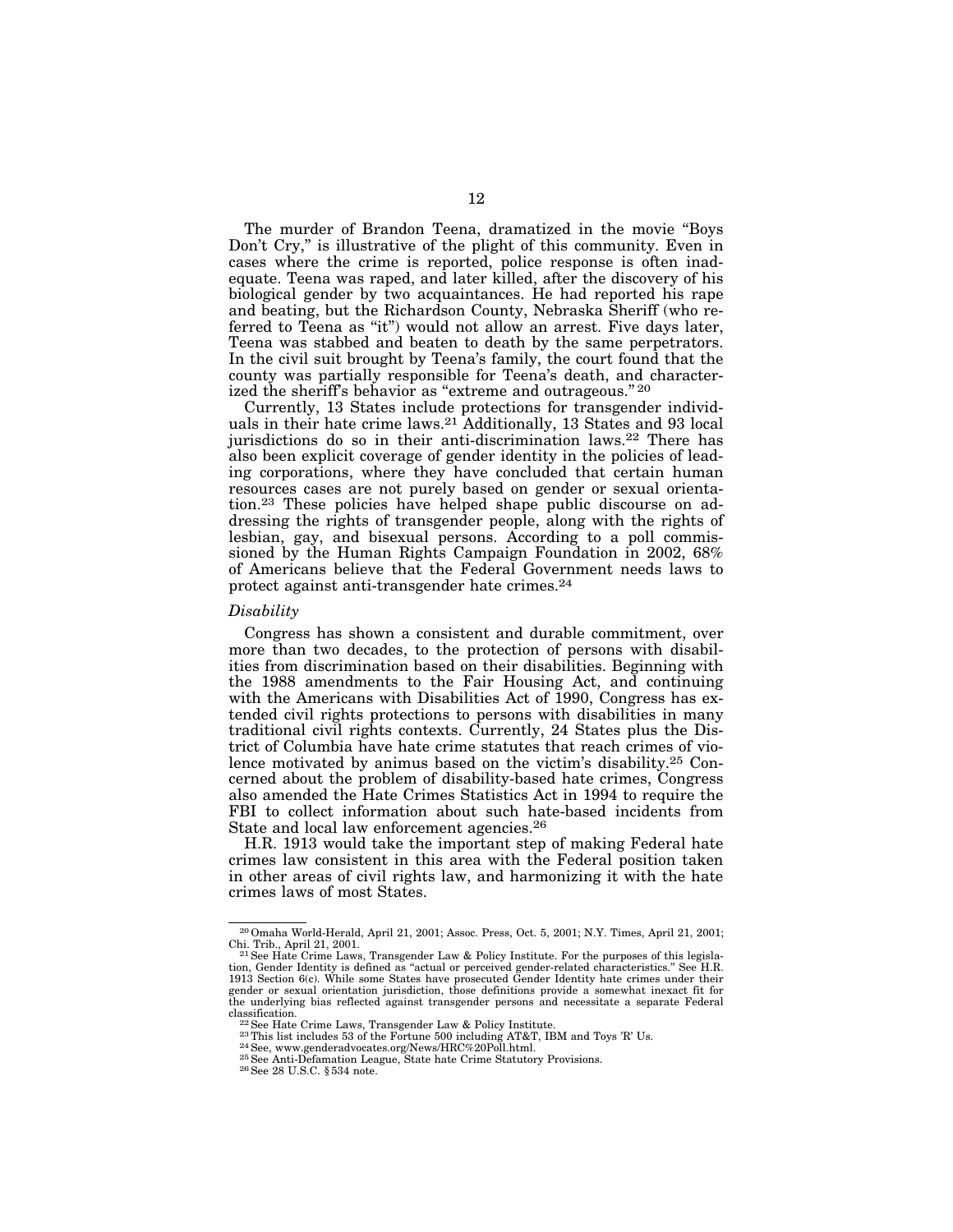# *The Propriety of the Particular Group Designations*

Throughout the course of debate on this legislation, opponents have suggested that the classifications of sexual orientation, gender, gender identity, and disability do not merit specific protection under Federal law, or do not share commonality with other protected classifications. Such suggestions, however, are inconsistent with the overwhelming preponderance of historical facts. As noted above, these classifications are linked by jurisprudence,<sup>27</sup> and by their inclusion together in numerous State and Federal criminal and anti-discrimination law statutes.

Opponents offered a series of amendments during markup of the bill that would have added coverage for a disparate collection of groups, ranging from seniors to veterans to U.S. citizens to everyone who had any characteristic whatsoever. No evidence was offered, however, to show any record of group-based violence against these classifications, or even a widely held societal prejudice. Contrary to suggestions, it is not difficult to determine whether a particular group faces substantial societal prejudice that makes it appropriate to protect against the kinds of hate-based violent crimes covered by this bill.

One test for manifestation of prejudice is captured by the widely recognized Allport Scale.28 As the logic of the test demonstrates, the classifications of sexual orientation, gender, gender identity, and disability share a common history of being targeted for hatebased violence, along with the classifications found in 18 U.S.C. 245. Indeed, the classifications offered by amendments are ones held in wide esteem; many already have privileged legal status, special protection under separate criminal statutes, or special eco-

Allport's Scale of Prejudice ranges from 1–5.

Scale 1, Antilocution—Antilocution means a majority group freely make jokes about a minority group. Speech is in terms of negative stereotypes and negative images. This is also called hate speech. It is commonly seen as ha prejudice.

Scale 2, Avoidance—People in a minority group are actively avoided by members of the majority group. No direct harm may be intended, but harm is done through isolation. Scale 3, Discrimination—Minority group is discriminated against by denying them op-<br>portunities and services and so putting prejudice into action. Behaviours have the spe-<br>cific goal of harming the minority group by preven ting education or jobs, etc. The majority group is actively trying to harm the minority (e.g. Jim Crow laws).

Scale 4, Physical Attack—The majority group vandalize minority group things, they burn property and carry out violent attacks on individuals or groups. Physical harm is done to members of the minority group. Examples are lynchings of blacks, pogroms against Jews in Europe, tarring and feathering Mormons in 1800's and British Loyalists in the 1700's.

Scale 5, Extermination—The majority group seeks extermination of the minority group. They attempt to eliminate the entire group of people (e.g., Indian Wars to remove Na-tive Americans, Final Solution of ''Jewish Problem'' in Germany, and Ethnic cleansing in Armenia.).

Gordon Allport, The Nature of Prejudice (Addison-Wesley 1954).

<sup>27</sup>See, e.g., R.A.V. v. City of St. Paul, 505 U.S. 377 (1992); Wisconsin v. Mitchell, 508 U.S. 47 (1993).<br><sup>28</sup>The measure was devised by psychologist Gordon Allport and has been cited widely by the

Federal judiciary. See, e.g., City of Cleburne, Tex. v. Cleburne Living Center, 473 U.S. 432, 464<br>(1985) (Marshall, J. dissenting) (home for mentally ill); Castaneda v. Partida, 430 U.S. 482, 503<br>(1977) (Marshall, J. disse F.2d 152, 157 (2d Cir. 1973) (prejudice in jury selection); Miller v. U.S., 320 F.2d 767, 772 (D.C. Cir. 1963) (inferences of guilt).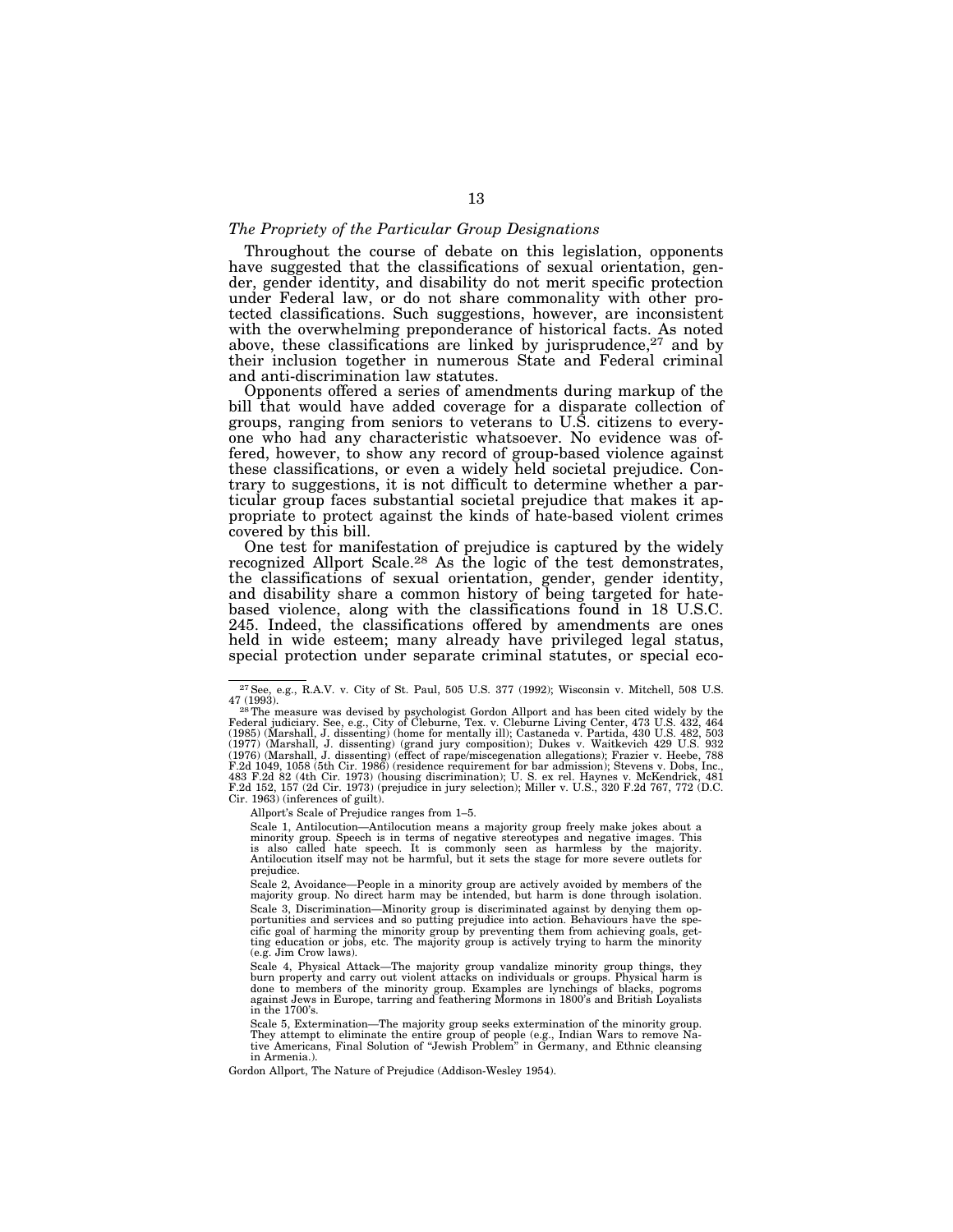nomic recognition. These kinds of classifications clearly fall outside the scope of legislation that is focused on crimes of violence motivated by societal hate and prejudice.

# LEGAL ANALYSIS

#### *Federalism Concerns as to Section 249(a)(2)*

The bill was carefully drafted to ensure that the Federal Government will continue to limit its prosecutions of hate crimes—particularly those motivated by actual or perceived animus based on gender—to the small set of cases that implicate the greatest Federal interest and present the greatest need for Federal intervention. This bill is not intended to federalize, for example, all rapes, sexual assaults, acts of domestic violence, or other gender-based crimes.

The express language of Section 7(b) sets forth several significant limiting principles. First, the bill requires proof that the violence be motivated by animus based on actual or perceived sexual orientation, gender, gender identity, or disability. This statutory animus requirement, which the Government must prove beyond a reasonable doubt, will limit the pool of potential Federal cases to those in which the evidence of bias motivation is sufficient to distinguish them from ordinary crimes of violence left to State prosecution.

Second, the bill requires a nexus to interstate commerce for all Federal hate crimes based on sexual orientation, gender, gender identity, or disability. This interstate commerce requirement, which the Government must prove beyond a reasonable doubt, will limit Federal jurisdiction in these new categories to cases that implicate Federal interests.

Third, the bill limits Federal hate crimes based on sexual orientation, gender, gender identity, or disability to those involving bodily injury or death (and a limited set of attempts to cause bodily injury or death). These limitations will confine Federal cases to truly serious offenses. All violations of Section 249 are felonies; there are no misdemeanor provisions that could potentially permit Federal involvement in prosecuting minor offenses.

Finally, the bill requires certification, by the Attorney General or other specified high-ranking, Department of Justice official, that: ''(1) he or she has reasonable cause to believe that the actual or perceived race, color, national origin, religion, sexual orientation, gender, gender identity or disability of any person was a substantial motivating factor underlying the defendant's conduct; and (2) that he or his designee, or she or her designee, has consulted with State or local law enforcement officials regarding the prosecution and determined that: (a) the State does not have jurisdiction or refuses to assume jurisdiction; or (b) the State has requested that the Federal Government assume jurisdiction; (c) the State does not object to the Federal Government assuming jurisdiction; or (d) actions by State and local law enforcement officials have left demonstrably unvindicated the Federal interest in eradicating bias-motivated violence.'' This certification requirement is intended to ensure that the Federal Government will assert its new hate crimes jurisdiction only in a principled and properly limited fashion, and is in keeping with procedures under the current Federal hate crimes statute.

Additionally, based upon the testimony of Justice Department officials, we expect the efforts of the Department under the new sub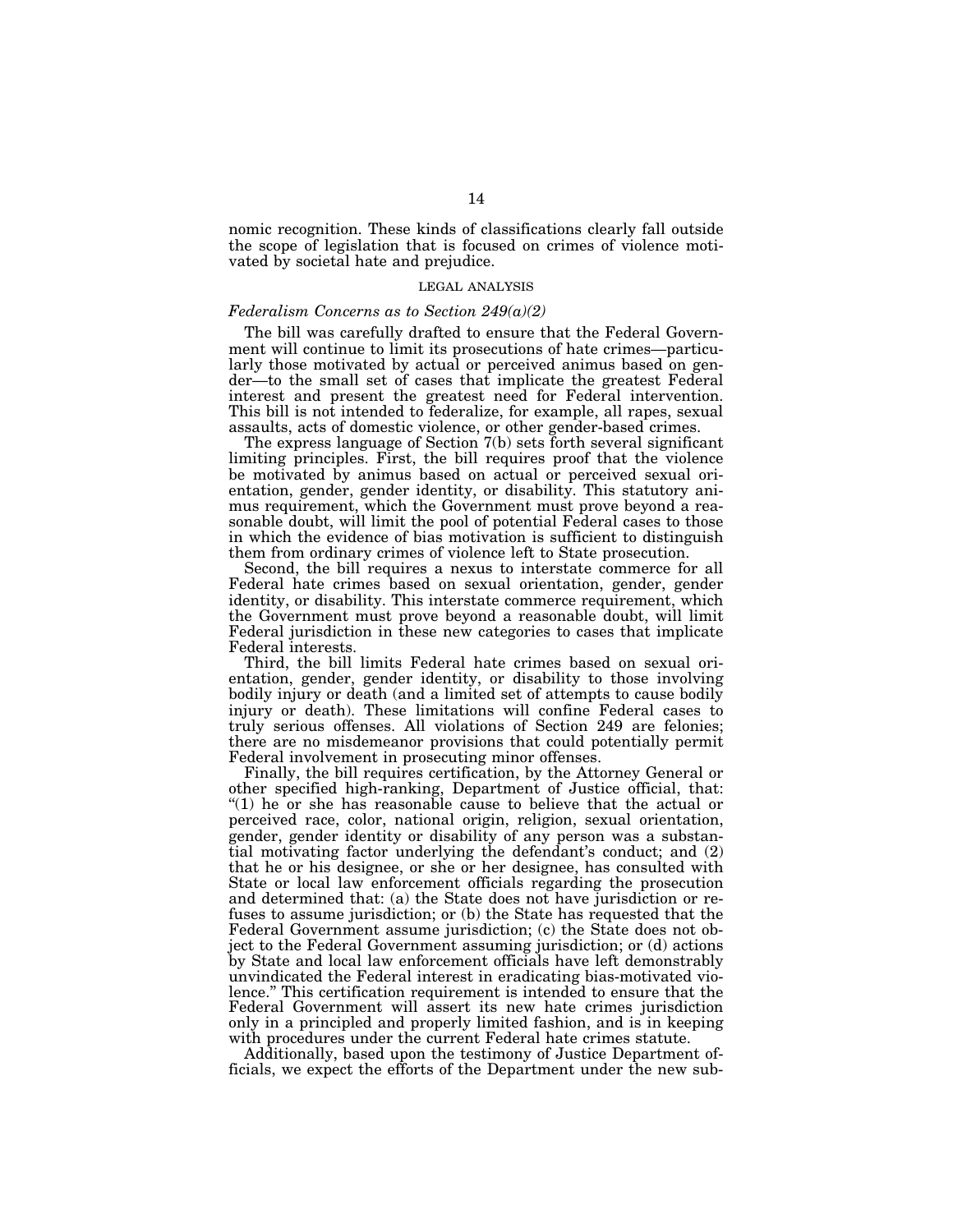stantive provisions of this legislation to be guided by Departmentwide policies that impose additional limitations on the cases prosecuted by the Federal Government, most notably Section 8-3.000 of the United States Attorneys Manual.29 Section 8-3.000 governs the interaction of Federal investigative and prosecutive offices in criminal civil rights matters. The notification and approval procedures of that Section ensure conformity in application of Federal laws, opening investigations, and staffing cases. The review processes set forth in the U.S. Attorney's Manual will provide an important safeguard against overly expansive enforcement or untested theories being brought by individual prosecutors or agents.

#### *Constitutionality (Sections 249(a)(1) and 249(a)(2))*

The bill is consistent with a long history of Federal involvement in combating criminal conduct. As the Department of Justice articulated in a 2000 Statement of Administration Position, the 13th amendment broadly authorizes Congress to regulate acts of violence committed on the basis of race, color, religion, or national origin.30

As to actual or perceived sexual orientation, gender, gender identity or disability, the Commerce Clause provides Congress ample authority to prosecute acts of violence motivated by animus based on these characteristics where the act has the requisite connection to interstate commerce. To avoid constitutional concerns arising from the decision in *United States v. Lopez,* 514 U.S. 549 (1995), the bill requires that the Government prove beyond a reasonable doubt, as an element of the offense, a nexus to interstate commerce in every prosecution brought under one of the newly created categories of 18 U.S.C.  $249(a)\overline{(2)}$ .

This interstate commerce element was drafted to invoke the full scope of Congress's Commerce Clause power, and to ensure that hate crimes prosecutions brought under the new 18 U.S.C.  $249(a)(2)$  will not be mired in constitutional litigation. The interstate commerce nexus required by the bill is analogous to that required in other Federal criminal statutes. The Church Arson Prevention Act of 1996, 18 U.S.C. § 247, for example, makes it a crime to destroy religious property if the offense ''is in or affects interstate commerce.'' 18 U.S.C. § 247(b). Section 249 in the bill is drawn to comport with Supreme Court guidance in *Lopez* and *U.S. v. Morrison,* 529 U.S. 598 (2000) (setting forth outer reaches of commerce power in invalidating civil provisions of Violence Against Women Act).

Finally, to the extent that there may be open questions regarding the precise contours of the range of circumstances under which the enforcement provision of the 13th amendment authorizes Congress to criminalize hate crimes committed on the basis of religion, the legislation has included hate crimes based on religious beliefs in both 18 U.S.C. 249(a)(1), which is based on Congress' enforcement powers under the 13th amendment and does not require proof of a nexus to interstate commerce, and 18 U.S.C. 249 $(a)(2)$ , which is based on Congress' powers under the Commerce Clause and contains an interstate commerce element that must be proved by the

 $^{29}\mathrm{See}$  Testimony of Eric Holder, Deputy Attorney General, 106th Congress 13, 17–18 (1999).  $^{30}\mathrm{Statement}$  of Administration Position, June 13, 2000 (Assistant Attorney General Robert Raben).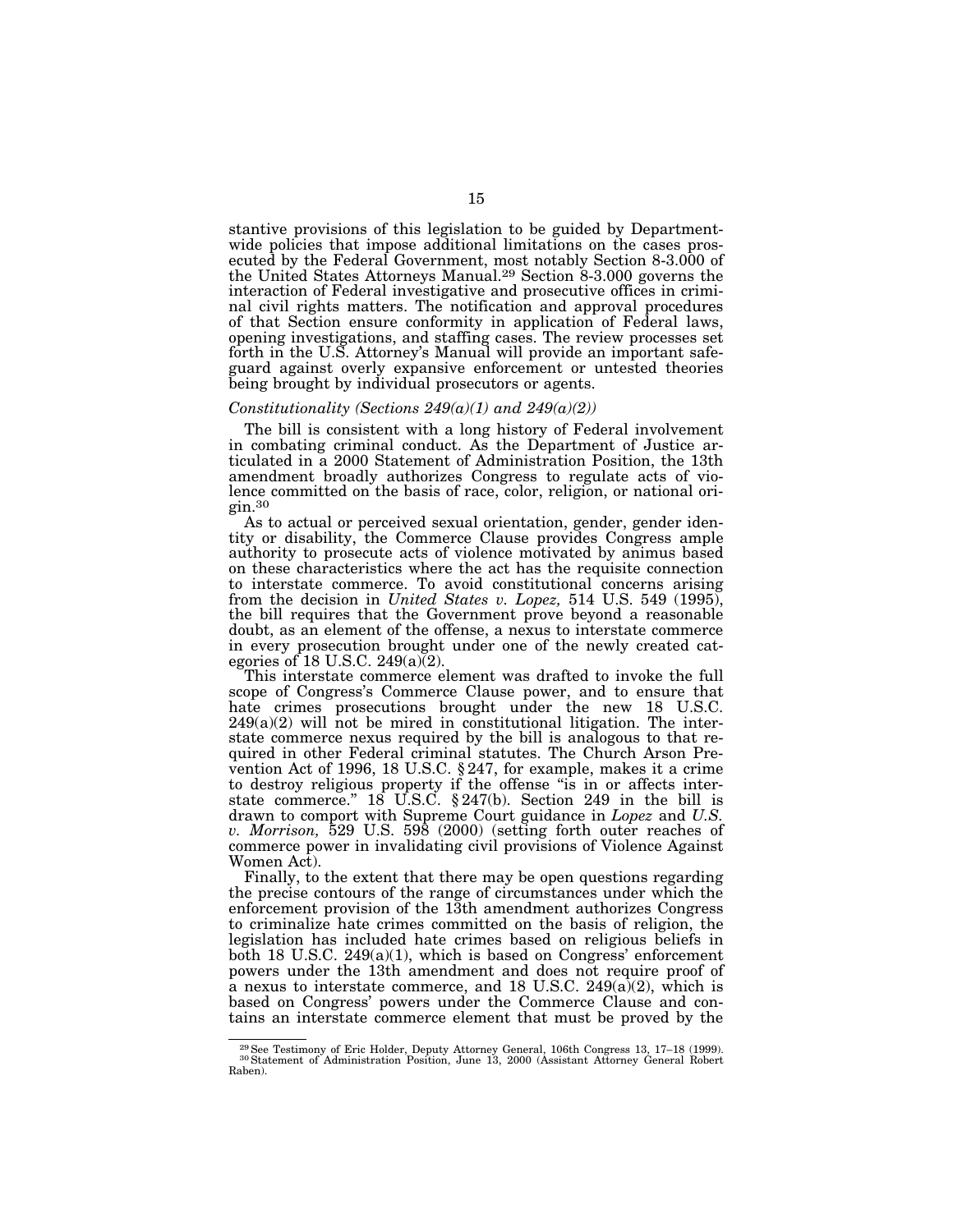Government beyond a reasonable doubt in each case.<sup>31</sup> The inclusion of religion in both subsection  $(a)(1)$  and subsection  $(a)(2)$  will enable prosecutors to determine, based on the facts of each case before them, how best to proceed in light of possible constitutional challenges that might be brought.

#### *Free Speech*

The bill has been crafted in a fashion that fully protects first amendment and other constitutional rights. The bill is designed only to punish violent acts, not beliefs or thoughts—even violent thoughts. The legislation does not punish, nor prohibit in any way, name-calling, verbal abuse, or expressions of hatred toward any group, even if such statements are hateful. Moreover, nothing in this legislation prohibits the lawful expression of one's deeply held religious or personal beliefs. The bill only covers violent actions that result in death or bodily injury committed because the victim has one of the specified actual or perceived characteristics.

In addition, 249(d) provides that evidence of association or expression may not be introduced as substantive evidence at trial (though such evidence may be used as impeachment) unless it specifically relates to the offense. This provision is written to harmonize competing interests—it recognizes the need to protect first amendment rights to express unpopular beliefs, but recognizes the need to permit the proper use of evidence of an accused's statements and associations when they specifically relate to the offense.

This provision ensures that evidence of mere expression or association is not permitted to be introduced at trial—that a person has expressed beliefs, for example, including religious beliefs, or belongs to an organization, including a religious organization, that holds or professes beliefs, that may be consistent with the crime charged. The provision recognizes that the use of an individual's statements or associations may well be unfairly prejudicial if there is little other evidence linking the accused to the offense.

It is not possible to provide a complete set of examples that capture the range of circumstances where such expressions or associations would be admitted or excluded. Nonetheless, this provision requires the district court to employ, in essence, a heightened relevance standard that takes into account the policy values associated with protecting the rights of free religious expression, free speech, and free association, and to consider the potential for unfair prejudice if the evidence at issue consists of unpopular speech or association with an unpopular group. This provision also recognizes that evidence of speech, conduct or associations of an accused is not unfairly prejudicial if it can be shown to be specifically related to the crime at issue.

An isolated racial slur remote in time to the charged offense, or mere membership in an organization that professes strong negative views toward a given group would, presumably, be excluded. Even an incidental racial slur uttered in the course of the crime might

 $^{31}$  The scope of the 13th amendment, and Congress's power to regulate the<br>reunder, was considered by the Supreme Court in Saint Francis College v. Al-Khazraii, 481 U.S. 604, 613 (1987)<br>and Shaare Tefila Congregation v. held that civil anti-discrimination statutes enacted under the 13th amendment during Recon-struction apply to religions, at least to the extent that such religions were seen as ''races'' at the time.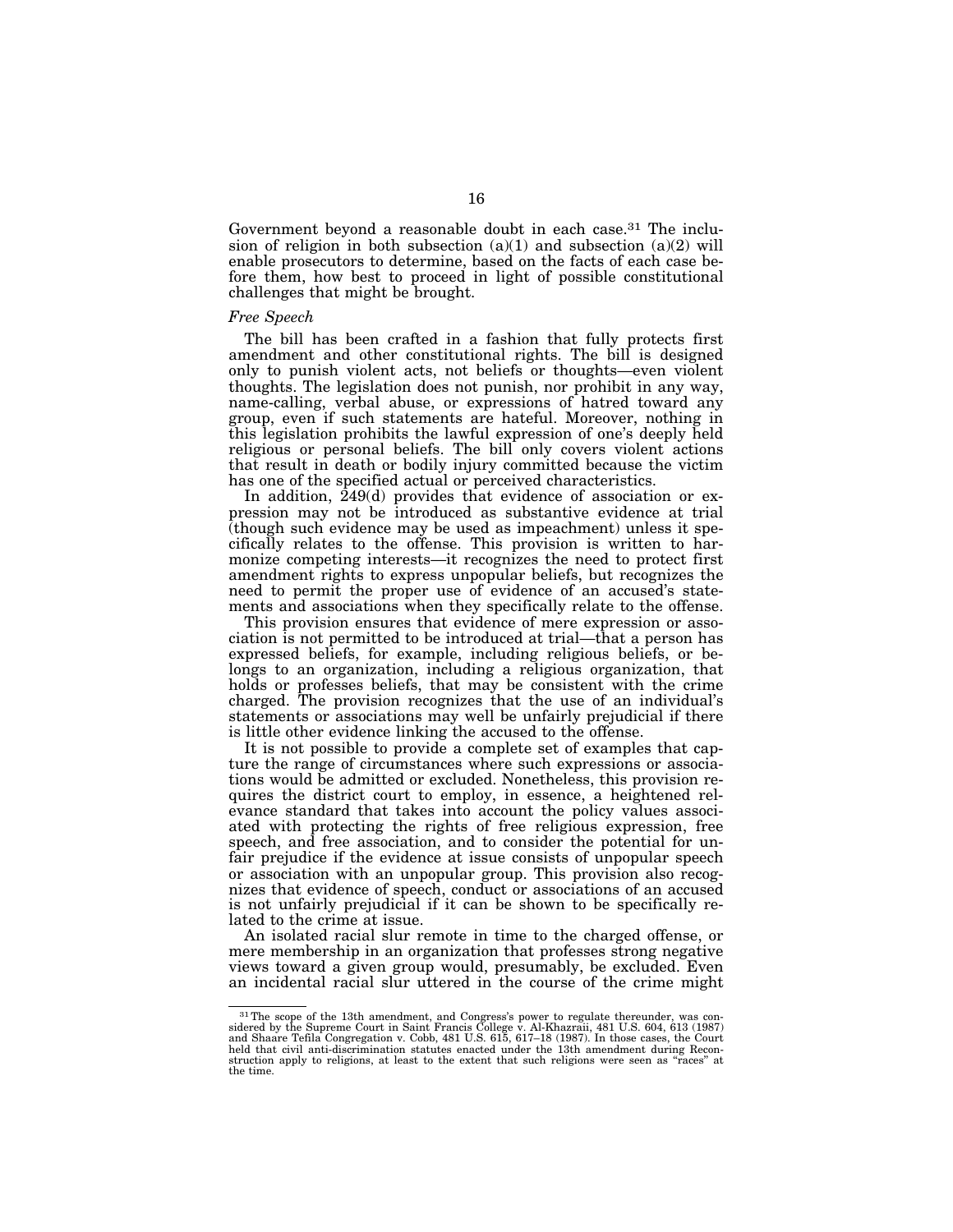be excluded if it were clear that it was not the motive—uttered in the course of an otherwise ordinary robbery, for example.

In contrast, a violence-themed set of statements displaying animus toward the victim's group, or statements evidencing hatred of a given group, persisting over a lengthy period or close in time to the alleged offense, made in a way that indicates that such hatred is the motive for the violence, are more likely to be properly admitted as evidence. In these examples, there would need to be other independent evidence of the accused's participation in the crime, and the court would retain the discretion to determine that the particular evidence was otherwise unfairly prejudicial.

Moreover, this provision does not provide a license to commit perjury. If a witness, for example, were to deny knowing the accused, the witness could be impeached by showing they belonged to the same organization and were in each other's company. If an accused were to deny having animus toward the victim's group, he or she could be impeached by prior statements the accused has made that expressed such animus—even if they had been excluded in the government's case in chief because they were remote in time. This comports with the overarching goals of the Federal Rules of Evidence that deny a witness safe harbor to commit perjury, by ensuring that a witness who gives false testimony may be impeached.

The legislation also includes a ''rule of construction'' in Section 8, to lay to rest concerns raised in the 110th Congress mark-up of the legislation, and repeated since then, that religious speech or expression by clergy could form the basis of a prosecution. The rule of construction affirms that nothing in this legislation ''shall be construed to prohibit any expressive conduct protected from legal prohibition by, or any activities protected by, the Constitution.'' Nothing in this legislation would prohibit the constitutionally protected expression of one's religious beliefs.

Finally, any lingering doubts about the constitutionality of hate crimes laws were squarely addressed by the Supreme Court in the early 1990's in two cases, *R.A.V. v. City of St. Paul,* 505 U.S. 377 (1992) and *Wisconsin v. Mitchell,* 508 U.S. 476 (1993). In *Wisconsin v. Mitchell*, the Supreme Court clarified that the first amendment does not prohibit the evidentiary use of speech to establish the elements of a crime or to prove motive or intent. These cases clearly demonstrate that a hate crimes statute may consider bias motivation when that motivation is directly connected to a defendant's criminal conduct. By requiring this connection to criminal activity, this legislation does not chill protected speech, and does not violate the first amendment.

#### **HEARINGS**

In the last Congress, the Committee's Subcommittee on Crime, Terrorism, and Homeland Security held 1 day of hearings on substantially identical legislation, H.R. 1592, on April 17, 2007. Testimony was received from Mark L. Shurtleff, Attorney General of the State of Utah; Timothy Lynch, Director, Project on Criminal Justice, Cato Institute; Frederick M. Lawrence, Dean, the George Washington University Law School; David Ritcheson, Harris County, Texas; Brad W. Dacus, President, Pacific Justice Institute; and, Jack McDevitt, Associate Dean, Northeastern University. That bill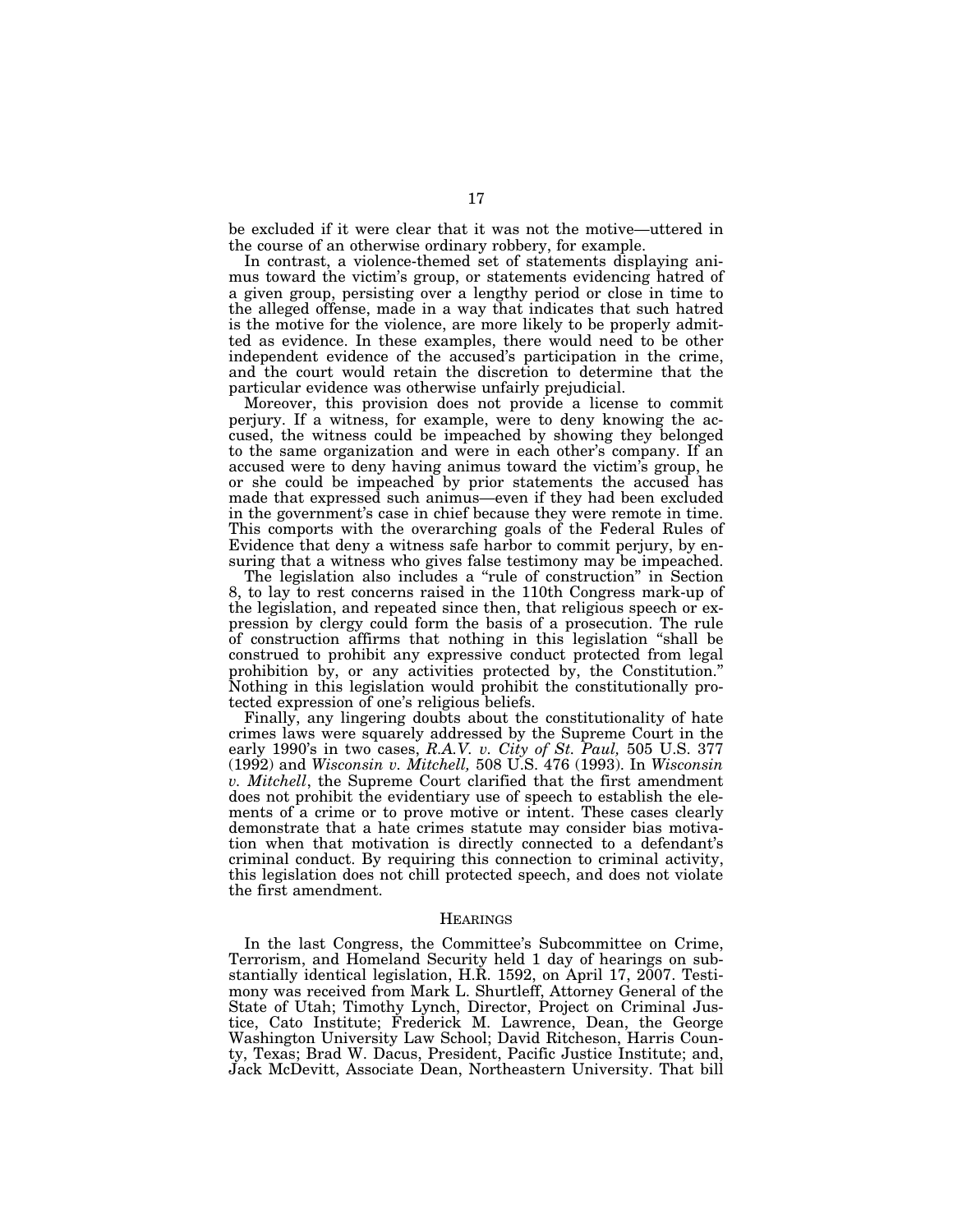was reported by the Judiciary C0ommittee on April 30, 2007, and passed the House on May 3, 2007.

# **COMMITTEE CONSIDERATION**

On April 22, 2009, the Committee met in open session and ordered the bill H.R. 1913 favorably reported with amendment, by a rollcall vote of 25 to 12, a quorum being present.

# **COMMITTEE VOTES**

In compliance with clause 3(b) of rule XIII of the Rules of the House of Representatives, the Committee advises that the following rollcall votes occurred during the Committee's consideration of H.R. 1913:

1. An amendment by Mr. Goodlatte to broaden the protected classes in the bill to include status as a senior citizen who has attained the age of 65 years. Defeated 15 to 11.

| ROLLCALL NO. 1 |  |  |
|----------------|--|--|
|                |  |  |

|                                       | Ayes | Nays | Present |
|---------------------------------------|------|------|---------|
|                                       |      |      |         |
|                                       |      | x    |         |
|                                       |      |      |         |
|                                       |      | χ    |         |
|                                       |      | χ    |         |
|                                       |      | χ    |         |
|                                       |      | χ    |         |
|                                       |      |      |         |
|                                       |      | χ    |         |
|                                       |      |      |         |
|                                       |      |      |         |
|                                       |      | χ    |         |
|                                       |      | χ    |         |
|                                       |      | χ    |         |
|                                       |      |      |         |
|                                       |      | χ    |         |
|                                       |      |      |         |
|                                       |      | χ    |         |
|                                       |      |      |         |
|                                       |      | χ    |         |
|                                       |      | χ    |         |
|                                       |      | χ    |         |
|                                       |      |      |         |
|                                       |      | X    |         |
|                                       |      |      |         |
|                                       |      |      |         |
|                                       | x    |      |         |
|                                       | χ    |      |         |
|                                       |      |      |         |
|                                       | x    |      |         |
|                                       |      |      |         |
|                                       | χ    |      |         |
|                                       | χ    |      |         |
|                                       | χ    |      |         |
|                                       | χ    |      |         |
|                                       | χ    |      |         |
|                                       | χ    |      |         |
|                                       |      |      |         |
|                                       | χ    |      |         |
|                                       | χ    |      |         |
|                                       |      |      |         |
|                                       |      |      |         |
| Total ………………………………………………………………………………… | 11   | 15   |         |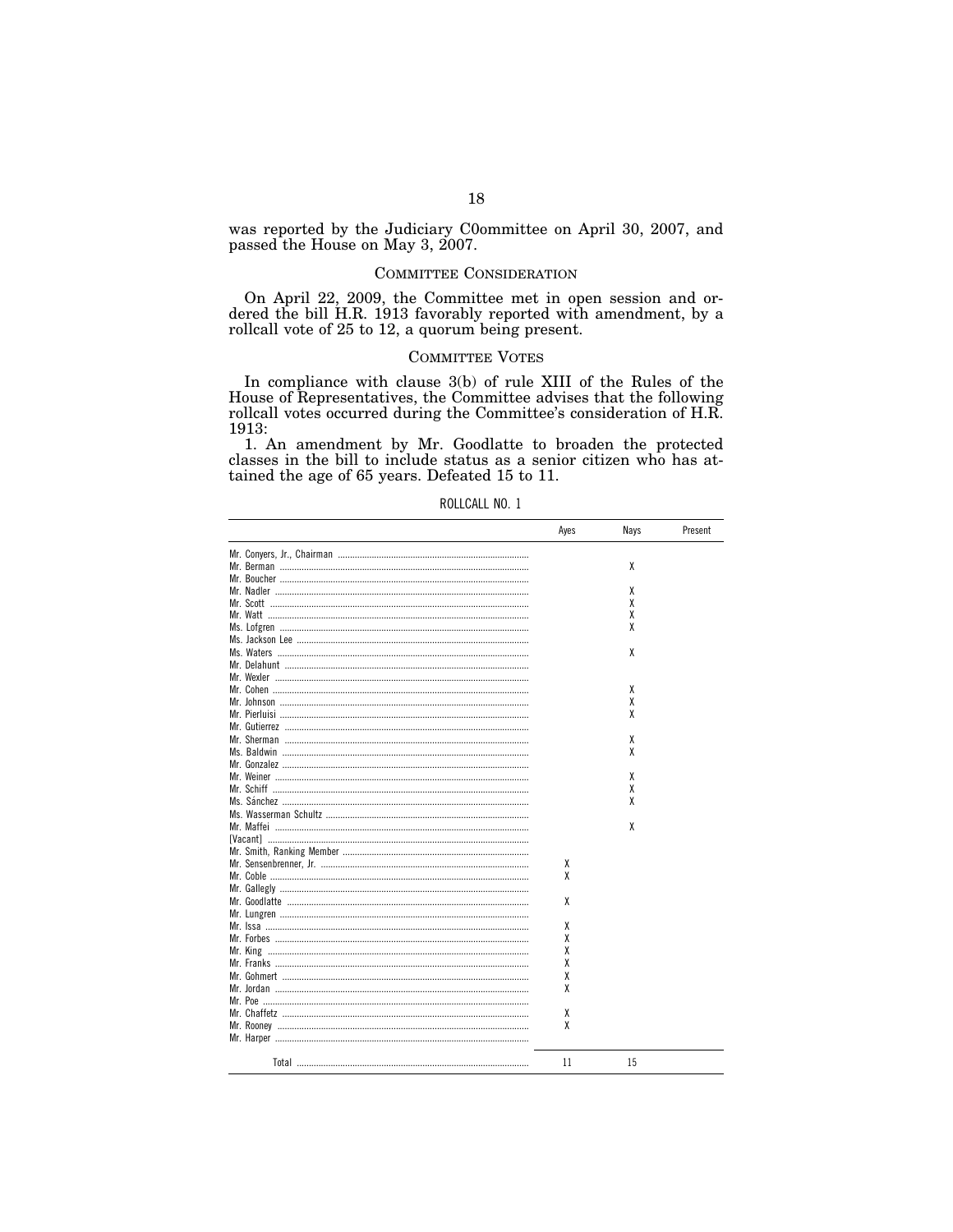2. An amendment by Mr. Franks to bar prosecution where the offender was, at the time of the offense, engaged in conduct protected by the first amendment to the Constitution. Defeated 16 to 11.

|  | ROLLCALL NO. 2 |  |
|--|----------------|--|
|  |                |  |

| Ayes | Nays   | Present |
|------|--------|---------|
|      |        |         |
|      | χ      |         |
|      |        |         |
|      | χ      |         |
|      | χ      |         |
|      | χ      |         |
|      |        |         |
|      |        |         |
|      | χ      |         |
|      |        |         |
|      | χ      |         |
|      | χ      |         |
|      | χ      |         |
|      | χ      |         |
|      |        |         |
|      |        |         |
|      | χ      |         |
|      | χ      |         |
|      | χ      |         |
|      | χ      |         |
|      |        |         |
|      | χ      |         |
|      | χ<br>χ |         |
|      |        |         |
|      |        |         |
|      |        |         |
| X    |        |         |
| X    |        |         |
|      |        |         |
| X    |        |         |
|      |        |         |
| χ    |        |         |
| X    |        |         |
| χ    |        |         |
| χ    |        |         |
| χ    |        |         |
| χ    |        |         |
| χ    |        |         |
|      |        |         |
| χ    |        |         |
|      |        |         |
| 11   | 16     |         |

3. An amendment by Mr. Rooney to include in the bill crimes where the victim's status was that of a member of the armed forces. Defeated 11 to 9.

| ROLLCALL NO. 3 |  |  |  |
|----------------|--|--|--|
|                |  |  |  |

| Mr Nadler |  |  |
|-----------|--|--|
|           |  |  |
|           |  |  |
|           |  |  |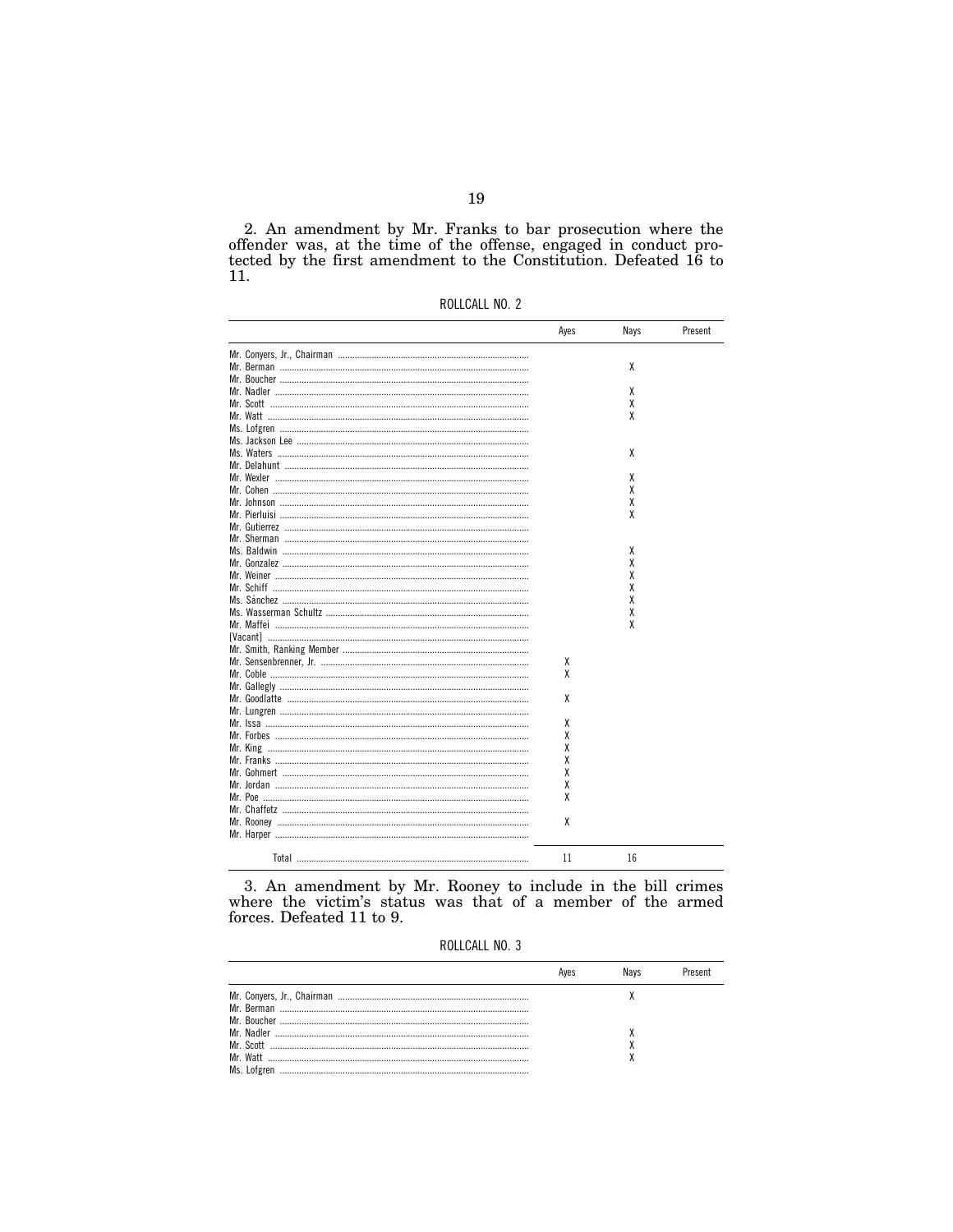ROLLCALL NO. 3-Continued

| Ayes   | Nays | Present |
|--------|------|---------|
|        |      |         |
|        |      |         |
|        |      |         |
|        | x    |         |
|        | χ    |         |
|        | χ    |         |
|        | χ    |         |
|        |      |         |
|        |      |         |
|        | x    |         |
|        |      |         |
|        | х    |         |
|        | χ    |         |
|        |      |         |
|        |      |         |
|        |      |         |
|        |      |         |
|        |      |         |
| χ      |      |         |
|        |      |         |
| X      |      |         |
| χ      |      |         |
|        |      |         |
|        |      |         |
|        |      |         |
| χ<br>χ |      |         |
|        |      |         |
|        |      |         |
| χ      |      |         |
| χ      |      |         |
|        |      |         |
| χ      |      |         |
| χ      |      |         |
|        |      |         |
| 9      | 11   |         |

4. An amendment by Mr. Gohmert to add the death penalty to the penalty provision of the bill. Defeated 11 to 8.

ROLLCALL NO. 4

| Ayes | Nays | Present |
|------|------|---------|
|      | χ    |         |
|      |      |         |
|      |      |         |
|      | χ    |         |
|      | χ    |         |
|      | χ    |         |
|      |      |         |
|      |      |         |
|      | χ    |         |
|      |      |         |
|      | χ    |         |
|      |      |         |
|      |      |         |
|      | χ    |         |
|      |      |         |
|      |      |         |
|      | χ    |         |
|      |      |         |
|      |      |         |
|      | χ    |         |
|      |      |         |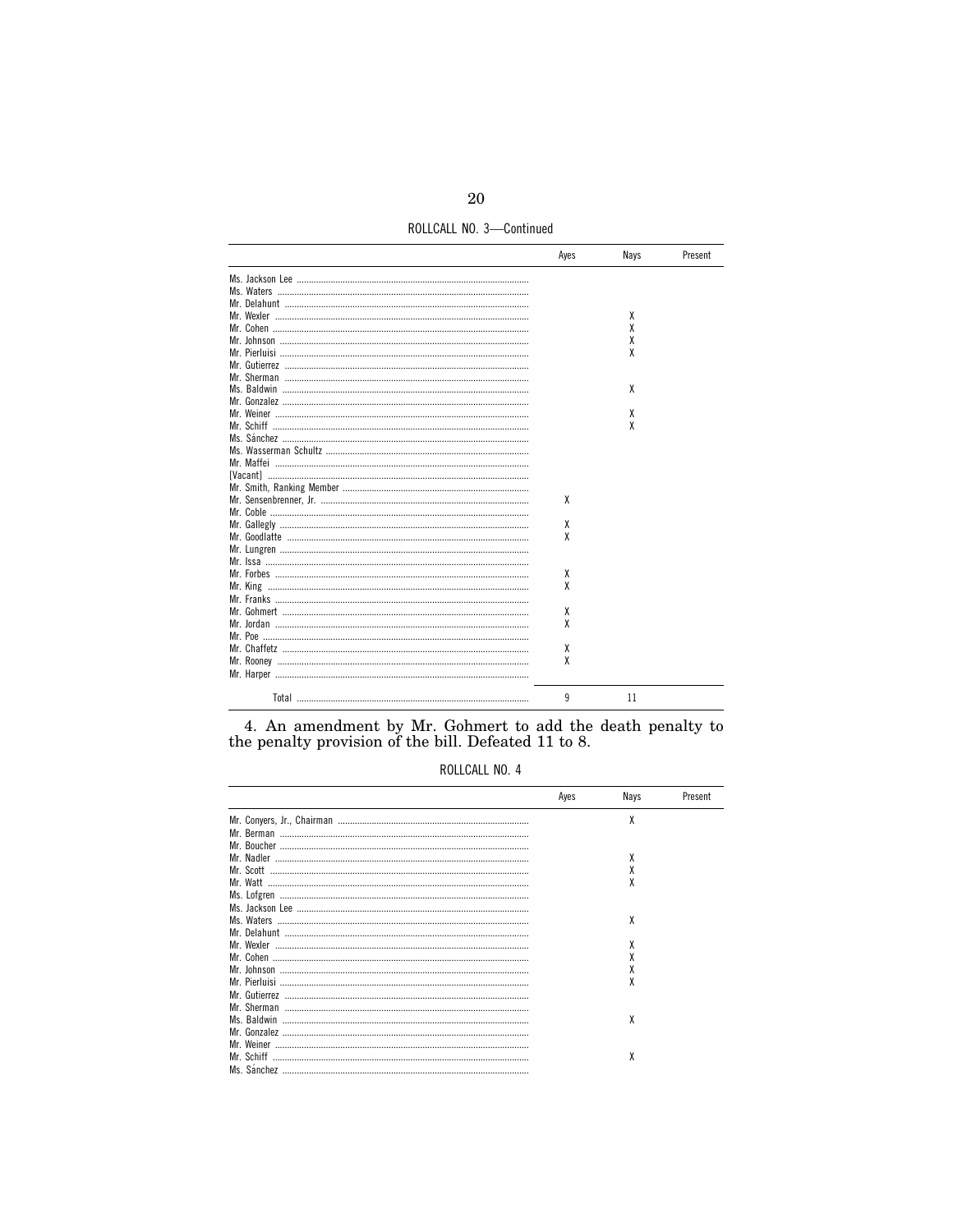ROLLCALL NO. 4-Continued

| Aves | Navs | Present |
|------|------|---------|
|      |      |         |
|      |      |         |
|      |      |         |
|      |      |         |
|      |      |         |
|      |      |         |
| χ    |      |         |
|      |      |         |
|      |      |         |
|      |      |         |
|      |      |         |
| χ    |      |         |
|      |      |         |
| X    |      |         |
|      |      |         |
|      |      |         |
| χ    |      |         |
| X    |      |         |
|      |      |         |
|      |      |         |
| 8    |      |         |

5. An amendment by Mr. Gohmert to the Department of Justice Certification Provision to add a requirement that a State has no law prohibiting the conduct constituting the defendant's alleged crimes before allowing the asser feated 12 to 9.

|  |  | ROLLCALL NO. 5 |  |  |
|--|--|----------------|--|--|
|--|--|----------------|--|--|

| Ayes | Nays | Present |
|------|------|---------|
|      | х    |         |
|      | x    |         |
|      |      |         |
|      | x    |         |
|      | χ    |         |
|      | χ    |         |
|      |      |         |
|      |      |         |
|      |      |         |
|      |      |         |
|      |      |         |
|      | χ    |         |
|      | x    |         |
|      | χ    |         |
|      |      |         |
|      |      |         |
|      | X    |         |
|      |      |         |
|      |      |         |
|      | х    |         |
|      |      |         |
|      | x    |         |
|      | χ    |         |
|      |      |         |
|      |      |         |
| χ    |      |         |
|      |      |         |
| χ    |      |         |
| χ    |      |         |
|      |      |         |
| X    |      |         |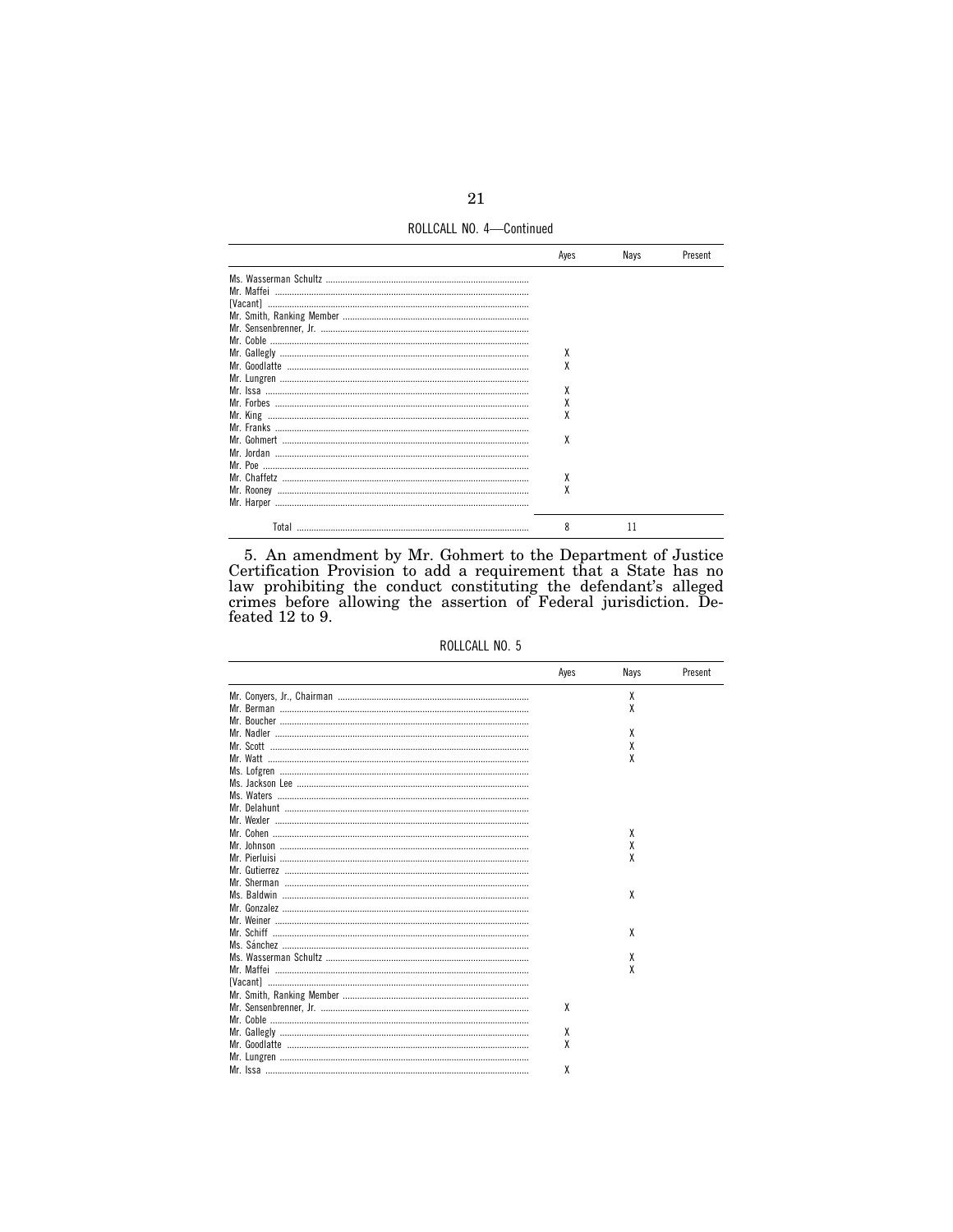ROLLCALL NO. 5-Continued

| Mr. Forbes   |  |  |
|--------------|--|--|
| Mr. King     |  |  |
| Mr. Franks   |  |  |
| Mr. Gohmert  |  |  |
|              |  |  |
|              |  |  |
| Mr. Chaffetz |  |  |
| Mr. Roonev   |  |  |
| Mr. Harper   |  |  |
| r∩tء         |  |  |

6. An amendment by Mr. Gohmert to add a Rule of Construction that no prosecution may be based in whole or in part on religious beliefs quoted from the Bible, the Tanakh, or the Koran. Defeated 11 to 8.

| ROLLCALL NO. 6 |  |
|----------------|--|
|                |  |

|                                      | Ayes | Nays | Present |
|--------------------------------------|------|------|---------|
|                                      |      | χ    |         |
|                                      |      |      |         |
|                                      |      |      |         |
|                                      |      |      |         |
|                                      |      | χ    |         |
|                                      |      | χ    |         |
|                                      |      |      |         |
|                                      |      | χ    |         |
|                                      |      | χ    |         |
|                                      |      |      |         |
|                                      |      | χ    |         |
|                                      |      | χ    |         |
|                                      |      | χ    |         |
|                                      |      | χ    |         |
|                                      |      |      |         |
|                                      |      |      |         |
|                                      |      | x    |         |
|                                      |      |      |         |
|                                      |      |      |         |
|                                      |      |      |         |
|                                      |      |      |         |
|                                      |      |      |         |
|                                      |      |      |         |
|                                      |      | χ    |         |
|                                      |      |      |         |
|                                      |      |      |         |
|                                      |      |      |         |
|                                      | χ    |      |         |
|                                      | χ    |      |         |
|                                      | χ    |      |         |
|                                      |      |      |         |
|                                      |      |      |         |
|                                      | x    |      |         |
|                                      | X    |      |         |
|                                      |      |      |         |
|                                      | χ    |      |         |
|                                      |      |      |         |
|                                      |      |      |         |
|                                      | χ    |      |         |
|                                      | χ    |      |         |
|                                      |      |      |         |
|                                      |      |      |         |
| Total ……………………………………………………………………………… | 8    | 11   |         |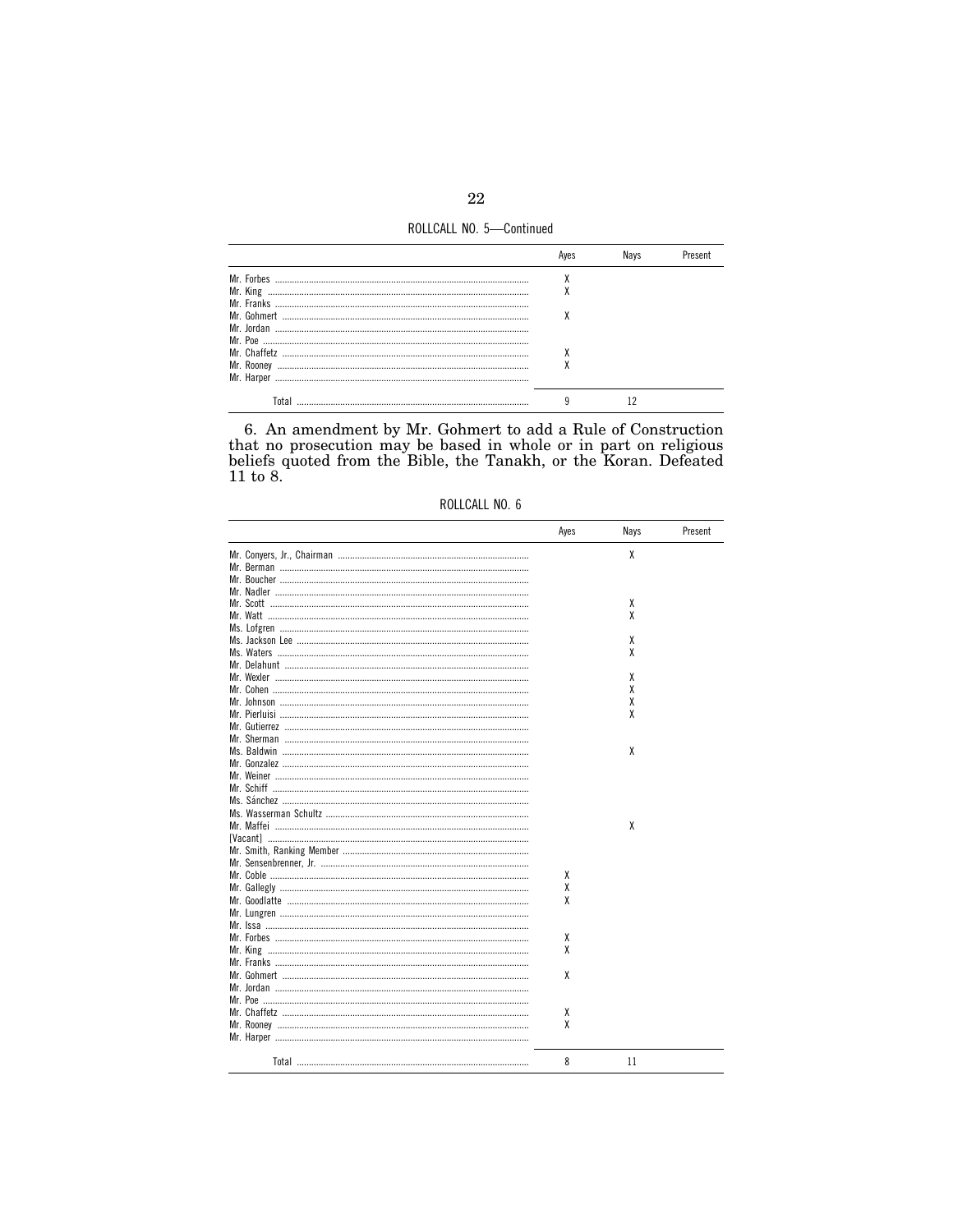7. An amendment by Mr. King to rename the bill "Local Law Enforcement Thought Crimes Prevention Act of 2009." Defeated 15 to 10.

| ROLLCALL NO. 7 |  |
|----------------|--|
|                |  |

|                                              | Ayes | Nays | Present |
|----------------------------------------------|------|------|---------|
|                                              |      | χ    |         |
|                                              |      | χ    |         |
|                                              |      |      |         |
|                                              |      | χ    |         |
|                                              |      | χ    |         |
|                                              |      | χ    |         |
|                                              |      |      |         |
|                                              |      |      |         |
|                                              |      | χ    |         |
|                                              |      |      |         |
|                                              |      | χ    |         |
|                                              |      | χ    |         |
|                                              |      | χ    |         |
|                                              |      | χ    |         |
|                                              |      |      |         |
|                                              |      | χ    |         |
|                                              |      | χ    |         |
|                                              |      |      |         |
|                                              |      | χ    |         |
|                                              |      |      |         |
|                                              |      | χ    |         |
|                                              |      |      |         |
|                                              |      | χ    |         |
| [Vacant] …………………………………………………………………………………………… |      |      |         |
|                                              |      |      |         |
|                                              | χ    |      |         |
|                                              | χ    |      |         |
|                                              |      |      |         |
|                                              | χ    |      |         |
|                                              |      |      |         |
|                                              |      |      |         |
|                                              | χ    |      |         |
|                                              | χ    |      |         |
|                                              |      |      |         |
|                                              | χ    |      |         |
|                                              | χ    |      |         |
|                                              |      |      |         |
|                                              | χ    |      |         |
|                                              | χ    |      |         |
|                                              | χ    |      |         |
|                                              | 10   | 15   |         |

8. Motion to table an appeal of the Chair's ruling that the Jordan amendment to broaden the protected classes in the bill to include an unborn child was non-germane. Agreed to 14 to 10.

| ROLLCALL NO. 8 |  |
|----------------|--|

|  | <b>Navs</b> | Present |
|--|-------------|---------|
|  |             |         |
|  |             |         |
|  |             |         |
|  |             |         |
|  |             |         |
|  |             |         |
|  |             |         |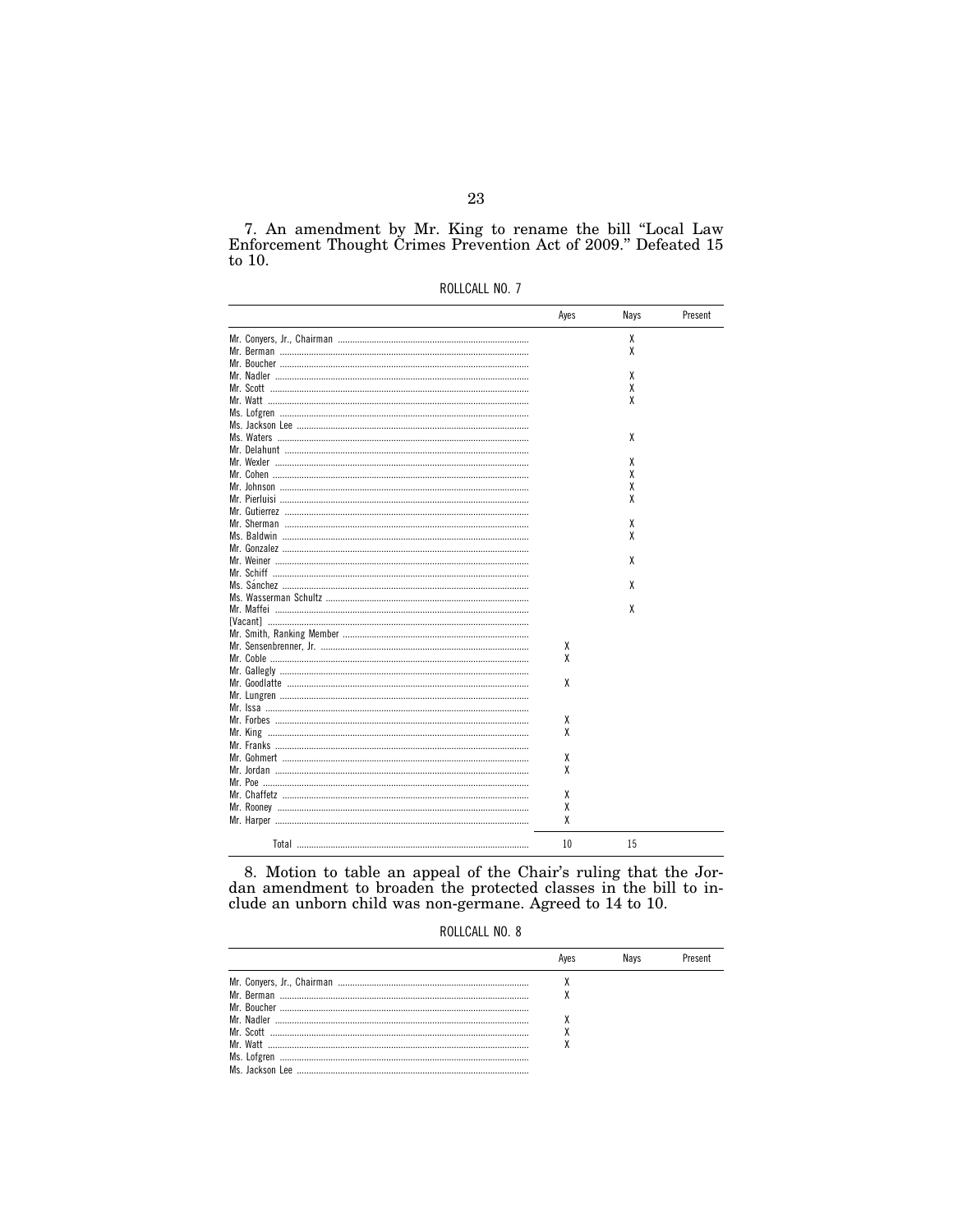ROLLCALL NO. 8-Continued

|                                       | Ayes | Nays | Present |
|---------------------------------------|------|------|---------|
|                                       | X    |      |         |
|                                       |      |      |         |
|                                       |      |      |         |
|                                       | χ    |      |         |
|                                       | χ    |      |         |
|                                       | χ    |      |         |
|                                       |      |      |         |
|                                       | χ    |      |         |
|                                       | X    |      |         |
|                                       |      |      |         |
|                                       | X    |      |         |
|                                       |      |      |         |
|                                       | X    |      |         |
|                                       |      |      |         |
|                                       | X    |      |         |
|                                       |      |      |         |
|                                       |      |      |         |
|                                       |      | x    |         |
|                                       |      | χ    |         |
|                                       |      |      |         |
|                                       |      | χ    |         |
|                                       |      |      |         |
|                                       |      | χ    |         |
|                                       |      | χ    |         |
|                                       |      | χ    |         |
|                                       |      |      |         |
|                                       |      | χ    |         |
|                                       |      | χ    |         |
|                                       |      |      |         |
|                                       |      | χ    |         |
|                                       |      |      |         |
|                                       |      | x    |         |
| Total ………………………………………………………………………………… | 14   | 10   |         |

9. An amendment by Mr. Goodlatte to broaden protected classes in the bill to cover crimes where the victim's status was that of a pregnant woman. Defeated 13 to 9.

ROLLCALL NO. 9

| Ayes | Nays | Present |
|------|------|---------|
|      | χ    |         |
|      | χ    |         |
|      |      |         |
|      | χ    |         |
|      |      |         |
|      |      |         |
|      | χ    |         |
|      |      |         |
|      |      |         |
|      |      |         |
|      |      |         |
|      | χ    |         |
|      | χ    |         |
|      |      |         |
|      |      |         |
|      | χ    |         |
|      | X    |         |
|      |      |         |
|      | χ    |         |
|      |      |         |
|      |      |         |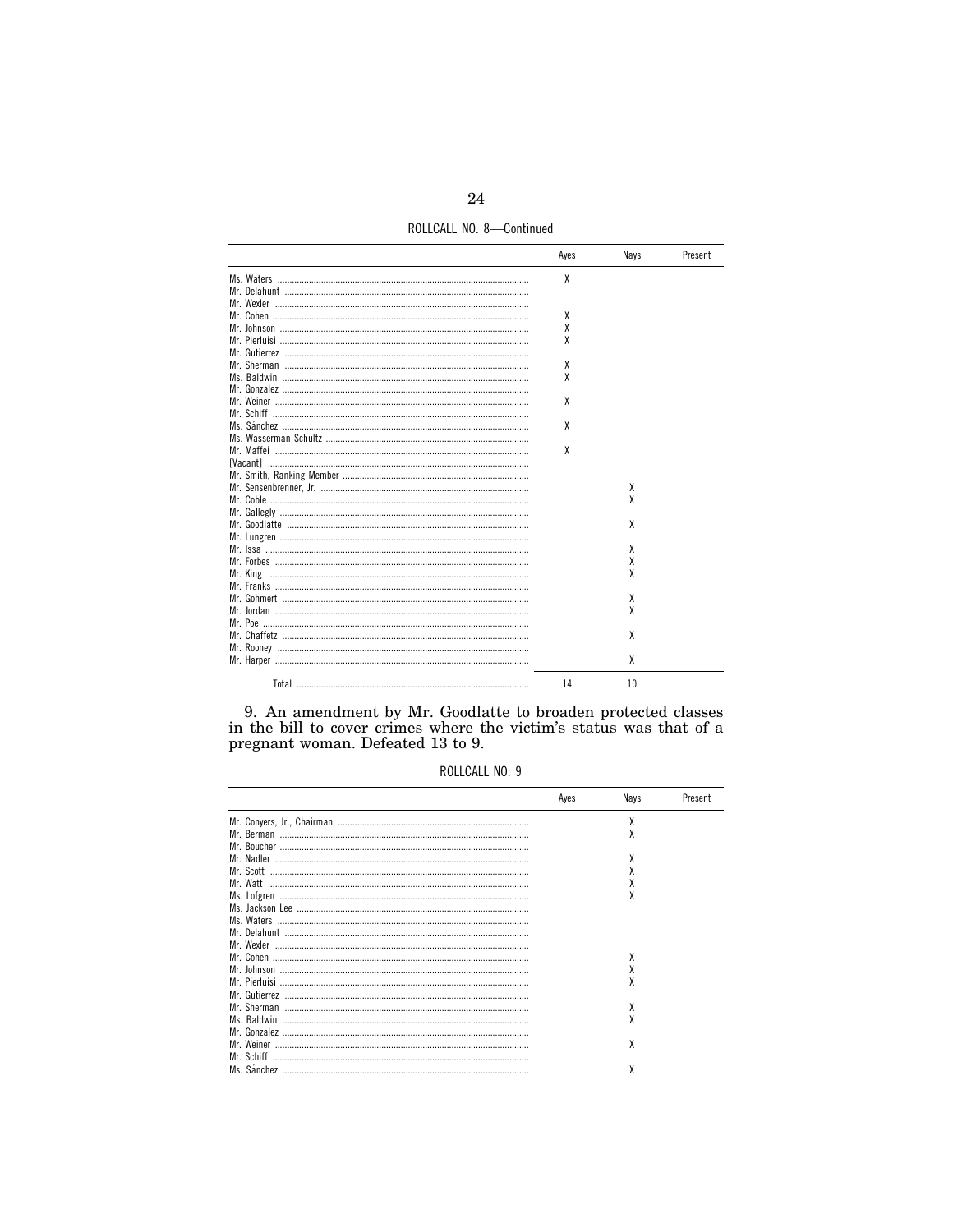ROLLCALL NO. 9-Continued

|   | Navs | Present |
|---|------|---------|
|   |      |         |
|   |      |         |
|   |      |         |
|   |      |         |
| χ |      |         |
|   |      |         |
|   |      |         |
| χ |      |         |
|   |      |         |
|   |      |         |
|   |      |         |
| χ |      |         |
|   |      |         |
|   |      |         |
| χ |      |         |
|   |      |         |
|   |      |         |
| χ |      |         |
|   |      |         |
| χ |      |         |
| 9 | 13   |         |

10. An amendment by Mr. King to replace the term "gender" with the term "sex" throughout the bill and strike the term "gender identity." Defeated 16 to 10.

| ROLLCALL NO. 10 |  |
|-----------------|--|
|-----------------|--|

| Ayes | Nays | Present |
|------|------|---------|
|      | χ    |         |
|      | χ    |         |
|      |      |         |
|      | χ    |         |
|      | χ    |         |
|      | χ    |         |
|      | χ    |         |
|      |      |         |
|      | χ    |         |
|      |      |         |
|      | χ    |         |
|      | x    |         |
|      | χ    |         |
|      | χ    |         |
|      |      |         |
|      | χ    |         |
|      | χ    |         |
|      |      |         |
|      | χ    |         |
|      |      |         |
|      | x    |         |
|      |      |         |
|      |      |         |
|      | χ    |         |
|      |      |         |
|      |      |         |
| X    |      |         |
|      |      |         |
| X    |      |         |
| X    |      |         |
|      |      |         |
| X    |      |         |
| χ    |      |         |
| χ    |      |         |
|      |      |         |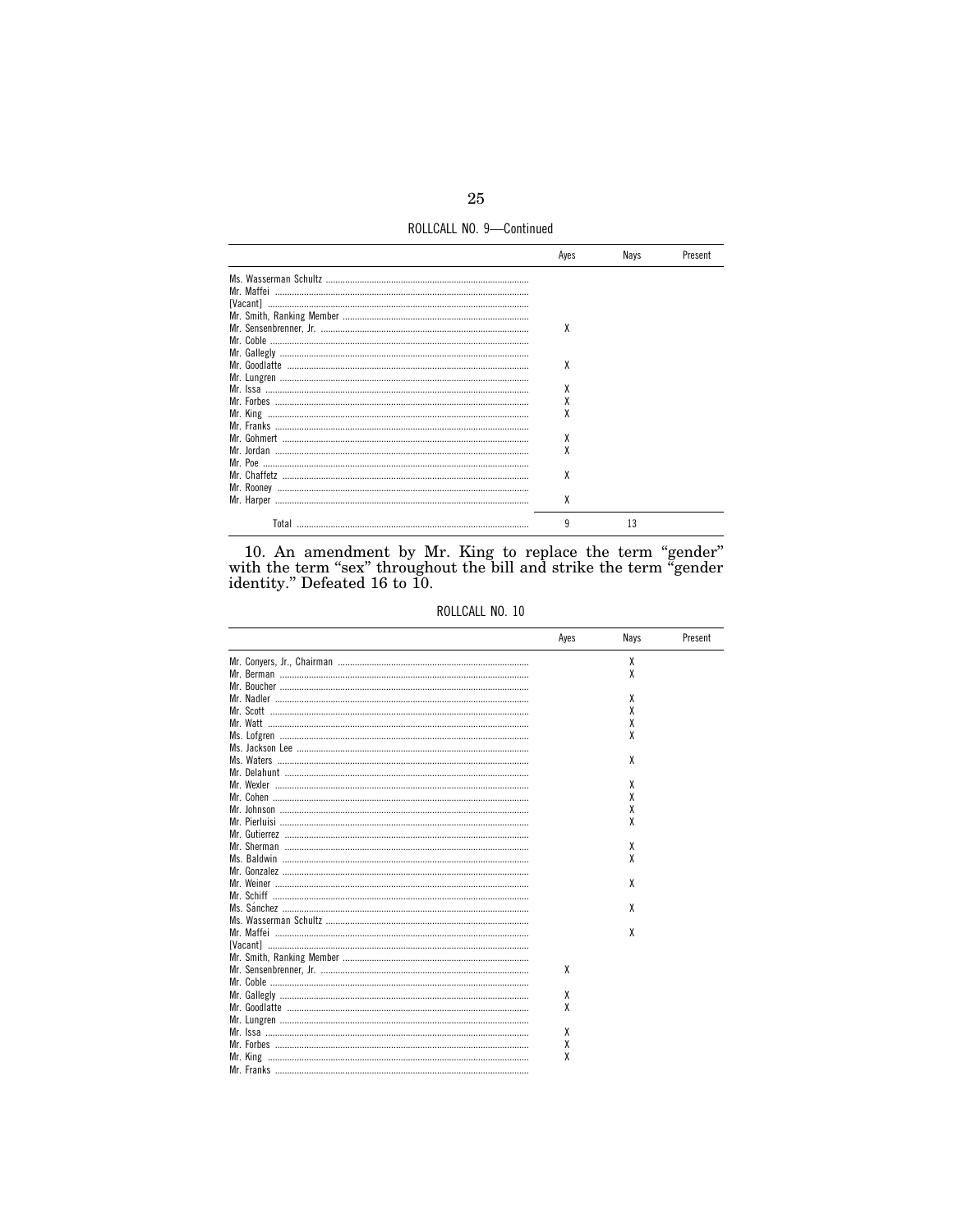ROLLCALL NO. 10-Continued

| Mr Gohmert  |  |  |
|-------------|--|--|
| Mr lordan   |  |  |
|             |  |  |
| Mr Chaffetz |  |  |
| Mr. Rooney  |  |  |
| Mr. Harner  |  |  |
|             |  |  |

11. An amendment by Mr. King to broaden the protected classes in the bill to include anyone possessing any immutable characteristic. Defeated 10 to 9.

| ROLLCALL NO. 11 |  |
|-----------------|--|
|                 |  |

|                                              | Ayes | Nays | Present |
|----------------------------------------------|------|------|---------|
|                                              |      | х    |         |
|                                              |      |      |         |
|                                              |      |      |         |
|                                              |      | X    |         |
|                                              |      | χ    |         |
|                                              |      |      |         |
|                                              |      |      |         |
|                                              |      |      |         |
|                                              |      |      |         |
|                                              |      |      |         |
|                                              |      | х    |         |
|                                              |      |      |         |
|                                              |      |      |         |
|                                              |      |      |         |
|                                              |      | χ    |         |
|                                              |      |      |         |
|                                              |      |      |         |
|                                              |      | x    |         |
|                                              |      | χ    |         |
|                                              |      | χ    |         |
|                                              |      |      |         |
|                                              |      |      |         |
|                                              |      | χ    |         |
|                                              |      | χ    |         |
| [Vacant] …………………………………………………………………………………………… |      |      |         |
|                                              |      |      |         |
|                                              | χ    |      |         |
|                                              | X    |      |         |
|                                              |      |      |         |
|                                              | χ    |      |         |
|                                              |      |      |         |
|                                              | X    |      |         |
|                                              |      |      |         |
|                                              | χ    |      |         |
|                                              | χ    |      |         |
|                                              |      |      |         |
|                                              | X    |      |         |
|                                              |      |      |         |
|                                              | χ    |      |         |
|                                              | χ    |      |         |
|                                              |      |      |         |
|                                              |      |      |         |
|                                              | 9    | 10   |         |

 $12.$  An amendment by Mr. King to create a new category of criminal offense for crimes committed by illegal immigrants against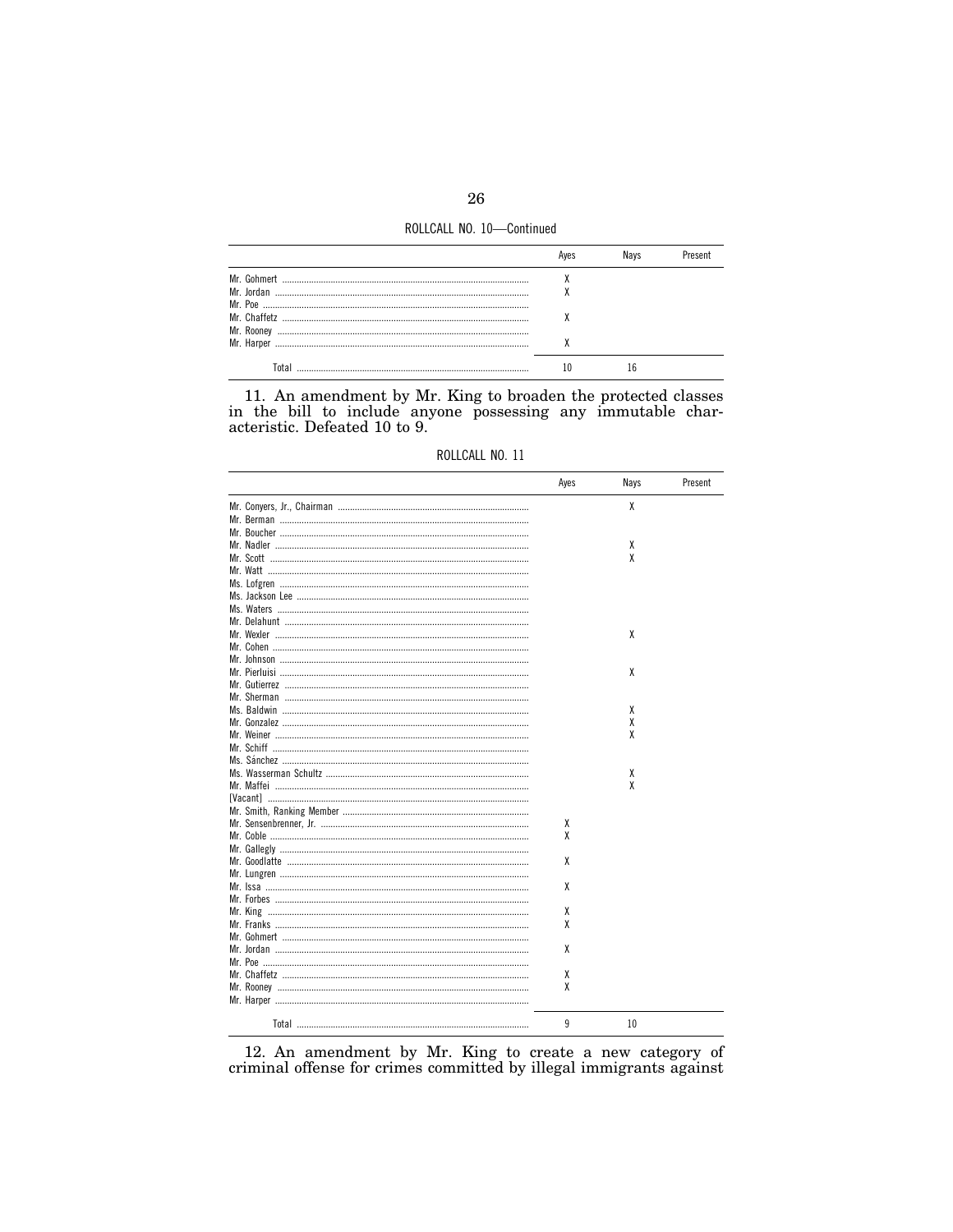nationals of the United States because of the U.S. national's status as a U.S. national or U.S. citizen. Defeated  $14$  to  $11.$ 

| ROLLCALL NO. 12 |  |  |  |
|-----------------|--|--|--|
|                 |  |  |  |

|                                      | Ayes | Nays | Present |
|--------------------------------------|------|------|---------|
|                                      |      | χ    |         |
|                                      |      |      |         |
|                                      |      |      |         |
|                                      |      | χ    |         |
|                                      |      | χ    |         |
|                                      |      |      |         |
|                                      |      |      |         |
|                                      |      |      |         |
|                                      |      | χ    |         |
|                                      |      | χ    |         |
|                                      |      | χ    |         |
|                                      |      | x    |         |
|                                      |      |      |         |
|                                      |      | χ    |         |
|                                      |      |      |         |
|                                      |      |      |         |
|                                      |      | χ    |         |
|                                      |      | X    |         |
|                                      |      | χ    |         |
|                                      |      |      |         |
|                                      |      | x    |         |
|                                      |      | χ    |         |
|                                      |      | χ    |         |
|                                      |      |      |         |
|                                      |      |      |         |
|                                      | χ    |      |         |
|                                      | χ    |      |         |
|                                      |      |      |         |
|                                      | χ    |      |         |
|                                      |      |      |         |
|                                      |      |      |         |
|                                      | χ    |      |         |
|                                      | χ    |      |         |
|                                      | χ    |      |         |
|                                      | χ    |      |         |
|                                      | X    |      |         |
|                                      |      |      |         |
|                                      | χ    |      |         |
|                                      | χ    |      |         |
|                                      | χ    |      |         |
|                                      |      |      |         |
| Total ……………………………………………………………………………… | 11   | 14   |         |

13. An amendment by Mr. King to replace the term "gender" with the term "sex" throughout the bill. Defeated 16 to 11.

ROLLCALL NO. 13

|                     | Navs | Presen |
|---------------------|------|--------|
|                     |      |        |
|                     |      |        |
|                     |      |        |
| Mr. Nadler          |      |        |
| $Mr. \text{ Scott}$ |      |        |
| Mr Watt             |      |        |
|                     |      |        |
|                     |      |        |
|                     |      |        |
| Mr Delahunt         |      |        |
| Mr Wexler           |      |        |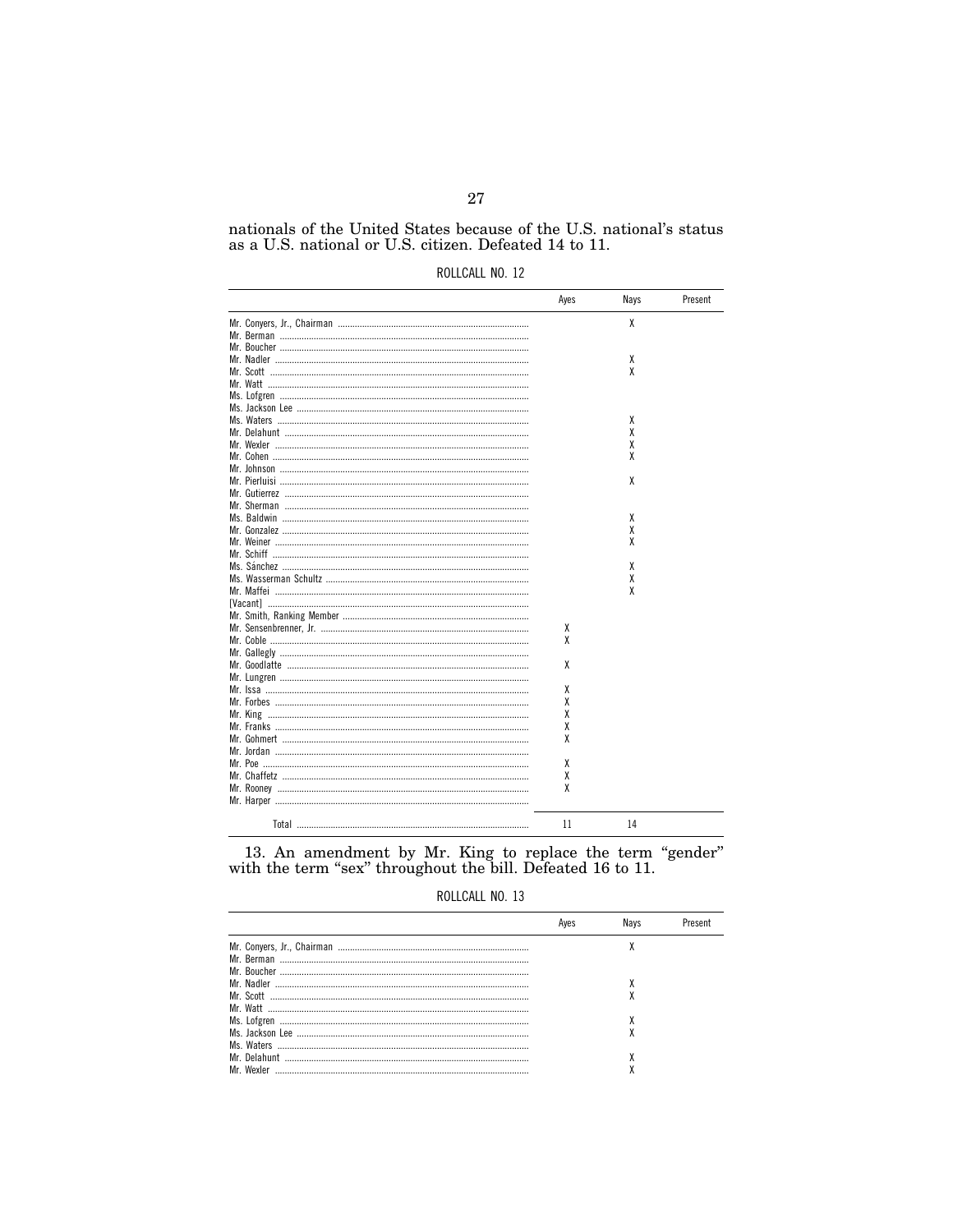ROLLCALL NO. 13-Continued

| Ayes | Nays | Present |
|------|------|---------|
|      | х    |         |
|      |      |         |
|      | x    |         |
|      | χ    |         |
|      |      |         |
|      | χ    |         |
|      | χ    |         |
|      |      |         |
|      |      |         |
|      | X    |         |
|      | χ    |         |
|      | χ    |         |
|      |      |         |
|      |      |         |
| X    |      |         |
| X    |      |         |
|      |      |         |
| X    |      |         |
|      |      |         |
|      |      |         |
| χ    |      |         |
| χ    |      |         |
| χ    |      |         |
| χ    |      |         |
|      |      |         |
| χ    |      |         |
| χ    |      |         |
| χ    |      |         |
| χ    |      |         |
|      |      |         |
| 11   | 16   |         |

14. An amendment by Mr. King to add an additional element of proof to the substantive offense, requiring proof of intent to intimidate or terrorize the class of persons to which the victim belongs. Defeated 10 to 8.

| ROLLCALL NO. 14 |  |
|-----------------|--|
|-----------------|--|

| Ayes | Nays | Present |
|------|------|---------|
|      | χ    |         |
|      |      |         |
|      |      |         |
|      |      |         |
|      | χ    |         |
|      |      |         |
|      | χ    |         |
|      |      |         |
|      |      |         |
|      |      |         |
|      | χ    |         |
|      |      |         |
|      |      |         |
|      | χ    |         |
|      |      |         |
|      |      |         |
|      | χ    |         |
|      |      |         |
|      | χ    |         |
|      |      |         |
|      |      |         |
|      |      |         |
|      | χ    |         |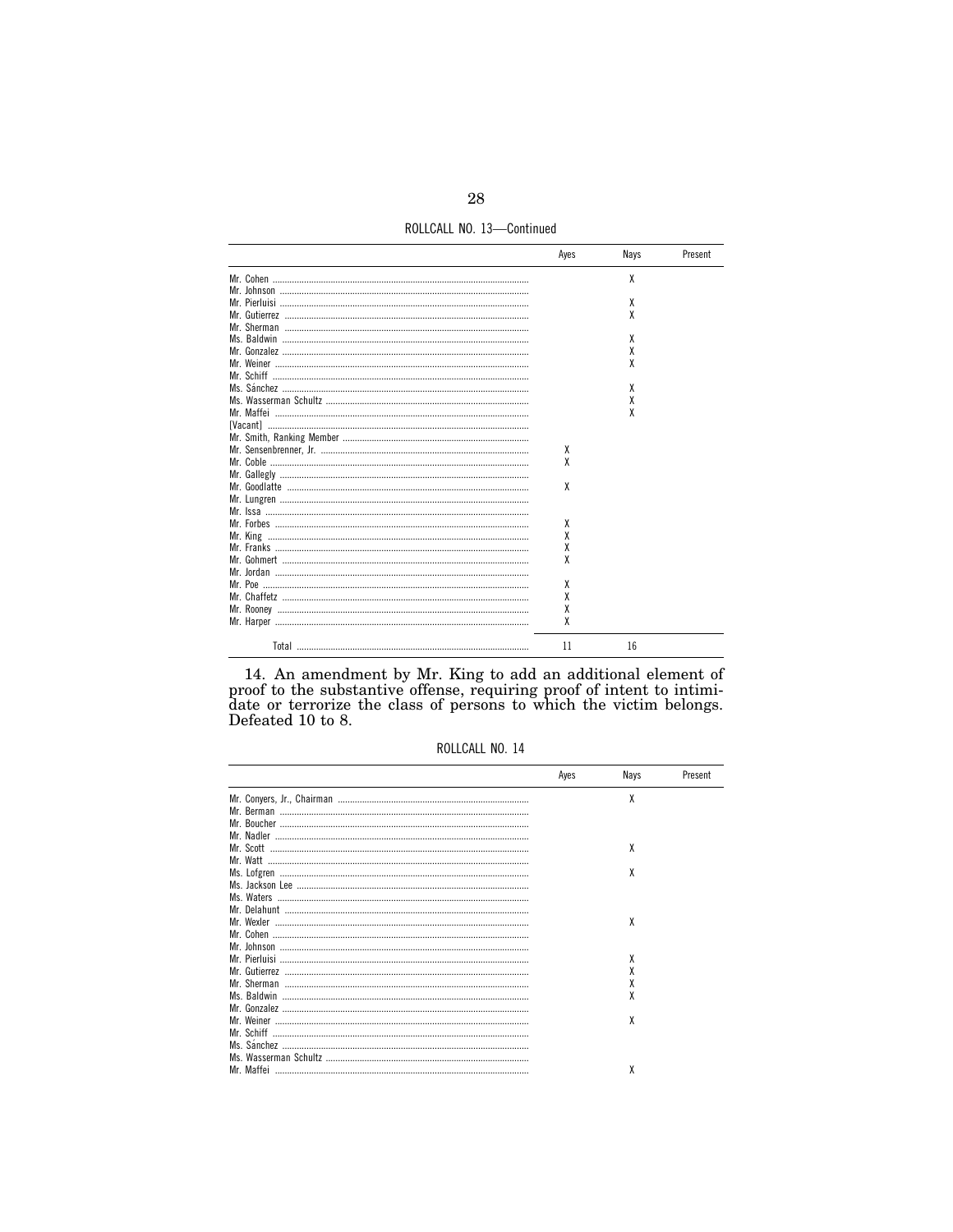ROLLCALL NO. 14-Continued

| Aves | <b>Navs</b> | Present |
|------|-------------|---------|
|      |             |         |
|      |             |         |
|      |             |         |
|      |             |         |
|      |             |         |
| χ    |             |         |
|      |             |         |
|      |             |         |
|      |             |         |
|      |             |         |
|      |             |         |
|      |             |         |
|      |             |         |
|      |             |         |
|      |             |         |
|      |             |         |
|      |             |         |
| 8    | 10          |         |

15. An amendment by Mr. King to define the term "sexual orientation" as used in the bill to explicitly exclude pedophilia. Defeated 13 to 10.

ROLLCALL NO. 15

| Aves | Nays | Present |
|------|------|---------|
|      | х    |         |
|      |      |         |
|      |      |         |
|      |      |         |
|      | X    |         |
|      |      |         |
|      | x    |         |
|      |      |         |
|      | x    |         |
|      |      |         |
|      | χ    |         |
|      | χ    |         |
|      | χ    |         |
|      | χ    |         |
|      | x    |         |
|      | χ    |         |
|      | χ    |         |
|      |      |         |
|      | X    |         |
|      |      |         |
|      |      |         |
|      |      |         |
|      | χ    |         |
|      |      |         |
|      |      |         |
|      |      |         |
| χ    |      |         |
| χ    |      |         |
| χ    |      |         |
| χ    |      |         |
|      |      |         |
|      |      |         |
| χ    |      |         |
| χ    |      |         |
| χ    |      |         |
| χ    |      |         |
| χ    |      |         |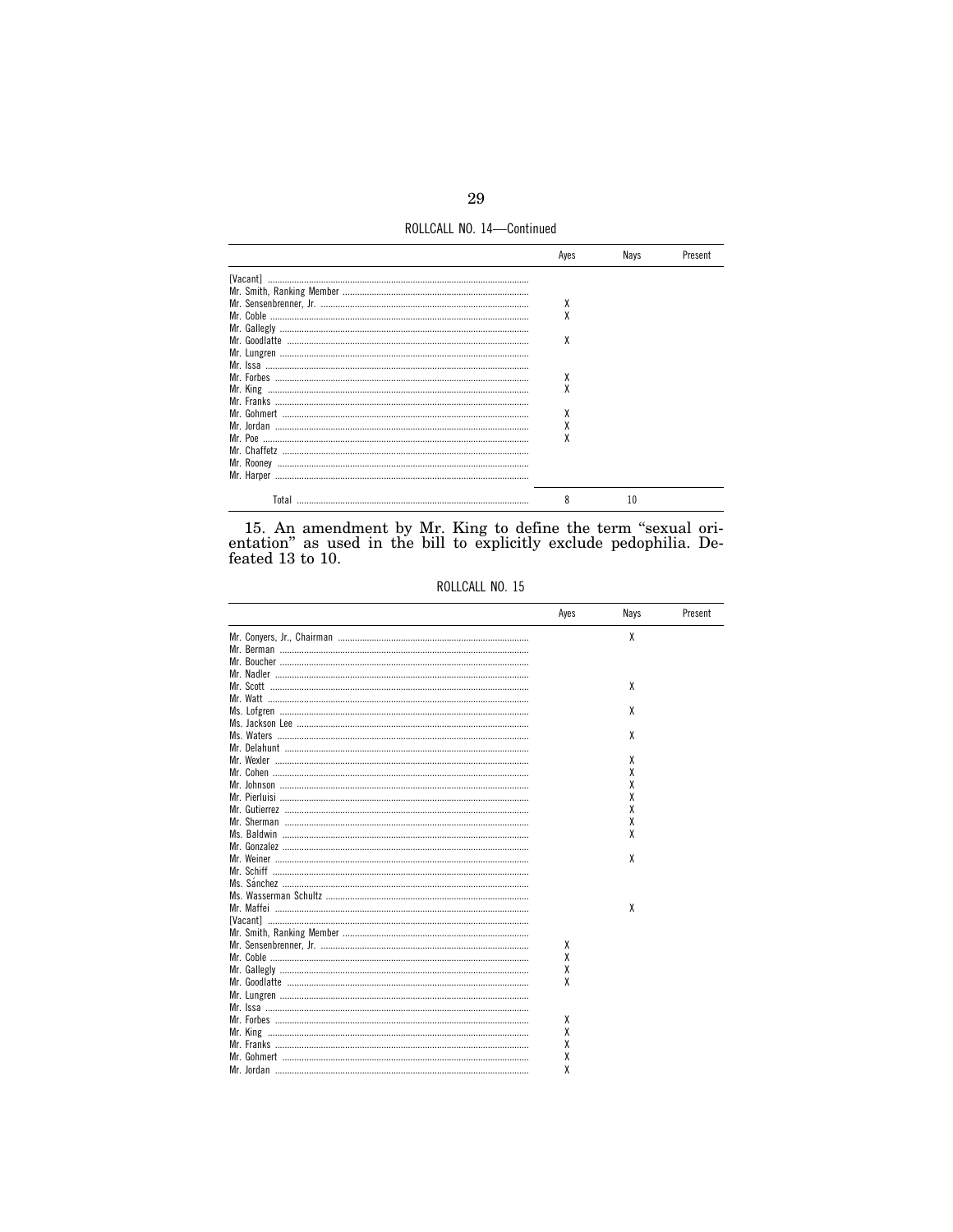ROLLCALL NO. 15-Continued

| Mr Poe<br>Mr Chaffetz<br>Mr. Rooney<br>Mr. Harper |  |  |
|---------------------------------------------------|--|--|
| $T0+0$                                            |  |  |

 $16.$  An amendment by Mr. Goodlatte to strike the text setting forth the basis of bias against the protected classes as an element of the offense, thereby broadening the scope of the bill to include all violent crimes aga

| ROLLCALL NO. 16 |  |
|-----------------|--|
|                 |  |

|                                              | Ayes | Nays | Present |
|----------------------------------------------|------|------|---------|
|                                              |      | χ    |         |
|                                              |      | χ    |         |
|                                              |      |      |         |
|                                              |      |      |         |
|                                              |      | χ    |         |
|                                              |      |      |         |
|                                              |      | х    |         |
|                                              |      |      |         |
|                                              |      | χ    |         |
|                                              |      |      |         |
|                                              |      | χ    |         |
|                                              |      | χ    |         |
|                                              |      | χ    |         |
|                                              |      | χ    |         |
|                                              |      | χ    |         |
|                                              |      | χ    |         |
|                                              |      | χ    |         |
|                                              |      |      |         |
|                                              |      | χ    |         |
|                                              |      |      |         |
|                                              |      |      |         |
|                                              |      |      |         |
|                                              |      | χ    |         |
| [Vacant] …………………………………………………………………………………………… |      |      |         |
|                                              |      |      |         |
|                                              | χ    |      |         |
|                                              | χ    |      |         |
|                                              | χ    |      |         |
|                                              | χ    |      |         |
|                                              |      |      |         |
|                                              |      |      |         |
|                                              | χ    |      |         |
|                                              | χ    |      |         |
|                                              | χ    |      |         |
|                                              | χ    |      |         |
|                                              | χ    |      |         |
|                                              | χ    |      |         |
|                                              |      |      |         |
|                                              | χ    |      |         |
|                                              |      |      |         |
|                                              |      |      |         |
|                                              | 11   | 14   |         |

17. Motion to report H.R. 1913 favorably, as amended. Passed 15 to 12.  $\,$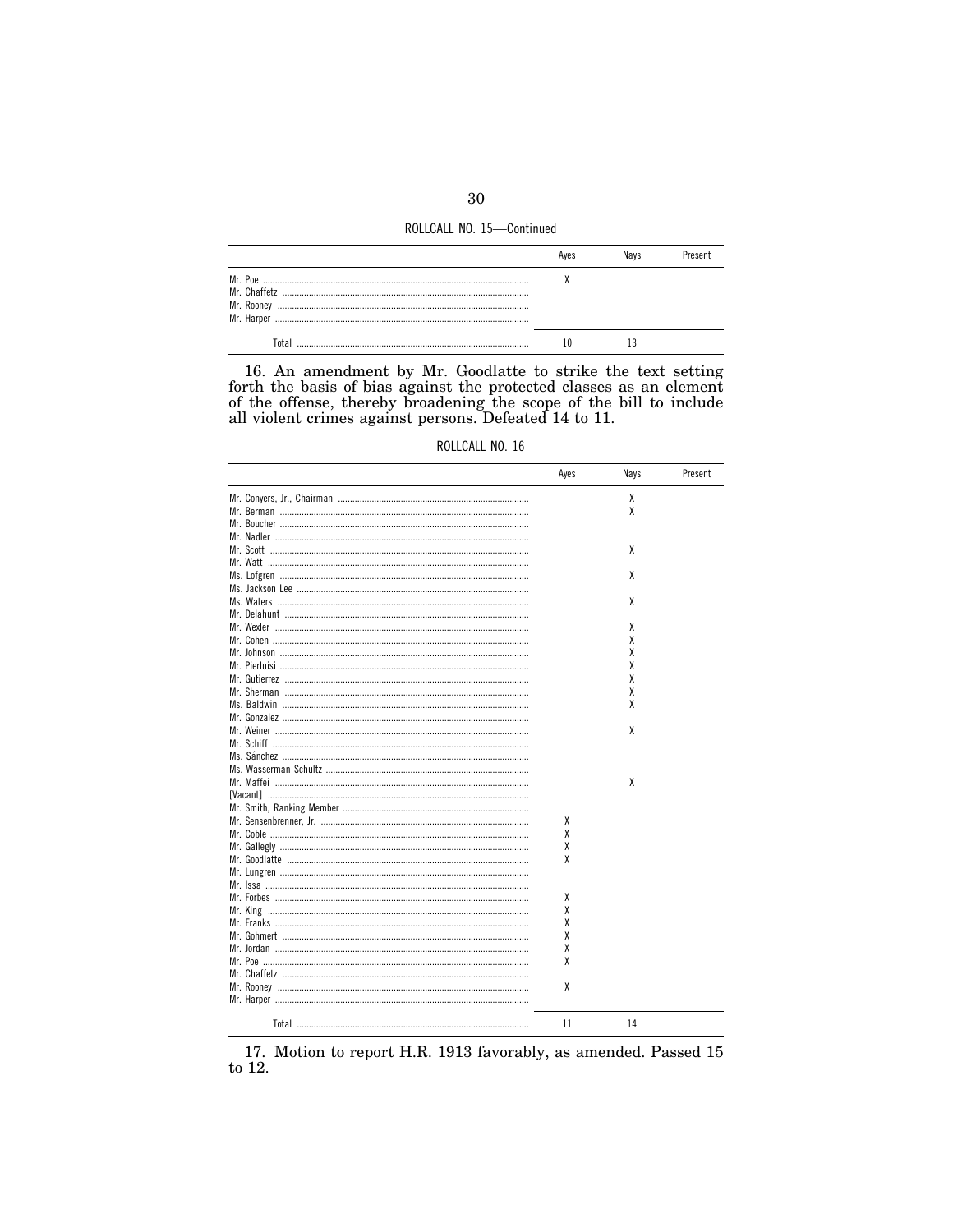ROLLCALL NO. 17

|                                              | Ayes | Nays | Present |
|----------------------------------------------|------|------|---------|
|                                              | χ    |      |         |
|                                              | χ    |      |         |
|                                              |      |      |         |
|                                              |      |      |         |
|                                              | χ    |      |         |
|                                              |      |      |         |
|                                              | χ    |      |         |
|                                              |      |      |         |
|                                              | χ    |      |         |
|                                              |      |      |         |
|                                              | χ    |      |         |
|                                              | χ    |      |         |
|                                              | χ    |      |         |
|                                              | χ    |      |         |
|                                              | χ    |      |         |
|                                              | χ    |      |         |
|                                              | χ    |      |         |
|                                              | χ    |      |         |
|                                              | χ    |      |         |
|                                              |      |      |         |
|                                              |      |      |         |
|                                              |      |      |         |
|                                              | χ    |      |         |
| [Vacant] …………………………………………………………………………………………… |      |      |         |
|                                              |      |      |         |
|                                              |      | χ    |         |
|                                              |      | χ    |         |
|                                              |      | χ    |         |
|                                              |      | χ    |         |
|                                              |      |      |         |
|                                              |      |      |         |
|                                              |      | χ    |         |
|                                              |      | χ    |         |
|                                              |      | χ    |         |
|                                              |      | χ    |         |
|                                              |      | χ    |         |
|                                              |      | χ    |         |
|                                              |      |      |         |
|                                              |      | χ    |         |
|                                              |      | χ    |         |
|                                              | 15   | 12   |         |

# **COMMITTEE OVERSIGHT FINDINGS**

In compliance with clause  $3(c)(1)$  of rule XIII of the Rules of the House of Representatives, the Committee advises that the findings and recommendations of the Committee, based on oversight activities under clause  $2(b)(1)$  of rule X of the Rules of the House of Representatives, are incorporated in the descriptive portions of this report.

# NEW BUDGET AUTHORITY AND TAX EXPENDITURES

Pursuant to Clause  $3(c)(2)$  of rule XIII of the Rules of the House<br>of Representatives, the Committee advises that there is authorized<br>to be appropriated \$5,000,000 for each of fiscal years 2010 and 2011.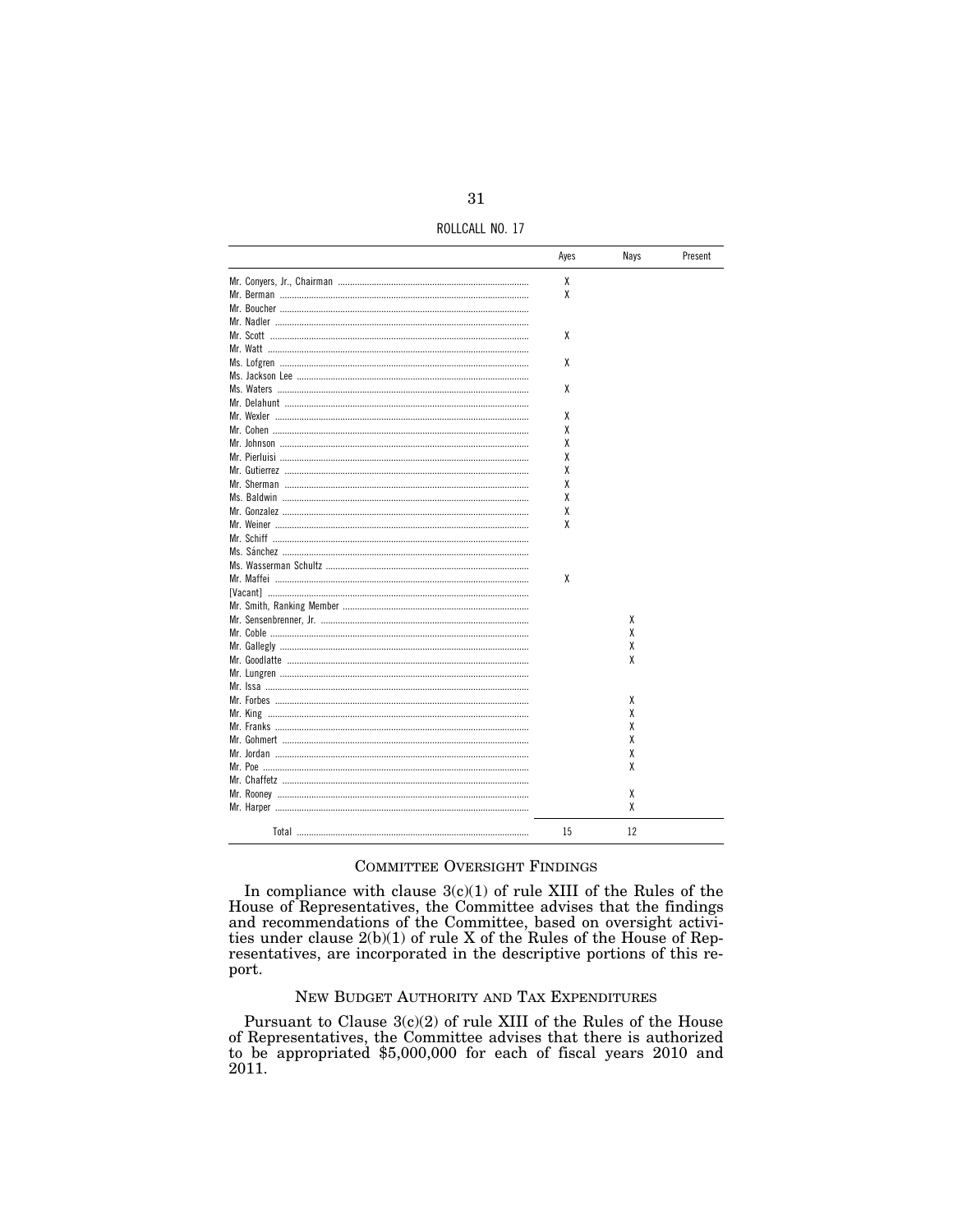# CONGRESSIONAL BUDGET OFFICE COST ESTIMATE

In compliance with clause  $3(c)(3)$  of rule XIII of the Rules of the House of Representatives, the Committee sets forth, with respect to the bill, H.R. 1913, the following estimate and comparison prepared by the Director of the Congressional Budget Office under section 402 of the Congressional Budget Act of 1974:

# U.S. CONGRESS, CONGRESSIONAL BUDGET OFFICE, *Washington, DC, April 27, 2009.*

Hon. JOHN CONYERS, Jr., *Chairman,* 

*Committee on the Judiciary,* 

*House of Representatives, Washington, DC.* 

DEAR MR. CHAIRMAN: The Congressional Budget Office has prepared the enclosed cost estimate for H.R. 1913, the "Local Law Enforcement Hate Crimes Prevention Act of 2009.''

If you wish further details on this estimate, we will be pleased to provide them. The CBO staff contact is Mark Grabowicz, who can be reached at 226–2860.

Sincerely,

DOUGLAS W. ELMENDORF, DIRECTOR.

Enclosure

cc: Honorable Lamar S. Smith. Ranking Member

# *H.R. 1913—the Local Law Enforcement Hate Crimes Prevention Act of 2009.*

#### SUMMARY

H.R. 1913 would establish certain hate crimes as new federal offenses and would authorize the appropriation of:

- \$5 million for each of fiscal years 2009 and 2010 for DOJ to make grants to state, local, and tribal governments to investigate and prosecute hate crimes;
- Such sums as may be necessary for DOJ to make grants to state, local, and tribal governments to address hate crimes committed by juveniles; and
- Such sums as may be necessary for fiscal years 2009 through 2011 for DOJ and the Department of the Treasury to investigate and prosecute hate crimes.

Assuming appropriation of the necessary amounts, CBO estimates that implementing H.R. 1913 would cost about \$10 million over the 2010–2014 period. The legislation could affect direct spending and revenues, but CBO estimates that any such effects would not be significant in any year.

H.R. 1913 contains no intergovernmental or private-sector mandates as defined in the Unfunded Mandates Reform Act (UMRA) and would impose no costs on state, local, or tribal governments.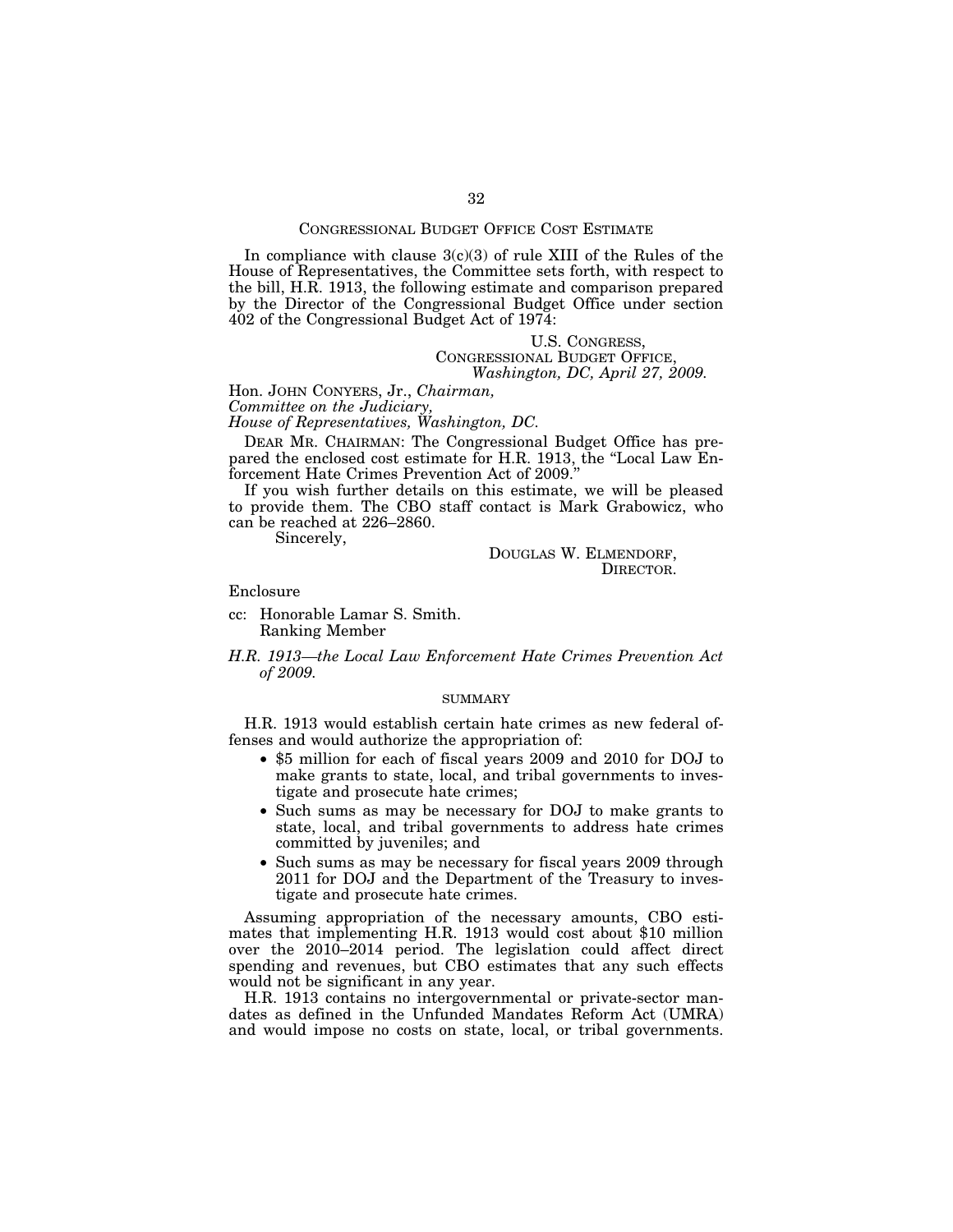# ESTIMATED COST TO THE FEDERAL GOVERNMENT

The estimated budgetary impact of H.R. 1913 is shown in the following table. The costs of this legislation fall within budget function 750 (administration of justice).

By Fiscal Year, in Millions of Dollars

|                               | 2010                                         |         |              | 2011 2012 2013 | 2014         | $2010 - 2014$ |
|-------------------------------|----------------------------------------------|---------|--------------|----------------|--------------|---------------|
|                               | CHANGES IN SPENDING SUBJECT TO APPROPRIATION |         |              |                |              |               |
| Estimated Authorization Level | 10                                           | $\star$ | $\mathsf{U}$ | $\Omega$       | $\Omega$     | 10            |
| <b>Estimated Outlays</b>      |                                              |         |              | $3 \t 2 \t 2$  | $\mathbf{1}$ | 10            |

Note:  $* =$  less than \$500,000.

CBO assumes that the bill will be enacted near the start of fiscal year 2010. Based on spending for similar activities in recent years, CBO estimates that the bill's authorization for grants to address hate crimes committed by juveniles would cost an additional \$5 million in fiscal year 2010—the same amount that the bill would specifically authorize for grants to state and local governments to combat hate crimes in general. We assume that the necessary amounts (a total of \$10 million for 2010) will be appropriated by the start of that fiscal year and that spending will follow the historical rates for similar grant programs.

Based on trends in federal investigations and prosecutions in recent years, CBO expects that the new hate crimes established by the bill would apply to a small number of cases each year. Thus, any increase in costs to DOJ, the Department of the Treasury, and the federal judiciary for law enforcement, court proceedings, or prison operations would be less than \$500,000 annually for 2010 through 2011, subject to the availability of appropriated funds.

Because those prosecuted and convicted under H.R. 1913 could be subject to criminal fines, the federal government might collect additional fines if the legislation is enacted. Collections of such fines are recorded in the budget as revenues, which are deposited in the Crime Victims Fund and later spent. CBO expects that any additional revenues and direct spending would be negligible because of the small number of cases involved.

#### INTERGOVERNMENTAL AND PRIVATE-SECTOR IMPACT

H.R. 1913 contains no intergovernmental or private-sector mandates as defined in UMRA and would impose no costs on state, local, or tribal governments. Assuming the appropriation of authorized and estimated amounts, those governments would receive \$10 million to investigate and prosecute hate crimes. The bill also would authorized the Attorney General to provide technical, forensic, and prosecutorial assistance to those governments. Any costs to nonfederal entities would be incurred voluntarily as a condition of receiving federal assistance.

#### ESTIMATE PREPARED BY:

Federal Costs: Mark Grabowicz

Impact on State, Local, and Tribal Governments: Melissa Merrell Impact on the Private Sector: Paige Piper/Bach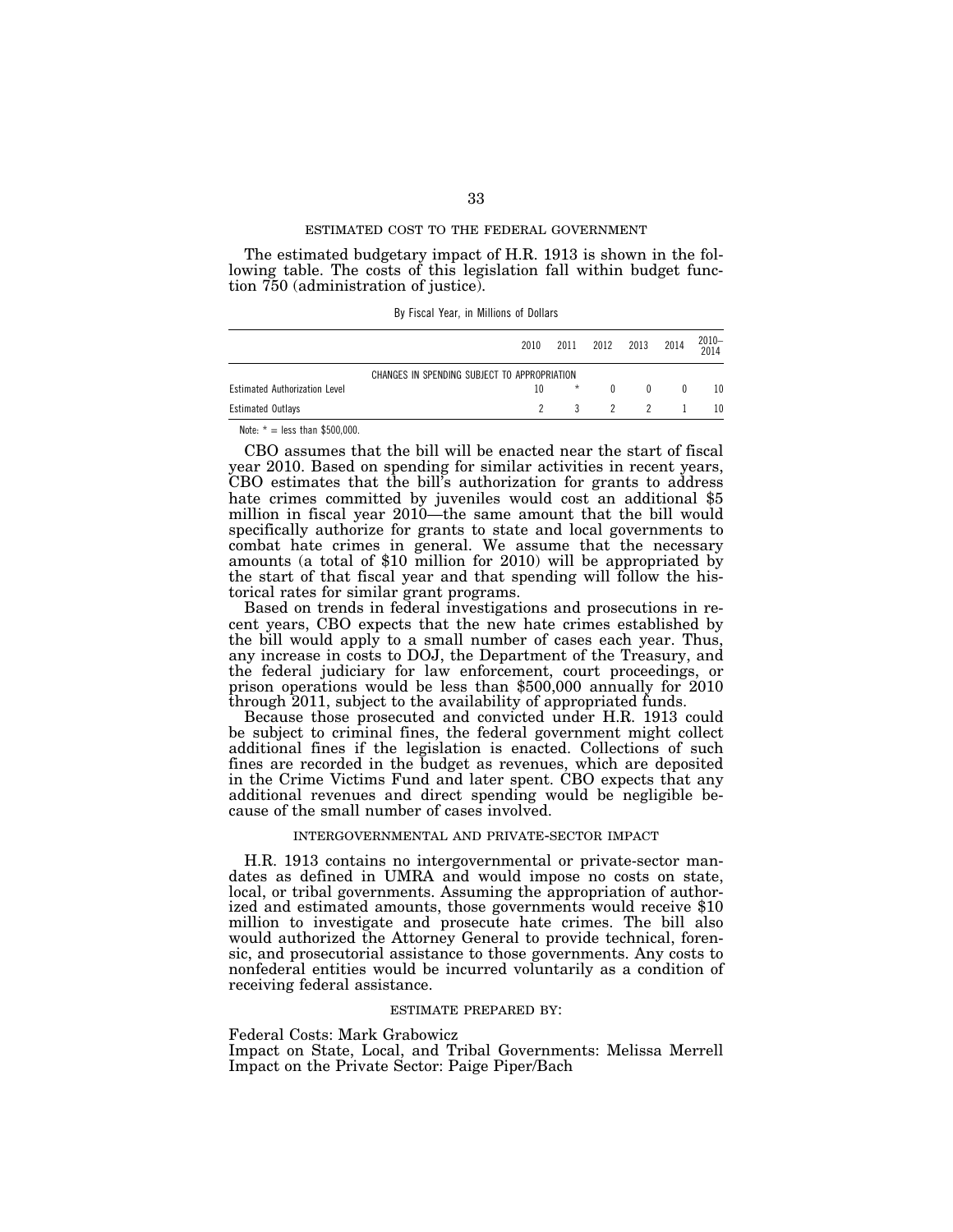#### ESTIMATE APPROVED BY:

# Theresa Gullo Deputy Assistant Director for Budget Analysis

#### PERFORMANCE GOALS AND OBJECTIVES

The Committee states that pursuant to clause  $3(c)(4)$  of rule XIII of the Rules of the House of Representatives, H.R. 1913 will assist State and local law enforcement in the investigation and prosecution of hate crimes and will permit Federal prosecution of hate crimes in appropriate instances.

# CONSTITUTIONAL AUTHORITY STATEMENT

Pursuant to clause 3(d)(1) of rule XIII of the Rules of the House of Representatives, the Committee finds the authority for this legislation in article 1, section 8, clause 3 of the Constitution, and in the Thirteenth and Fourteenth Amendments to the Constitution.

#### ADVISORY ON EARMARKS

In accordance with clause 9 of rule XXI of the Rules of the House of Representatives, H.R. 1913 does not contain any congressional earmarks, limited tax benefits, or limited tariff benefits as defined in clause 9(d), 9(e), or 9(f) of Rule XXI.

# SECTION-BY-SECTION ANALYSIS

*Sec. 1. Short Title.* This section names the short title of the bill as the ''Local Law Enforcement Hate Crimes Prevention Act of 2009.''

*Sec. 2. Definition of a Hate Crime.* This section defines a ''hate crime'' as a violent act causing death or bodily injury ''because of the actual or perceived race, color, religion, national origin, sexual orientation, gender, gender identity or disability'' of the victim.

*Sec. 3. Support for Criminal Investigations and Prosecutions by State, Local and Tribal Law Enforcement Officials.* This subsection (a) allows the Department of Justice to render technical, forensic, or any other form of assistance to State and law enforcement agencies to aid in the investigation of and prosecution of crimes motivated by prejudice based upon the actual or perceived race, color, religion, national origin, gender, sexual orientation, gender identity or disability of the victim or is a violation of local law. Priority is given to crimes by offenders who acted in more than one State and rural jurisdiction with extraordinary expenses.

Subsection (b) creates a grant program under the authority of the Department of Justice that is design to assist State and local law enforcement agencies in funding the extraordinary expenses associated with the investigation and prosecution of hate crimes. A grant under this provision shall not exceed \$100,000 for any single jurisdiction in any 1-year period. Appropriations are authorized at a level of  $$5,000,000$  for each of fiscal years 2010 and 2011.

*Sec. 4. Grant Program.* This section creates a grant program under the authority of the Department of Justice that is design to combat hate crimes committed by juveniles, including programs to train law enforcement in identifying, investigating, prosecuting and preventing bias crimes.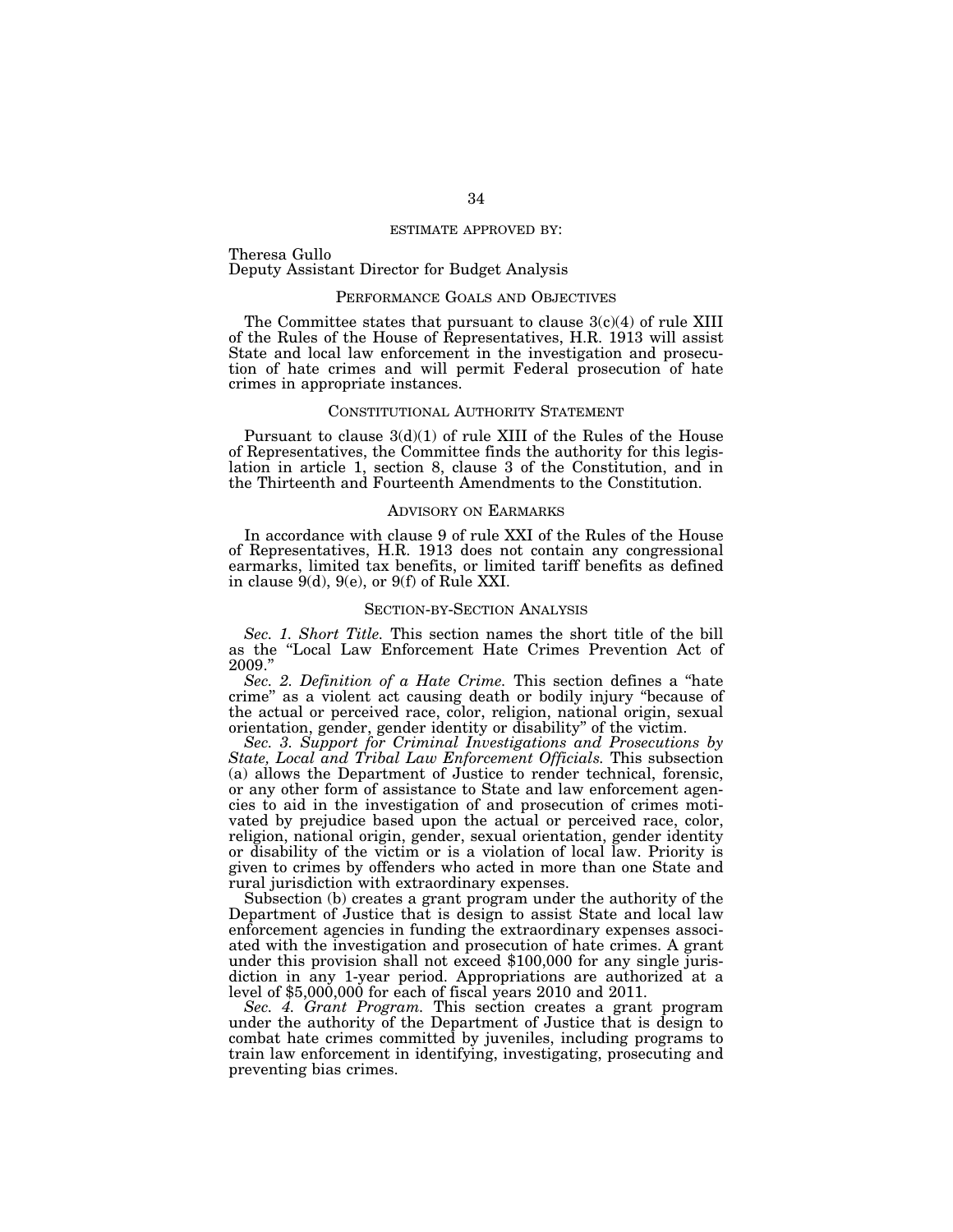*Sec. 5. Authorization for Additional Personnel to Assist State, Local and Tribal Law Enforcement.* This section authorizes appropriations of sums necessary, if any, to support the response, investigation and prosecution of alleged violations of provisions created pursuant to this legislation.

*Sec. 6. Prohibition of Certain Hate Crime Acts.* This section adds a new provision to title 18 of the U.S. Code to be codified at 18 U.S.C. 249—entitled ''Hate crime acts.'' In particular, section  $249(a)(1)$  prohibits the intentional infliction of bodily injury on the basis of race, color, religion, or national origin. Unlike, current law, codified at 18 U.S.C. 245(b)(2), this new provision does not require a showing that the defendant committed the offense because of the victim's participation in a federally protected activity. An offense under the new 18 U.S.C. 249(a)(1) will be prosecuted as a felony only, and a showing either of bodily injury or death or of an attempt to cause bodily injury or death through the use of fire, a firearm, or an explosive device is required. Other misdemeanor attempts will not constitute offenses under this section.

The new section 18 U.S.C. 249(a)(2), prohibits the intentional infliction of bodily injury or death (or an attempt to inflict bodily injury or death through the use of fire, a firearm, or an explosive device) on the basis of religion, gender, sexual orientation, gender identity or disability. This provision omits the ''federally protected activity'' requirement of 18 U.S.C. 245, but instead requires proof of a commerce clause nexus as an element of the offense.

Subsection(b) of this provision requires a written certification from the Attorney General before prosecutions can be brought under sections  $249(a)(1)$  and  $(a)(2)$ .

Subsection(d) of this provision establishes that an expression or association of the defendant may not be introduced as substantive evidence at trial, unless the evidence specifically relates to that offence. This subsection is not intended to amend the Federal rules of evidence, but is intended to ensure that the expressions of, for example, religious beliefs or unpopular beliefs, or associations with those that express such beliefs, in the absence of other evidence of culpability in the charged offense, do not form the basis of a prosecution or unfairly prejudice an accused at trial, and that such expressions or associations may only be admitted at trial where they can be shown, either by the content of the statements, the nature of the association, or by other independent evidence, to specifically relate to the charged offense. Such evidence may be introduced as impeachment or rebuttal.

*Sec. 7. Severability.* This section shields underlying hate crime statutes and amendments from any finding of unconstitutionality directed against a specific section or amendment of hate crimes law.

*Sec. 8. Rule of Construction.* This section provides that nothing in the bill shall be construed to prohibit expressive conduct or activities protected by the Constitution.

# CHANGES IN EXISTING LAW MADE BY THE BILL, AS REPORTED

In compliance with clause 3(e) of rule XIII of the Rules of the House of Representatives, changes in existing law made by the bill, as reported, are shown as follows (new matter is printed in italics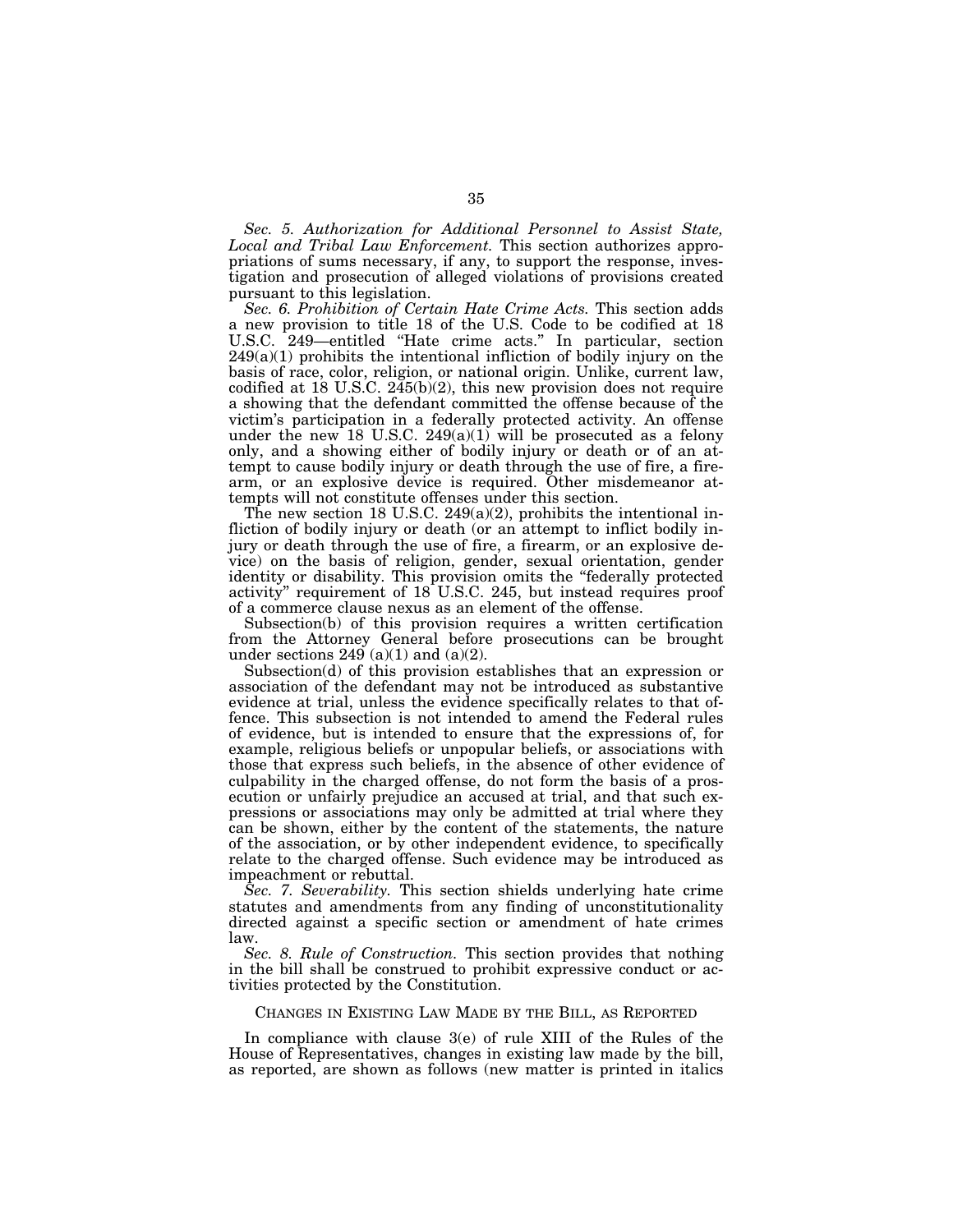and existing law in which no change is proposed is shown in roman):

# **CHAPTER 13 OF TITLE 18, UNITED STATES CODE**

# **CHAPTER 13—CIVIL RIGHTS**

Sec.<br>241.

Conspiracy against rights.

| 249. | ∗<br>Hate crime acts. | * | * | ∗ | * | ∗ | × |
|------|-----------------------|---|---|---|---|---|---|
|      | ∗                     | ∗ | × | ∗ | × | × | ÷ |

# *§ 249. Hate crime acts*

*(a) IN GENERAL.—* 

*(1) OFFENSES INVOLVING ACTUAL OR PERCEIVED RACE, COLOR, RELIGION, OR NATIONAL ORIGIN.—Whoever, whether or not acting under color of law, willfully causes bodily injury to any person or, through the use of fire, a firearm, or an explosive or incendiary device, attempts to cause bodily injury to any person, because of the actual or perceived race, color, religion, or national origin of any person—* 

*(A) shall be imprisoned not more than 10 years, fined in accordance with this title, or both; and* 

*(B) shall be imprisoned for any term of years or for life, fined in accordance with this title, or both, if—* 

*(i) death results from the offense; or* 

*(ii) the offense includes kidnaping or an attempt to kidnap, aggravated sexual abuse or an attempt to commit aggravated sexual abuse, or an attempt to kill.* 

*(2) OFFENSES INVOLVING ACTUAL OR PERCEIVED RELIGION, NATIONAL ORIGIN, GENDER, SEXUAL ORIENTATION, GENDER IDEN-TITY, OR DISABILITY.—* 

*(A) IN GENERAL.—Whoever, whether or not acting under color of law, in any circumstance described in subparagraph (B), willfully causes bodily injury to any person or, through the use of fire, a firearm, or an explosive or incendiary device, attempts to cause bodily injury to any person, because of the actual or perceived religion, national origin, gender, sexual orientation, gender identity, or disability of any person—* 

*(i) shall be imprisoned not more than 10 years, fined in accordance with this title, or both; and* 

*(ii) shall be imprisoned for any term of years or for life, fined in accordance with this title, or both, if—* 

*(I) death results from the offense; or* 

*(II) the offense includes kidnaping or an attempt to kidnap, aggravated sexual abuse or an attempt to commit aggravated sexual abuse, or an attempt to kill.* 

*(B) CIRCUMSTANCES DESCRIBED.—For purposes of subparagraph (A), the circumstances described in this subparagraph are that—*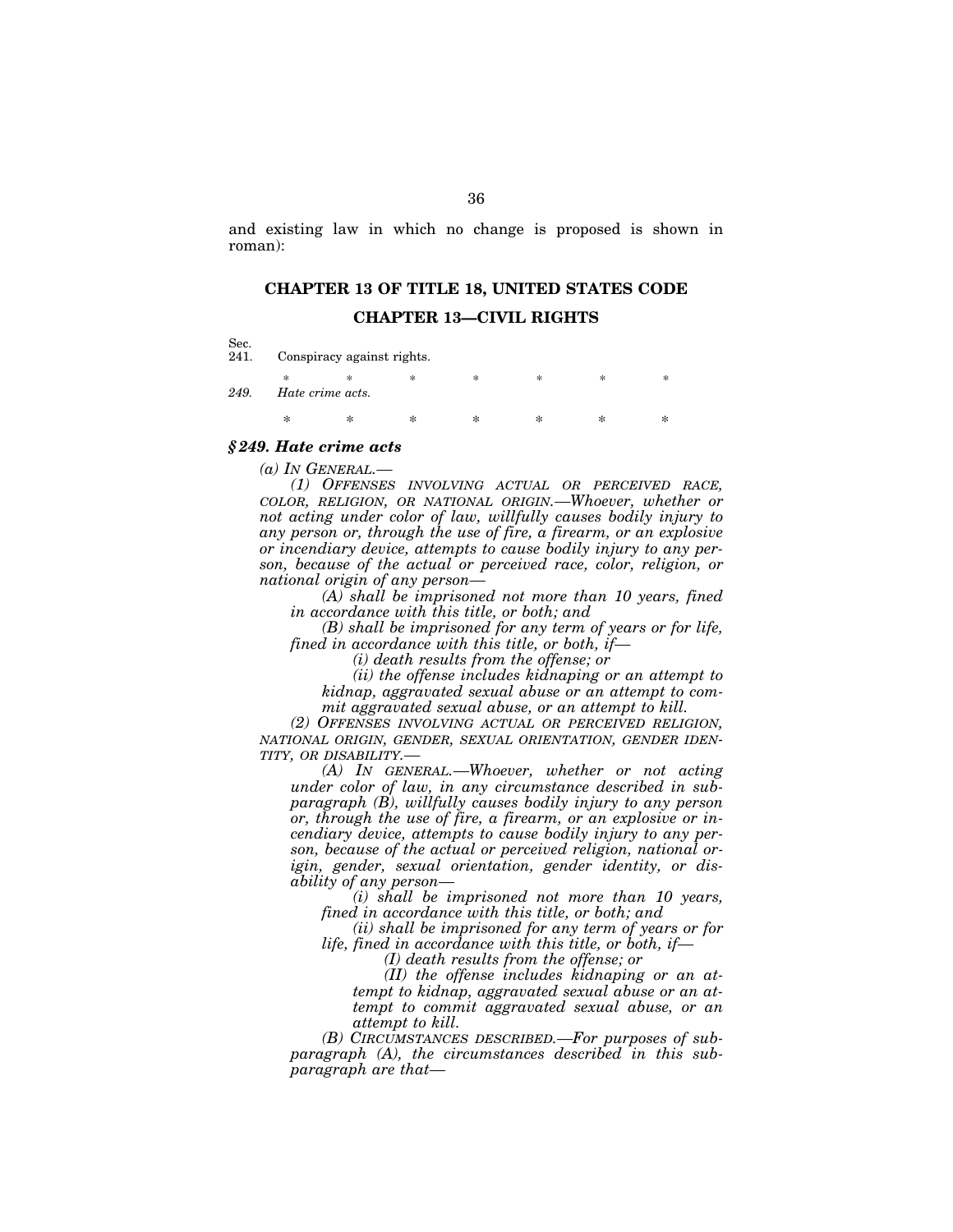*(i) the conduct described in subparagraph (A) occurs during the course of, or as the result of, the travel of the defendant or the victim—* 

*(I) across a State line or national border; or* 

*(II) using a channel, facility, or instrumentality of interstate or foreign commerce;* 

*(ii) the defendant uses a channel, facility, or instrumentality of interstate or foreign commerce in connection with the conduct described in subparagraph (A);* 

*(iii) in connection with the conduct described in subparagraph (A), the defendant employs a firearm, explosive or incendiary device, or other weapon that has traveled in interstate or foreign commerce; or* 

*(iv) the conduct described in subparagraph (A)—* 

*(I) interferes with commercial or other economic activity in which the victim is engaged at the time of the conduct; or* 

*(II) otherwise affects interstate or foreign commerce.* 

*(b) CERTIFICATION REQUIREMENT.—No prosecution of any offense described in this subsection may be undertaken by the United States, except under the certification in writing of the Attorney General, the Deputy Attorney General, the Associate Attorney General, or any Assistant Attorney General specially designated by the Attorney General that—* 

*(1) such certifying individual has reasonable cause to believe that the actual or perceived race, color, religion, national origin, gender, sexual orientation, gender identity, or disability of any person was a motivating factor underlying the alleged conduct of the defendant; and* 

*(2) such certifying individual has consulted with State or local law enforcement officials regarding the prosecution and determined that—* 

*(A) the State does not have jurisdiction or does not intend to exercise jurisdiction;* 

*(B) the State has requested that the Federal Government assume jurisdiction;* 

*(C) the State does not object to the Federal Government assuming jurisdiction; or* 

*(D) the verdict or sentence obtained pursuant to State charges left demonstratively unvindicated the Federal interest in eradicating bias-motivated violence.* 

*(c) DEFINITIONS.—* 

*(1) In this section—* 

*(A) the term ''explosive or incendiary device'' has the meaning given such term in section 232 of this title; and* 

*(B) the term ''firearm'' has the meaning given such term in section 921(a) of this title.* 

*(2) For the purposes of this chapter, the term ''gender identity'' means actual or perceived gender-related characteristics.* 

*(d) RULE OF EVIDENCE.—In a prosecution for an offense under this section, evidence of expression or associations of the defendant may not be introduced as substantive evidence at trial, unless the evidence specifically relates to that offense. However, nothing in this*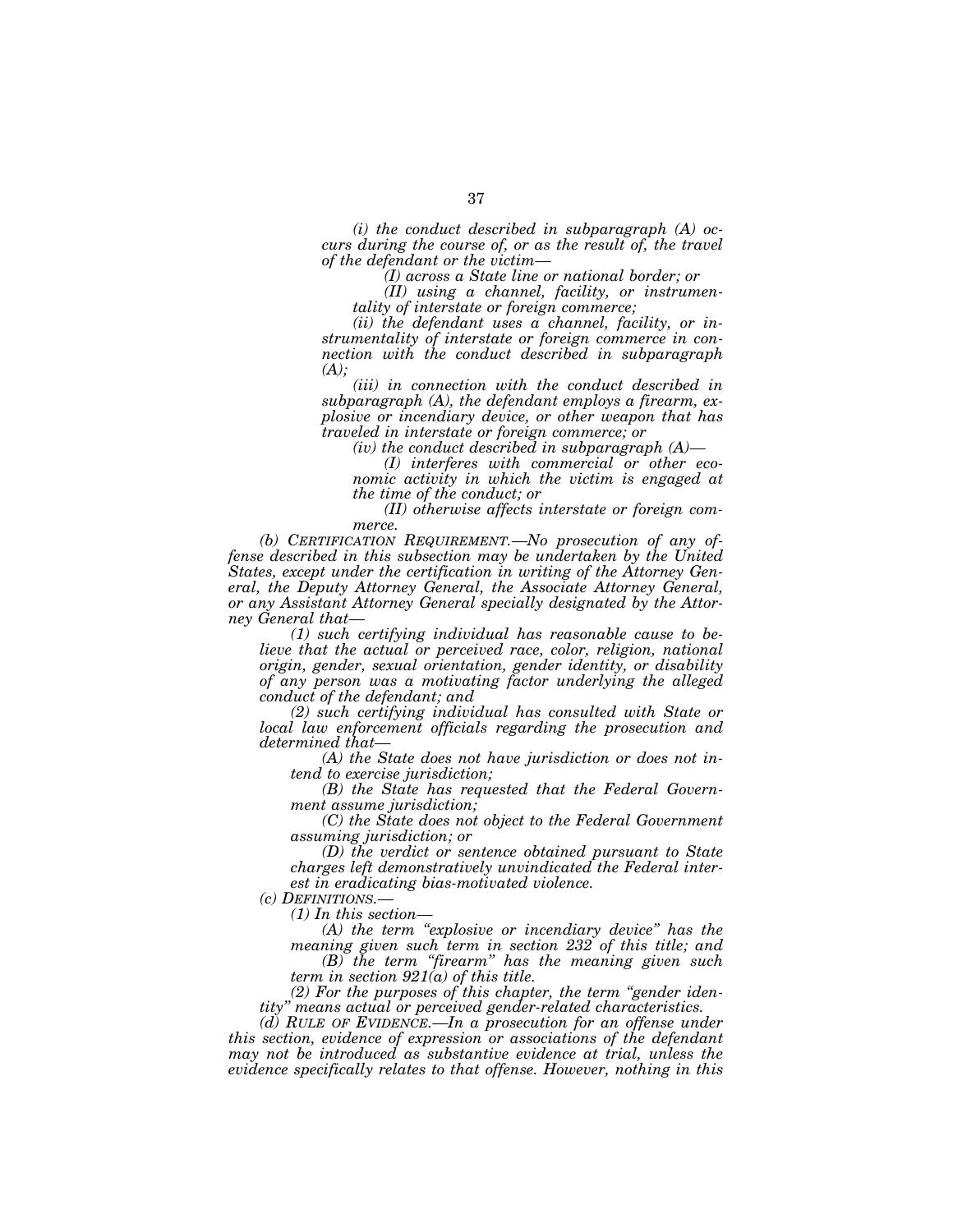*section affects the rules of evidence governing impeachment of a witness.* 

# DISSENTING VIEWS

We oppose H.R. 1913 as an unconstitutional threat to religious freedom, freedom of speech, equal justice under the law and basic federalism principles.

Justice should be blind to the personal traits of victims. Under the Majority's hate crime bill, H.R. 1913, criminals who kill a homosexual, transvestite or transsexual will be punished more harshly than criminals who kill a police officer, a member of the military, a child, a senior citizen, or any other person. Hate crimes legislation hands out punishment according to the victim's race, gender, sexual orientation, disability or other protected status.

We all deplore bias-related violent crimes. Every violent crime is a tragedy and we must do everything we can to ensure public safety in our communities. Violent crimes committed in the name of hatred of a group can be devastating to a victim and a community. These crimes must be vigorously prosecuted at the state and local level.

Our criminal justice system has been built on the ideal of ''equal justice for all." If enacted this bill will turn that fundamental principle on its head—justice will depend on whether or not the victim is a member of a protected category: a vicious assault of a homosexual victim will be punished more than the vicious assault of a heterosexual victim. A senseless act of violence, committed with brutal hatred and viciousness, will be treated as less important than one where a criminal is motivated by hatred of specific categories of people. Justice will no longer be equal but now will turn on the race, gender, sexual orientation, disability or other protected status of the victim. All victims should have equal worth in the eyes of the law, regardless of race or status.

By opening the door to criminal investigations of an offender's thoughts and beliefs about his or her victims, this bill will raise more controversy surrounding a crime. Groups now will seek heightened protections for members of their respective groups, and require even more law enforcement resources to investigate a suspect's mindset.

Even more dangerous, although perhaps unintended, the bill raises the possibility that religious leaders or members of religious groups could be prosecuted criminally based on their speech or protected activities. A chilling effect on religious leaders and others who express their beliefs will unfortunately result.

The bill itself is unconstitutional and will be struck down by the courts. No matter how vehemently proponents of the bill try to defend a Federal nexus—there is simply no impact of such crimes on interstate or foreign commerce. The record evidence in support of such a claim is transparent and will be quickly brushed aside by any reviewing court.

The Supreme Court, in *United States v. Morrison,* 529 U.S. 598 (2000), struck down a prohibition on gender-motivated violence, and specifically warned Congress that the commerce clause does not extend to "non-economic, violent criminal conduct" that does not cross state lines. Nor is the proposed legislation authorized under the 13th, 14th, or 15th amendments.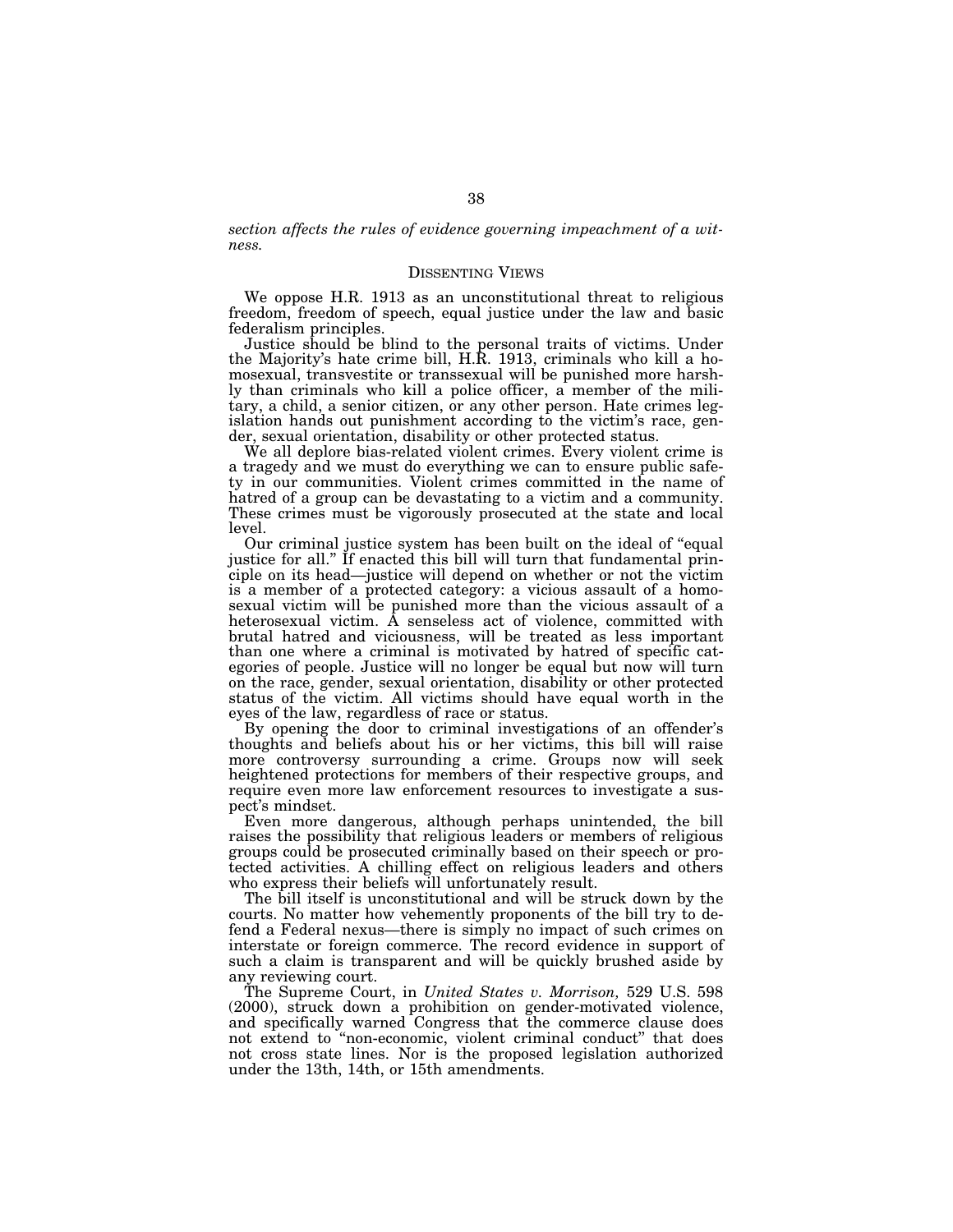Aside from the constitutional infirmities that riddle this bill, the sponsors are seeking to address a problem that is not overwhelming our state or local governments. FBI statistics show that the incidence of hate crimes has actually declined over the last ten years. Of the reported hate crimes in 2007, 9 were murders and 2 were rapes. Only 9 of approximately 17,000 homicides in the Nation involved so called hate crimes. A majority of the crimes reported by the FBI involved ''intimidation'' with no bodily injury words or verbal threats against a person. There is zero evidence that states are not fully prosecuting violent crimes involving hate. Violent crimes are vigorously prosecuted by the states. In fact, 45 states and the District of Columbia already have specific laws punishing hate crimes, and Federal law already punishes violence motivated by race or religion in many contexts.

At the markup, we sought to address these infirmities with the bill—to restore equal justice under law, to protect the freedom of expression and religious freedom that is so important to our Nation, and to ensure that the enumerated powers of the Federal Government are not inappropriately expanded. We offered 18 amendments to this legislation but the Majority defeated each and every one of our attempts to address these problems.

H.R. 1913 RAISES FIRST AMENDMENT CONCERNS AND OPENS THE DOOR TO THE PROSECUTION AND INVESTIGATION OF SPEECH AND RELI-GIOUS ACTIVITIES AND GROUPS

The first amendment to the Constitution provides that ''Congress shall make no law respecting an establishment of religion or prohibiting the free exercise thereof.'' America was founded upon the notion that the government should not interfere with the religious practices of its citizens. Constitutional protection for the free exercise of religion is at the core of the American experiment in democracy.

Hate crimes legislation that selectively criminalizes bias-motivated speech or symbolic speech is not likely to survive constitutional review; however, hate crimes statutes that criminalize bias motivated violence may survive a first amendment challenge. *Cf. R.A.V. v. City of St. Paul,* 505 U.S. 377 (1992) (striking down ordinance that selectively prohibited types of hateful speech); and *Wisconsin v. Mitchell,* 508 U.S. 476 (1993) (upholding a state hate crime penalty enhancement for a violent crime and finding that restriction on speech was justified when linked to violent act).

However, hate crimes legislation can have a chilling effect on speech and first amendments rights by injecting criminal investigations and prosecutions into areas traditionally reserved for protected activity. The line between bias-motivated speech and biasmotivated violence is not so easy to draw.

For example, in prosecuting an individual for a hate crime, it may be necessary to seek testimony relating to the offender's thought process to establish his motivation to attack a person out of hatred of a particular group. Members of an organization or a religious group may be called as witnesses to provide testimony as to ideas that may have influenced the defendant's thoughts or motivation for his crimes, thereby expanding the focus of an investigation to include ideas that may have influenced a person to commit an act of violence. Such groups or religious organizations may be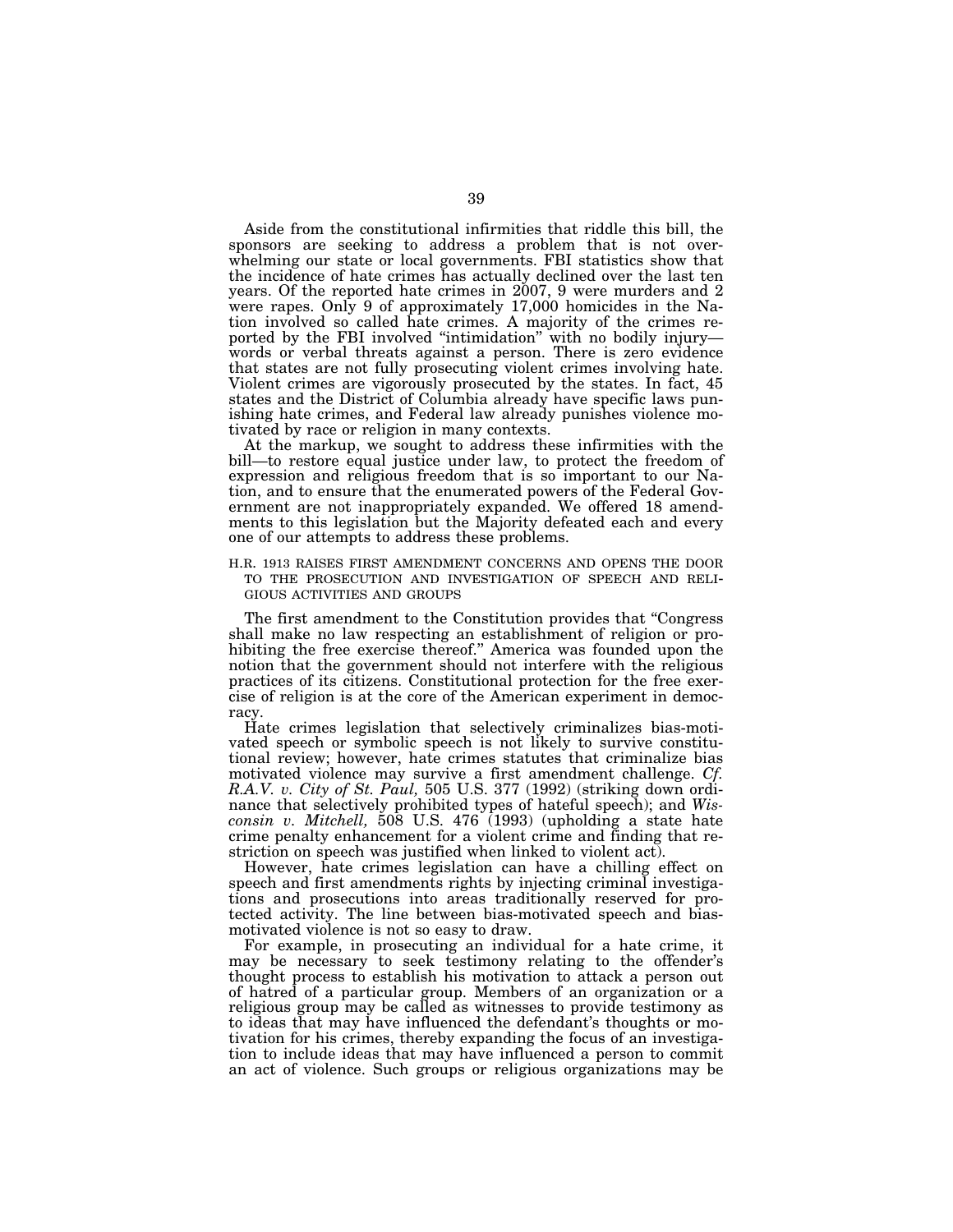chilled from expressing their ideas out of fear from involvement in the criminal process.

Moreover, under existing criminal law principles, the bill raises the possibility that religious leaders or members of religious groups could be prosecuted criminally based on their speech or protected activities. Using conspiracy law or section 2 of title 18 which allows for the prosecution of anyone who aids, abets, counsels, commands, induces or procures the commission of a crime, or anyone who ''willfully causes an act to be done'' by another, it is easy to imagine a situation in which a prosecutor may seek to link hateful speech by one person to causing hateful violent acts by another.

Ultimately, a pastor's sermon concerning religious beliefs and teachings could be considered to cause violence and will be punished or at least investigated. Once the legal framework is in place, political pressure will be placed on prosecutors to investigate pastors or other religious leaders who quote the Bible or express their long-held beliefs on the morality and appropriateness of certain behaviors. Religious teachings and common beliefs will fall under government scrutiny, chilling every American's right to worship in the manner they choose and to express their religious beliefs.

Hate crimes laws could be used to target social conservatives and traditional morality. Hate crimes laws have already been used to suppress speech disfavored by cultural elites—indeed this may be their principal effect. Of the 4300 hate crimes against persons reported by the FBI in 2007, over 2,000 incidents involved ''intimidation,'' usually defined as threatening words. The ''intimidation'' category does not even exist for ordinary crimes. This vague concept is already being abused by some local governments, which target speech in favor of traditional morality as hate speech. In New York, a pastor who had rented billboards and posted biblical quotations on sexual morality had them taken down by city officials, who cited hate-crimes principles as justification. In San Francisco, the city council enacted a resolution urging local broadcast media not to run advertisements by a pro-family group, and recently passed a resolution condemning the Catholic Church because of its ''hateful'' views. No viewpoint should be suppressed simply because someone disagrees with it.

#### H.R. 1913 IS INCONSISTENT WITH FEDERALISM PRINCIPLES

The bill raises significant federalism concerns, and provides protected status to victims based on religion, national origin, gender, sexual orientation, gender identity or disability.

All violent crimes can be "hate" crimes, and there is little justification for singling out specific groups of victims for Federal protection. A Federal law criminalizing violent actions based upon a victim's real or perceived characteristics would be such an act.

Such a law criminalizes acts that have long been regulated primarily by the states. Under the Federal system, the Supreme Court has observed, ''States possess primary authority for defining and enforcing the criminal law.'' *Brecht v. Abrahamson,* 507 U.S. 619, 135 (1993) (*quoting Engle v. Isaac,* 456 U.S. 107, 128 (1982)). "Our national government is one of delegated powers alone. Under our Federal system the administration of criminal justice rests with the states except as Congress, acting within the scope of those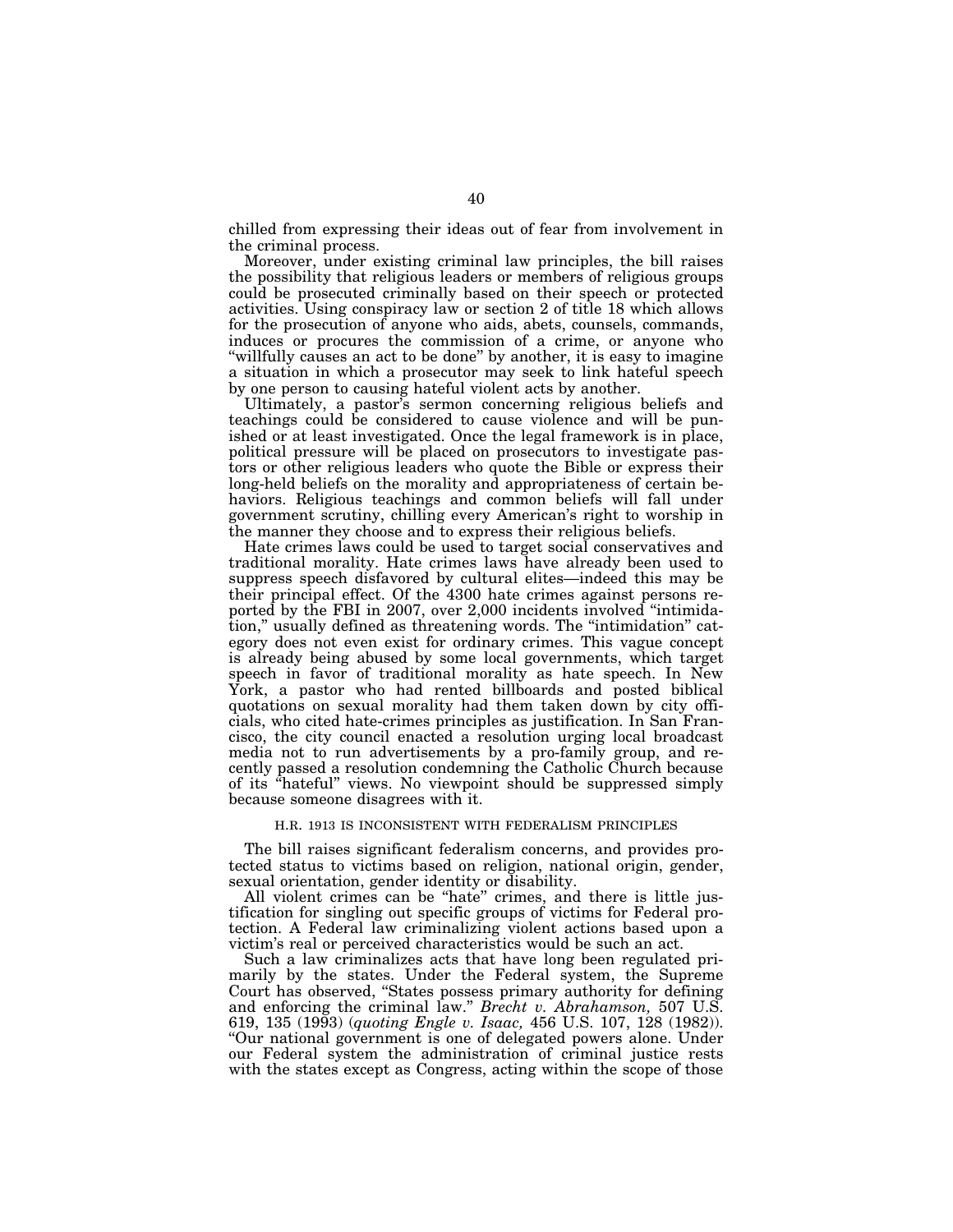delegated powers, has created offenses against the United States.'' *Screws v. United States,* 325 U.S. 91, 109 (1945) (plurality opinion).

The Court has viewed the expansion of Federal criminal laws with great concern due to their alteration of the balance of Federal-State powers. ''When Congress criminalizes conduct already denounced as criminal by the States, it effects a change in the sensitive relation between federal and state criminal jurisdiction.'' *United States v. Lopez,* 514 U.S. 549, 561 n. 3 (1995) (*quoting United States v. Emmons,* 410 U.S. 396, 411–12 (1973)).

Congress should not act quickly or without due deliberation before it chooses to further federalize yet another area that generally lies within the competence of the states. Given the principles of federalism that govern the Constitution, Congress should not use its powers until it is confident that hate crimes are a problem that is truly national in scope.

H.R. 1913 VIOLATES THE INTERSTATE COMMERCE CLAUSE AND HAS NO SUPPORT UNDER THE THIRTEENTH, FOURTEENTH, AND FIFTEENTH AMENDMENTS

In addition to federalism concerns, the legislation creates Federal jurisdiction on tenuous constitutional grounds, relying on the Commerce Clause, and the 13th, 14th, and 15th amendments.

# *Interstate Commerce Clause*

The Supreme Court, in *United States v. Morrison,* 529 U.S. 598 (2000), struck down a prohibition on gender-motivated violence, and specifically ruled that Congress has no power under the Commerce Clause or the 14th amendment over ''non-economic, violent criminal conduct'' that does not cross state lines. The Court concluded that upholding the criminal provision of the Violence Against Women Act would open the door to a federalization of virtually all serious crimes as well as family law and other areas of traditional state regulation. *Id.* at 615–16.

The Supreme Court's *Morrison* decision followed several other decisions in which the Court clarified the Constitution's restrictions on Congress's exercise of its powers under both the Interstate Commerce Clause and section five of the 14th amendment. *See United States v. Lopez,* 514 U.S. 549 (1995); *see also Florida Prepaid Postsecondary Educ. Expense Board v. College Savings Bank,* 527 U.S. 627 (1999); *City of Boerne v. Flores,* 521 U.S. 507 (1997).

Federal efforts to criminalize hate crimes cannot survive the federalism standards articulated by the Supreme Court. Not only does much of the hate crime problem go beyond what Congress may regulate under the Interstate Commerce Clause, but Congress has yet to perform the extensive fact-finding required to demonstrate that hate crimes are a national problem that requires a Federal solution.

In cases in which Congress uses its enforcement powers under section five of the 14th amendment, the Court has said, it must identify conduct that violates 14th amendment rights, and its must tailor the legislative scheme to remedying or preventing such conduct. To meet these requirements, Congress must conduct fact-finding to demonstrate the concerns that led to the law.

In *City of Boerne v. Flores,* the Court found that Congress had ''little evidence of infringing conduct on the part of the States'' in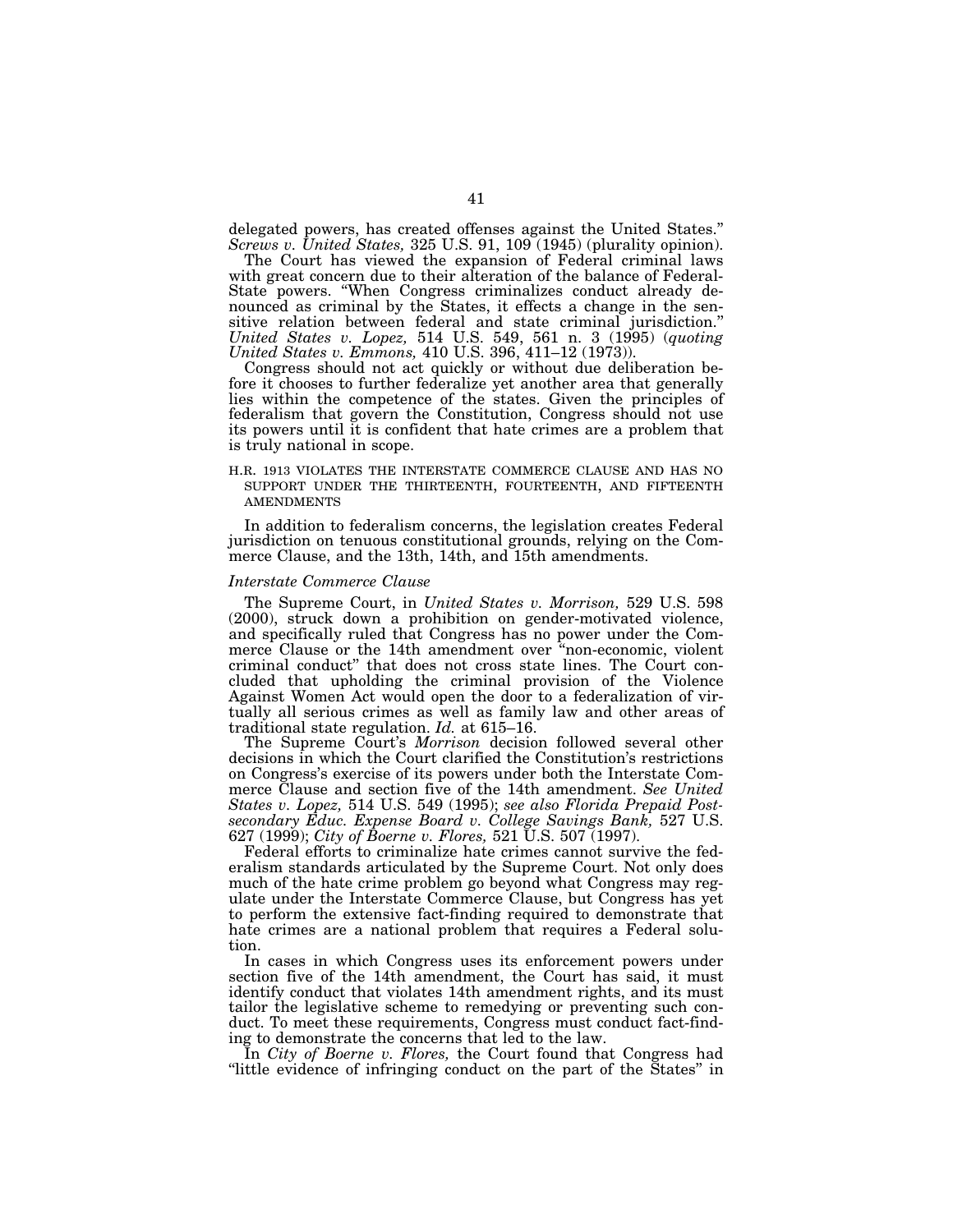the use of facially-neutral laws to infringe religious liberties. *City of Boerne,* 521 U.S. at 530–32. In *Florida Prepaid,* the Court noted that ''[i]n enacting the Patent Remedy Act. . . . Congress identified no pattern of patent infringement by the States, let alone a pattern of constitutional violations.'' The Court held that Congress had found few instances in which states had violated Federal patent laws, and so invalidated the Patent Remedy Act's abrogation of state sovereign immunity. *Florida Prepaid,* 527 U.S. at 645–46.

In order to create a case for the constitutionality of a law criminalizing hate crimes, Congress must engage in fact-finding. Unfortunately, in their haste to rush this bill through the Committee, the majority has not done any fact finding whatsoever. To meet this standard, the Majority failed to hold adequate hearings concerning the scope of hate crimes in this country, their numbers, and their impact on the economy.

The only iota of fact-finding to be found in relation to H.R. 1913 is section two of the bill, which lays out various ''findings'' regarding so-called hate crimes. Ironically, and inexplicably, the Majority chose to remove this section from the bill through adoption of a manager's amendment offered by Mr. Scott.

Until Congress engages in this sort of legislative spadework, it will not be able to justify any factual basis for its action.

# *Fourteenth and Fifteenth Amendments*

The 14th and 15th amendments do not provide Congress with the claimed authority. The 15th amendment forbids the Federal Government or a state from denying or abridging the right to vote on the basis of an individual's race, color or previous condition of servitude. The 14th amendment prohibits the states from denying equal protection of the law, due process or the privileges and immunities of U.S. citizenship. Both of these amendments extend only to state action and do not encompass the actions of private persons. Hate crimes by private persons are outside the scope of these amendments.

# *Thirteenth Amendment*

Section two of the 13th amendment stands on different footing. The Amendment proscribes slavery and involuntary servitude without reference to Federal, state or private action. In order to reach private conduct, i.e. individual criminal conduct, Congress would have to find that hate crimes against certain groups constitute a ''badge and incident'' of slavery. See *Griffin v. Breckenridge,* 403 U.S. 88, 105 (1971).

The Court has addressed Congress's power under section two in only a few cases, the chief of which is *Jones v. Alfred H. Mayer Co.,*  392 U.S. 409 (1968). In that case, the Court upheld 42 U.S.C. § 1982—passed originally as part of the Civil Rights Act of 1866 which was read to bar discrimination against African-Americans in the sale or rental of property.

Unlike the 14th amendment, the Court emphasized, the 13th amendment allows Congress to enact laws that operate upon the acts of individuals, regardless of whether they are sanctioned by state law. Section two of the amendment ''clothed Congress with power to pass all laws necessary and proper for abolishing all badges and incidents of slavery in the United States.'' *Jones,* 392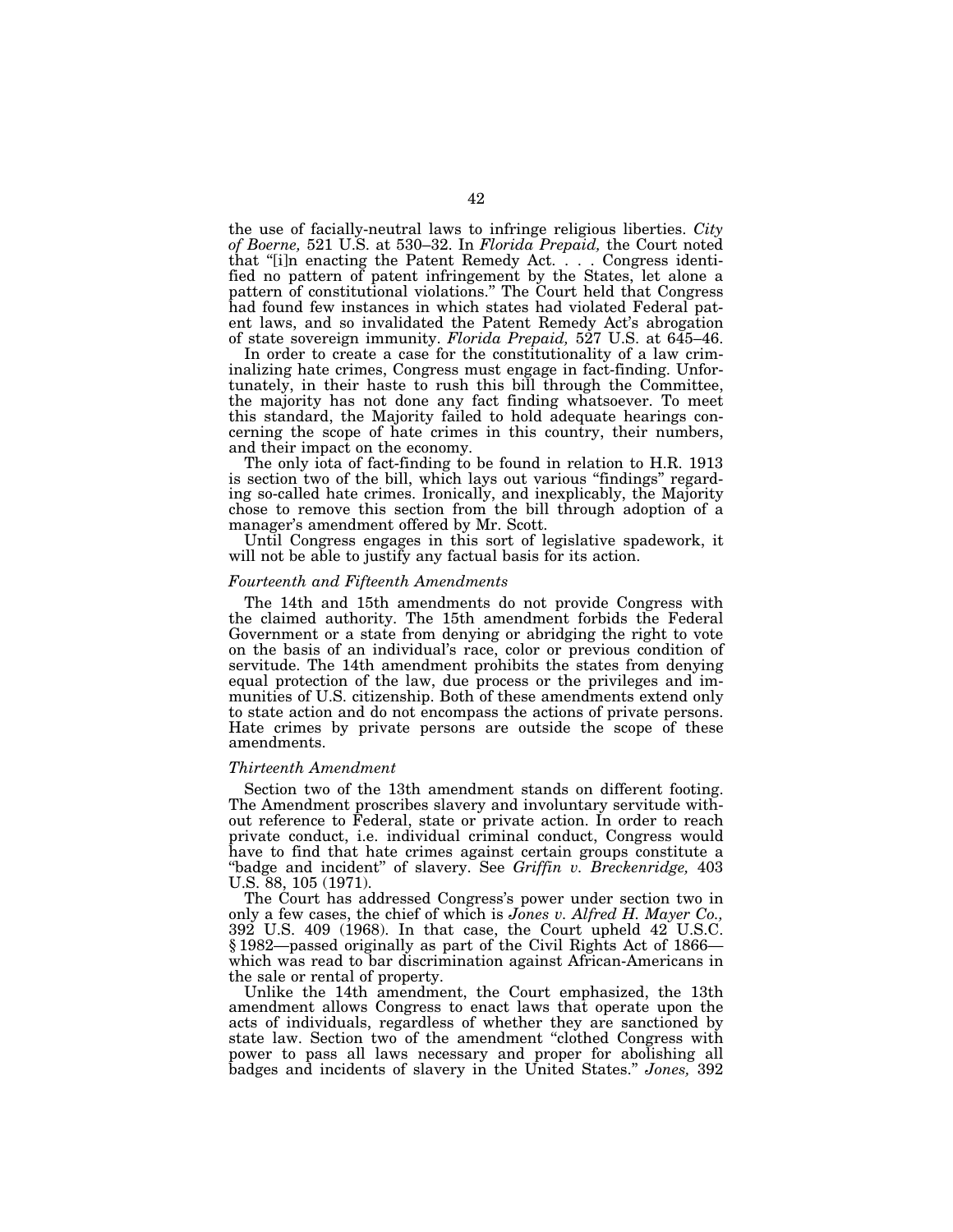U.S. at 439. Therefore, the Court observed, ''[s]urely Congress has the power under the 13th amendment rationally to determine what are the badges and the incidents of slavery, and the authority to translate that determination into effective legislation.'' *Id.* at 440. The Court, however, has not provided much guidance beyond Jones on what constitutes ''the badges and the incidents of slavery.'' *See, e.g., Carpenters, Local 610 v. Scott,* 463 U.S. 825 (1983); *Griffin v. Breckenridge,* 403 U.S. 88 (1971).

Congress should tread carefully before it chooses to pass a hate crimes statute on the basis of section two of the 13th amendment. Such a law would have to be utterly clear that it is based on the grant of authority to combat slavery. Only vaguely asserting that some hate crimes might be linked to vestiges, badges, or incidents of slavery or segregation would not be enough.

Although there have been few judicial pronouncements on the scope of the 13th amendment, the *Jones* case was limited to discrimination on the basis of race, specifically discrimination against African-Americans. Efforts to include within a hate crimes prohibition those crimes motivated by national origin, religion, gender, sexual orientation, disability and any other factor other than race would amount to a congressional effort to interpret the 13th amendment beyond that so far permitted by the Supreme Court. The Court will want to ensure that, in defining badges and incidents of slavery to include hate crimes, Congress has enacted remedial and preventative legislation that seeks to end the true effects of slavery, rather than attempting to re-define the term ''slavery'' or ''involuntary servitude'' as it has been interpreted by the Supreme Court.

# STATISTICS SHOW THAT HATE CRIMES HAVE DECLINED OVER THE LAST TEN YEARS

FBI statistics show that the incidence of hate crimes has declined over the last ten years. In 1997, a total of 8,049 bias-motivated criminal incidents were reported by the FBI. Statistics for four of those years, 2002 through 2005, demonstrated a steep decline in the number of hate crimes reported. In 2005, for example, 7,163 hate crimes were reported. In the last two years for which data is available, there has been a slight uptick in the number of hate crimes—7,722 incidents in 2006 and  $7,624$  in 2007—but fewer hate crimes are committed today than ten years ago.

In 2007, 51 percent of the crimes involved racial bias; 18 percent involved anti-religion bias; 17 percent involved sexual orientation bias; and 13 percent involved national origin bias. Anti-disability bias was about 1 percent. Further, in 2007, there were 1,083 violent crimes against persons—rape, murder, assault, intimidation, and robbery—that were based on bias against sexual orientation, or approximately 3.6 incidents per 100,000 inhabitants. In contrast, there were a total of 1,408,337 violent crimes committed in 2007, or about 466.9 violent crimes incidents per 100,000 inhabitants.1

<sup>&</sup>lt;sup>1</sup>The 1990 Hate Crime Statistics Act charged the U.S. Attorney General to "acquire data . about crimes that manifest evidence of prejudice based on race, religion, sexual orientation, or ethnicity, including, where appropriate, the crimes of murder, non-negligent manslaughter; forcible rape; aggravated assault, smple assault, intimidation; arson; and destruction, damage or vandalism of property." The Hate Continued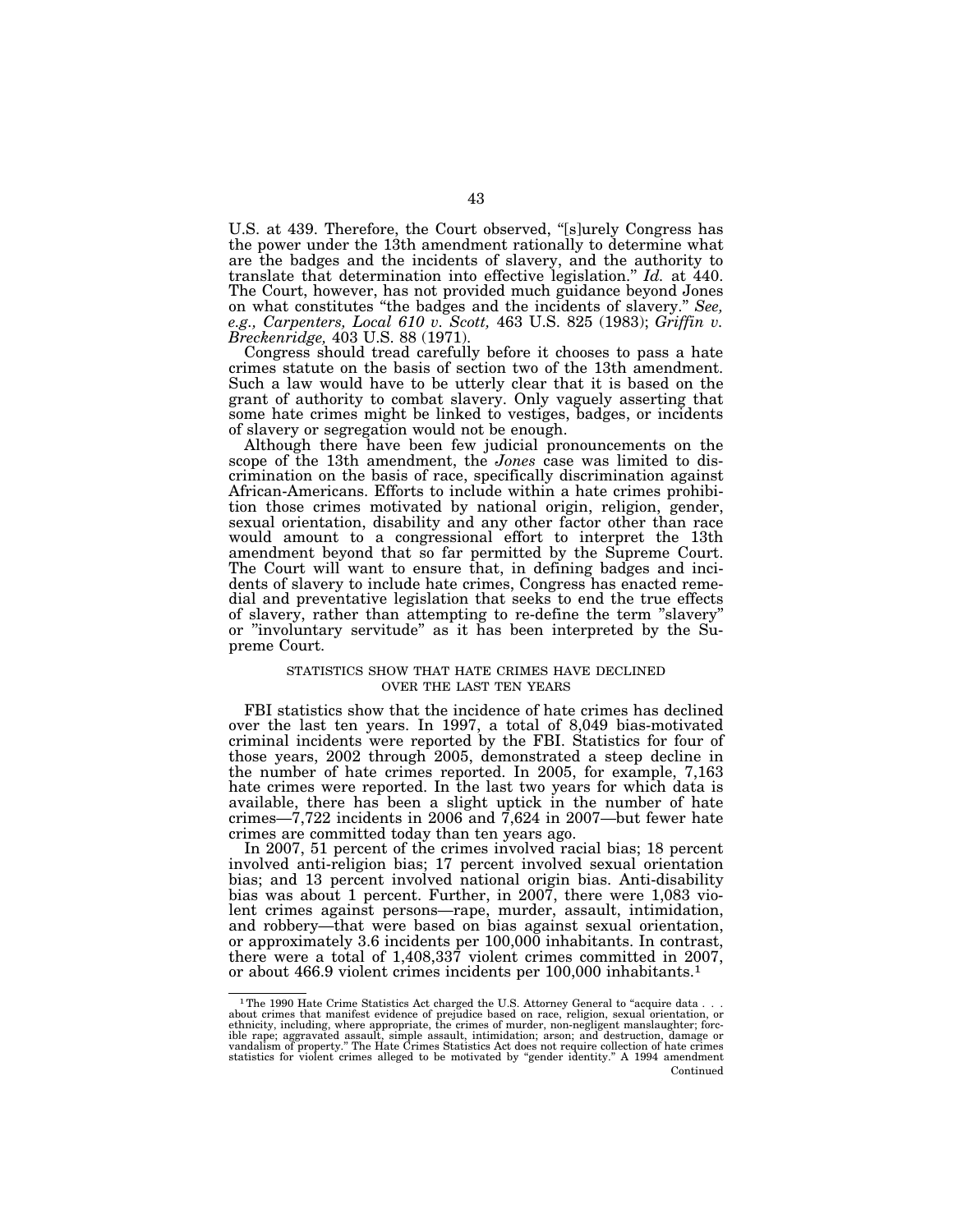According to FBI data, there were 16,929 murders in the U.S. in 2007. Of that number, nine murders were classified as ''hate crimes''. By doing the math, we learn that ''hate-crimes'' murders make up less than one-tenth of 1% of the murders committed in the U.S. in 2007. This begs the question of why the House would pass legislation that ignores 99.9% of the murders in this country.

# STATE PROSECUTIONS ALREADY ADDRESS VIOLENT CRIMES AND HATE CRIMES

Hate-crimes laws are unnecessary: the underlying offense is already fully and aggressively prosecuted in almost all states. There is zero evidence that states are not fully prosecuting violent crimes involving ''hate.''

Moreover, 45 states and the District of Columbia already have laws punishing hate crimes, and Federal law already punishes violence motivated by race or religion in many contexts. In the absence of data that states are unable to prosecute or decline to prosecute hate crimes, there is no reason for the Federal assertion of jurisdiction or the diversion of Federal resources to such investigations and prosecutions.

Some of the most notorious hate crimes were prosecuted under state laws, and there is no evidence that states are unable or unwilling to prosecute such crimes. Of the 5 states with no current hate crime legislation (Georgia, Indiana, Arkansas, South Carolina, and Wyoming), Georgia and Indiana have passed legislation pertaining to hate crimes in recent years, and in both states the legislation has been struck down by the courts.

#### NEED TO PROTECT MILITARY, UNBORN CHILDREN, THE ELDERLY, AND MOTHERS

In protecting limited categories of groups, such as race, religion, sexual orientation, gender or gender identity, the Majority rejected our attempts to add other equally meritorious groups such as current and former members of the Armed Forces, senior citizens, and pregnant women. We can see no reason to distinguish among these groups—all of them deserve heightened protection against hate-motivated crimes. Despite the evidence of crimes targeting these members of these groups, the Majority has made its priorities clear, and has done a disservice to our Armed Forces, senior citizens, and pregnant women.

#### *Members of the Armed Forces*

We honor our men and women of the military because of their patriotism, their commitment to protecting our freedom and to serving our country. In times of controversy surrounding the use of our military, we have seen unfortunate acts by those who use their hostility towards the military to further their political agenda.

For example, recently we were faced with the practice of groups protesting at military funerals of soldiers killed in Iraq. This sick and despicable behavior intruded on the family of the lost soldier and the need for privacy and respect. Congress acted in 2006 in

added the disabled to the list of groups to be tracked. The Attorney General delegated data col-<br>lection of hate crimes principally to the FBI. The FBI appended information on bias motivation<br>to the Uniform Crime Report (U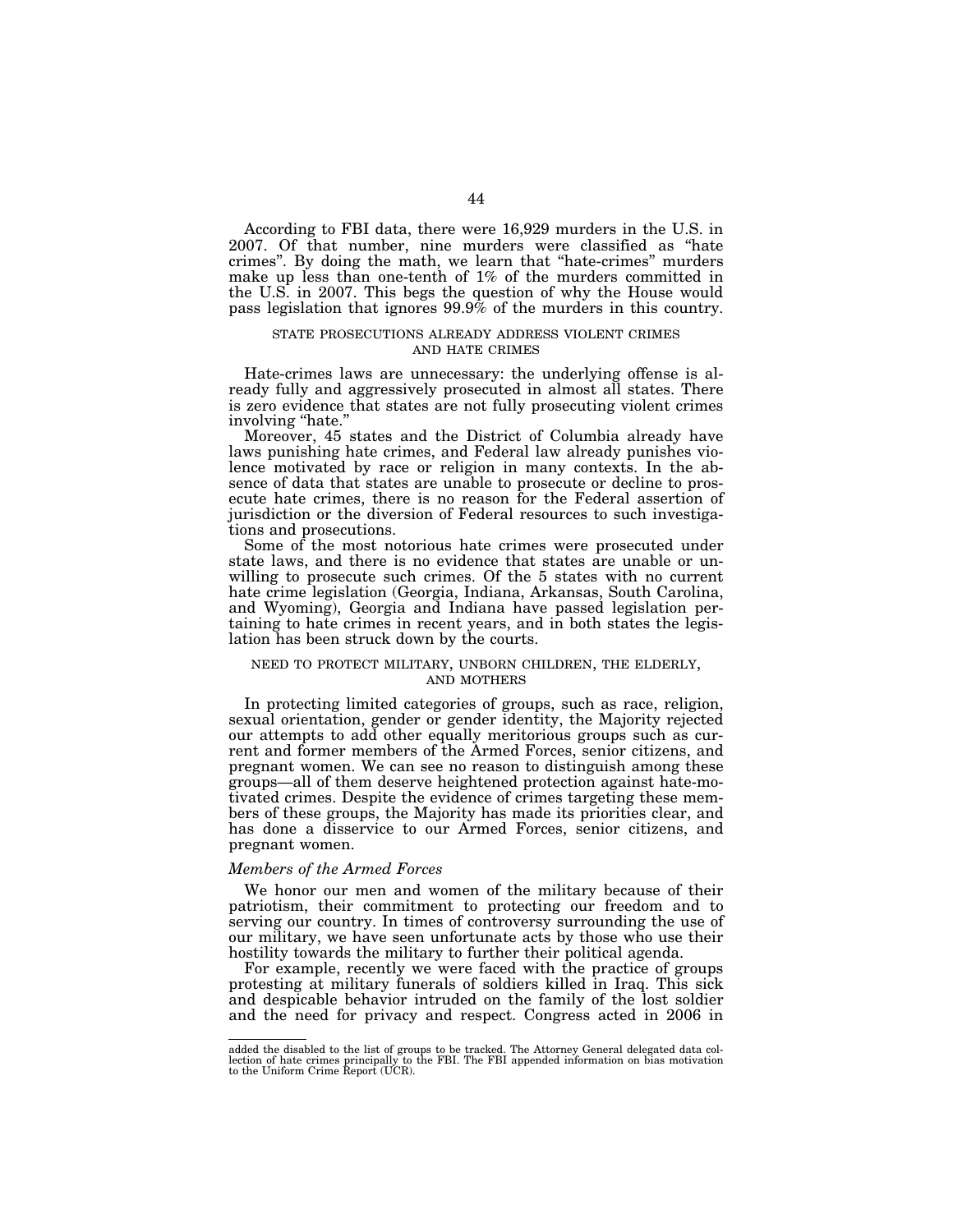passing legislation to restrict the right of protesters to interfere with military funerals.

With the rising debate over the Iraq War, we are seeing increased threats to Iraq War veterans. In 2004, Private First Class Foster Barton, of Grove City, Ohio, was brutally beaten in the parking lot of a music venue in Columbus as he was leaving a concert. According to the Columbus police, six witnesses who didn't know Barton said the person who beat him up was screaming profanities and making crude remarks about U.S. soldiers. Barton had been on a 2-week leave from service in Iraq when the incident happened. A year later, during a peace rally, a war veteran was spit on by a protester at the rally. Such incidents were all too common place during the upheaval surrounding the Vietnam War, when hundreds of threats and spitting incidents occurred against Vietnam War veterans.

We need to make it clear to everyone that we honor members of our Armed Forces. Any act of violence against a member of the Armed Forces must be met with swift and sure punishment. Crimes against our Armed Forces must be punished at a heightened level just like the other groups that are given protection under this Act.

During consideration of H.R. 1913, Mr. Rooney offered an amendment to add current and former members of the Armed Services to the list of classes protected under this legislation. The Majority rejected this amendment and defeated it in a party-line vote.

#### *Unborn Children*

Partial birth abortion is a barbaric procedure that cannot be tolerated in a civilized society. During this procedure, a partiallyborn, living infant is literally ripped from his mother's womb and stabbed in the back of the head. As Senator Moynihan stated so poignantly, "this is just too close to infanticide. A child has been born and it has exited the uterus and, what on Earth is this procedure?''

On April 18, 2007, the Supreme Court, in *Gonzales v. Carhart,*  127 S.Ct. 1610 (2007), ruled constitutional the Federal law banning partial birth abortions, finding that the ban on partial birth abortions does not place an undue burden on a woman's right to an abortion because there are alternative conventional abortion procedures that can be used if necessary. *Id.* at 1632.

During consideration of H.R. 1913, Mr. Jordan of Ohio offered an amendment to include unborn children killed by a partial birth abortion as a class of protected persons under the hate crimes statute. Unfortunately, the chair ruled the amendment non-germane based on the erroneous rationalization that unborn children are not "persons" for the purposes of the hate crimes law.

# *Pregnant Women*

All acts of violence against women are abhorrent, but they are especially disturbing when committed against pregnant women. When a violent crime causes injury to a pregnant woman that results in a miscarriage or other damage to the fetus, we all share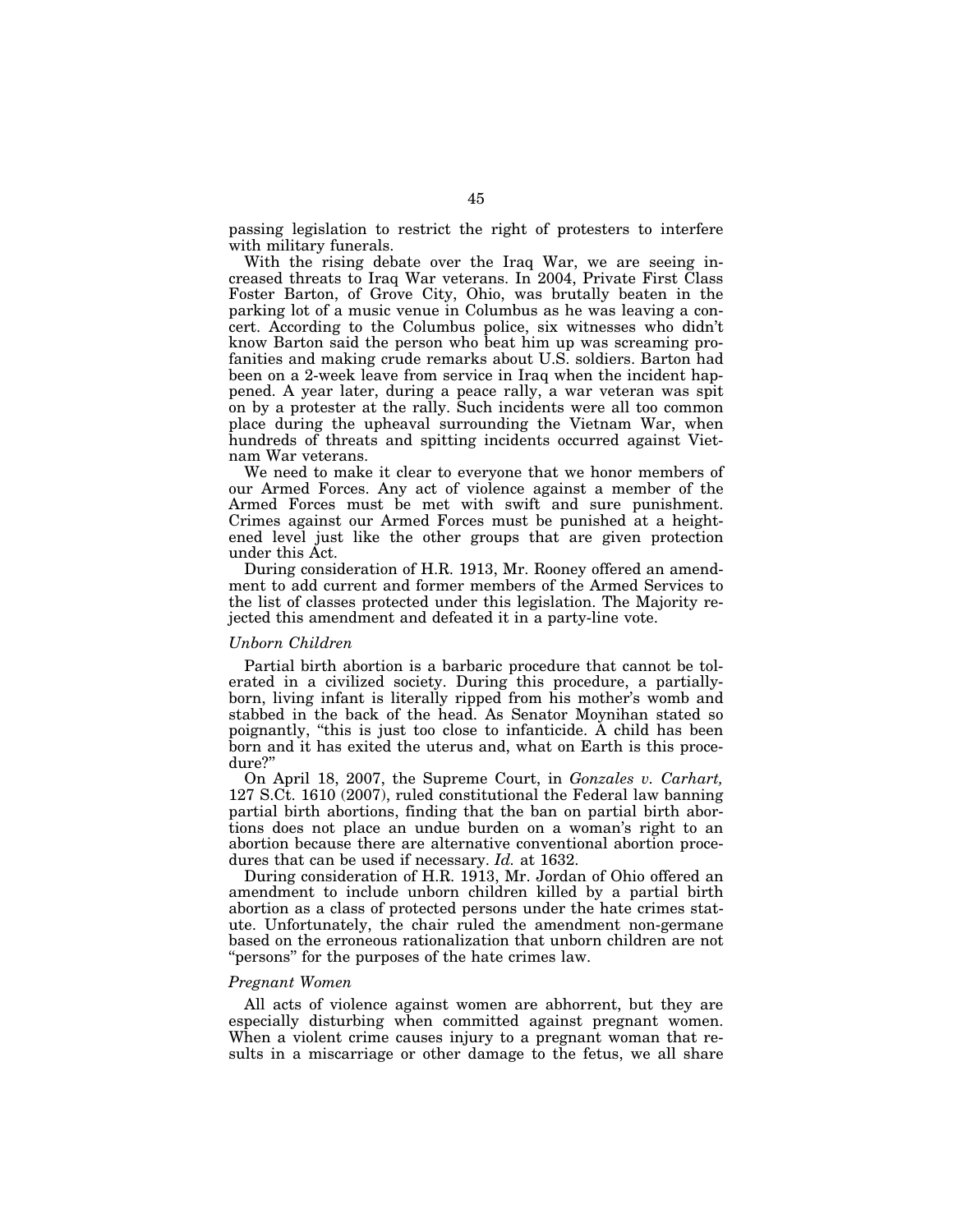the desire to ensure that our criminal justice system responds decisively and firmly to exact appropriate punishment.<sup>2</sup>

On December 16, 2004, Bobbi Jo Stinnett, in Skidmore, Missouri, was 23 years old when she was strangled to death and her unborn child was killed. The killer, Lisa Montgomery, who was 36 years old, had met Stinnett in an online chat room and met with her at her home under the pretext of buying a dog. Montgomery specifically targeted Stinnett because she was pregnant. Montgomery had lost a child she was carrying prior to murdering Stinnett.

A 2002 GAO report cited estimates from 15 states that between 2.2 percent to 6.4 percent of pregnant women had been violently attacked. This is intolerable and we should do more to protect pregnant women from attack.

During consideration of H.R. 1913, Mr. Goodlatte offered an amendment to add pregnant women to the list of classes protected by this legislation. The Majority rejected this amendment and defeated it in a party-line vote.

#### *Senior Citizens*

Our senior citizens are vulnerable, like our children, to violent abuse. Recent events have underscored the harm to our senior citizens from violent crime, and the need to make sure that hate crimes against our senior citizens do not occur.

On March 4, 2007, a New York City man was videotaped by a surveillance camera mugging a 101-year-old woman in the lobby of her apartment building. The heartlessness and hatred of this attack is clearly conveyed on the videotape when Rose Morat was trying to leave her building to go to church. The robber acted like he was going to help her through the vestibule and then turned and delivered three hard punches to her face and grabbed her purse. He pushed her and her walker to the ground. Rose Morat suffered a broken cheekbone and was hospitalized. Police believe the same suspect robbed an 85-year-old woman shortly after fleeing from Rose Morat's apartment house.

During consideration of H.R. 1913, Mr. Goodlatte offered an amendment to add senior citizens to the list of classes protected by this legislation. The Majority rejected this amendment and defeated it in a party-line vote.

#### **CONCLUSION**

As outlined above, H.R. 1913 suffers from numerous problems. The Majority's rush to judgment ensures that, even if enacted, the hate crimes statute will most likely be overturned by the courts, and therefore, will be counter-productive to its stated goal of assisting state and local law enforcement to reduce bias-motivated violence.

> LAMAR SMITH.<br>F. JAMES SENSENBRENNER, JR.<br>HOWARD COBLE. ELTON GALLEGLY.<br>BOB GOODLATTE.

<sup>2</sup> In 2004, Congress passed the Unborn Victims of Violence Act, 18 U.S.C.A. § 1841, and cre-ated a separate criminal offense for the killing of an unborn child during the commission of a violent crime against a pregnant woman.